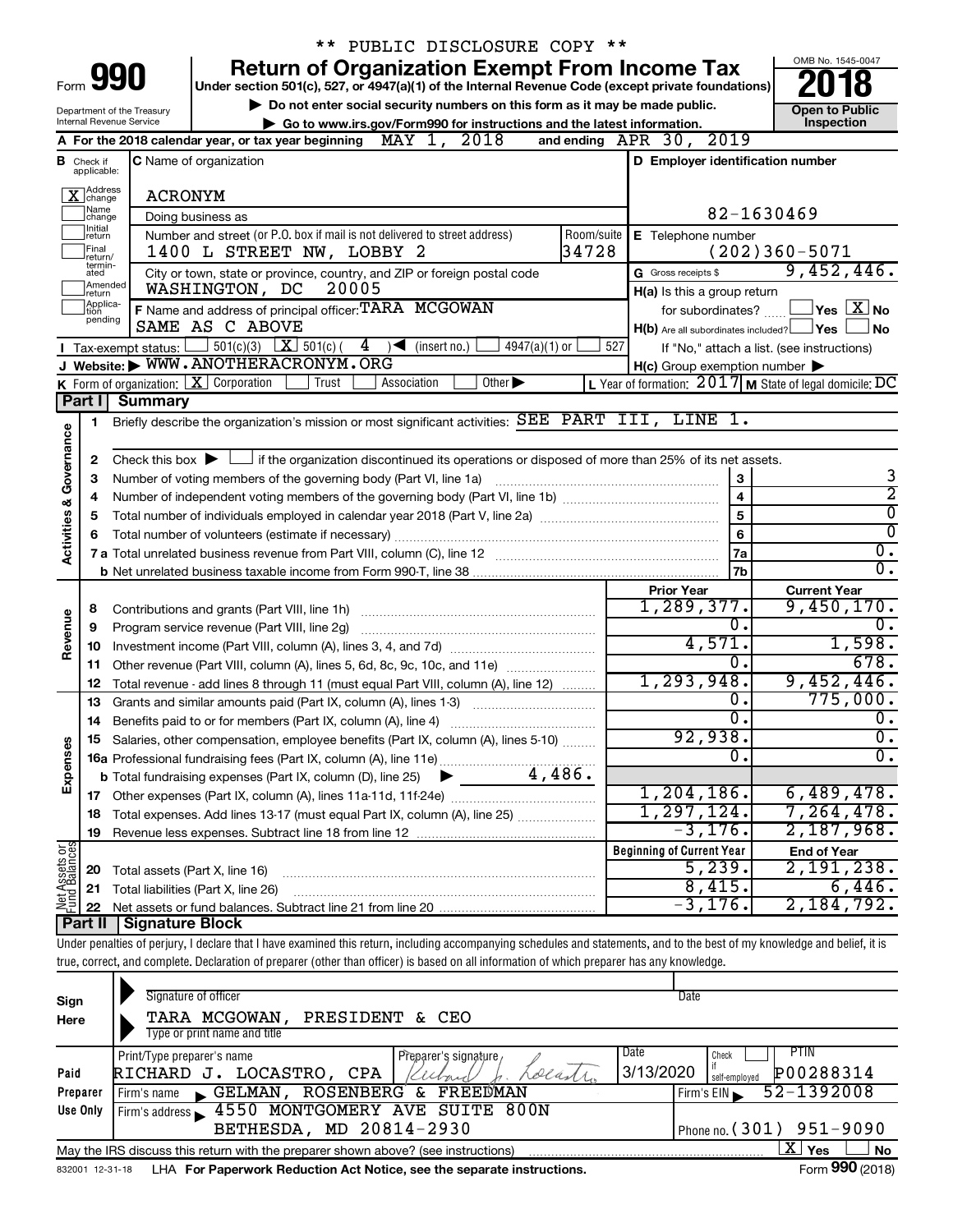| $\overline{\mathbf{X}}$<br>Briefly describe the organization's mission:<br>1.<br>ACRONYM IS A DIGITAL-FIRST SOCIAL WELFARE ORGANIZATION ON A MISSION TO<br>ADVANCE PROGRESSIVE ISSUES AND CAUSES AT THE LOCAL, STATE AND NATIONAL<br>LEVELS THROUGH THE DEVELOPMENT OF CUTTING-EDGE DIGITAL MARKETING<br>CAMPAIGNS AND STATE-OF-THE-ART NONPARTISAN (CONTINUED ON SCHEDULE O)<br>Did the organization undertake any significant program services during the year which were not listed on the<br>$\mathbf{2}$<br>$\exists$ Yes $\boxed{\text{X}}$ No<br>prior Form 990 or 990-EZ?<br>If "Yes," describe these new services on Schedule O.<br>$\exists$ Yes $\boxed{\text{X}}$ No<br>Did the organization cease conducting, or make significant changes in how it conducts, any program services?<br>3<br>If "Yes," describe these changes on Schedule O.<br>Describe the organization's program service accomplishments for each of its three largest program services, as measured by expenses.<br>4<br>Section 501(c)(3) and 501(c)(4) organizations are required to report the amount of grants and allocations to others, the total expenses, and<br>revenue, if any, for each program service reported.<br>6,910,733. including grants of \$775,000.) (Revenue \$<br>) (Expenses \$<br>4a<br>(Code:<br>ACRONYM RAN A NUMBER OF NONPARTISAN VOTER REGISTRATION AND<br>GET-OUT-THE-VOTE PROGRAMS. ACRONYM ALSO CONDUCTED PAID ADVERTISING,<br>MOBILIZATION TRAININGS ON DIGITAL MEDIA, COMMUNICATIONS AND ORGANIZING<br>FOR PROGRESSIVE ORGANIZATIONS. THESE PROGRAMS REACHED AUDIENCES ACROSS<br>OVER 15 STATES AND HELPED TO DRIVE CIVIC EDUCATION, ENGAGEMENT AND<br>ACTION.<br>4b<br>(Code: ) (Expenses \$<br>4c<br>(Code: ) (Expenses \$<br>including grants of \$<br>) (Revenue \$<br>Other program services (Describe in Schedule O.)<br>4d<br>Revenue \$<br>(Expenses \$<br>including grants of \$<br>6,910,733.<br><b>4e</b> Total program service expenses $\blacktriangleright$<br>Form 990 (2018)<br>832002 12-31-18 |  |  |
|-------------------------------------------------------------------------------------------------------------------------------------------------------------------------------------------------------------------------------------------------------------------------------------------------------------------------------------------------------------------------------------------------------------------------------------------------------------------------------------------------------------------------------------------------------------------------------------------------------------------------------------------------------------------------------------------------------------------------------------------------------------------------------------------------------------------------------------------------------------------------------------------------------------------------------------------------------------------------------------------------------------------------------------------------------------------------------------------------------------------------------------------------------------------------------------------------------------------------------------------------------------------------------------------------------------------------------------------------------------------------------------------------------------------------------------------------------------------------------------------------------------------------------------------------------------------------------------------------------------------------------------------------------------------------------------------------------------------------------------------------------------------------------------------------------------------------------------------------------------------------------------------------------------------------------------------------------------------------------------------------------------------------------------|--|--|
|                                                                                                                                                                                                                                                                                                                                                                                                                                                                                                                                                                                                                                                                                                                                                                                                                                                                                                                                                                                                                                                                                                                                                                                                                                                                                                                                                                                                                                                                                                                                                                                                                                                                                                                                                                                                                                                                                                                                                                                                                                     |  |  |
|                                                                                                                                                                                                                                                                                                                                                                                                                                                                                                                                                                                                                                                                                                                                                                                                                                                                                                                                                                                                                                                                                                                                                                                                                                                                                                                                                                                                                                                                                                                                                                                                                                                                                                                                                                                                                                                                                                                                                                                                                                     |  |  |
|                                                                                                                                                                                                                                                                                                                                                                                                                                                                                                                                                                                                                                                                                                                                                                                                                                                                                                                                                                                                                                                                                                                                                                                                                                                                                                                                                                                                                                                                                                                                                                                                                                                                                                                                                                                                                                                                                                                                                                                                                                     |  |  |
|                                                                                                                                                                                                                                                                                                                                                                                                                                                                                                                                                                                                                                                                                                                                                                                                                                                                                                                                                                                                                                                                                                                                                                                                                                                                                                                                                                                                                                                                                                                                                                                                                                                                                                                                                                                                                                                                                                                                                                                                                                     |  |  |
|                                                                                                                                                                                                                                                                                                                                                                                                                                                                                                                                                                                                                                                                                                                                                                                                                                                                                                                                                                                                                                                                                                                                                                                                                                                                                                                                                                                                                                                                                                                                                                                                                                                                                                                                                                                                                                                                                                                                                                                                                                     |  |  |
|                                                                                                                                                                                                                                                                                                                                                                                                                                                                                                                                                                                                                                                                                                                                                                                                                                                                                                                                                                                                                                                                                                                                                                                                                                                                                                                                                                                                                                                                                                                                                                                                                                                                                                                                                                                                                                                                                                                                                                                                                                     |  |  |
|                                                                                                                                                                                                                                                                                                                                                                                                                                                                                                                                                                                                                                                                                                                                                                                                                                                                                                                                                                                                                                                                                                                                                                                                                                                                                                                                                                                                                                                                                                                                                                                                                                                                                                                                                                                                                                                                                                                                                                                                                                     |  |  |
|                                                                                                                                                                                                                                                                                                                                                                                                                                                                                                                                                                                                                                                                                                                                                                                                                                                                                                                                                                                                                                                                                                                                                                                                                                                                                                                                                                                                                                                                                                                                                                                                                                                                                                                                                                                                                                                                                                                                                                                                                                     |  |  |
|                                                                                                                                                                                                                                                                                                                                                                                                                                                                                                                                                                                                                                                                                                                                                                                                                                                                                                                                                                                                                                                                                                                                                                                                                                                                                                                                                                                                                                                                                                                                                                                                                                                                                                                                                                                                                                                                                                                                                                                                                                     |  |  |
|                                                                                                                                                                                                                                                                                                                                                                                                                                                                                                                                                                                                                                                                                                                                                                                                                                                                                                                                                                                                                                                                                                                                                                                                                                                                                                                                                                                                                                                                                                                                                                                                                                                                                                                                                                                                                                                                                                                                                                                                                                     |  |  |
|                                                                                                                                                                                                                                                                                                                                                                                                                                                                                                                                                                                                                                                                                                                                                                                                                                                                                                                                                                                                                                                                                                                                                                                                                                                                                                                                                                                                                                                                                                                                                                                                                                                                                                                                                                                                                                                                                                                                                                                                                                     |  |  |
|                                                                                                                                                                                                                                                                                                                                                                                                                                                                                                                                                                                                                                                                                                                                                                                                                                                                                                                                                                                                                                                                                                                                                                                                                                                                                                                                                                                                                                                                                                                                                                                                                                                                                                                                                                                                                                                                                                                                                                                                                                     |  |  |
|                                                                                                                                                                                                                                                                                                                                                                                                                                                                                                                                                                                                                                                                                                                                                                                                                                                                                                                                                                                                                                                                                                                                                                                                                                                                                                                                                                                                                                                                                                                                                                                                                                                                                                                                                                                                                                                                                                                                                                                                                                     |  |  |
|                                                                                                                                                                                                                                                                                                                                                                                                                                                                                                                                                                                                                                                                                                                                                                                                                                                                                                                                                                                                                                                                                                                                                                                                                                                                                                                                                                                                                                                                                                                                                                                                                                                                                                                                                                                                                                                                                                                                                                                                                                     |  |  |
|                                                                                                                                                                                                                                                                                                                                                                                                                                                                                                                                                                                                                                                                                                                                                                                                                                                                                                                                                                                                                                                                                                                                                                                                                                                                                                                                                                                                                                                                                                                                                                                                                                                                                                                                                                                                                                                                                                                                                                                                                                     |  |  |
|                                                                                                                                                                                                                                                                                                                                                                                                                                                                                                                                                                                                                                                                                                                                                                                                                                                                                                                                                                                                                                                                                                                                                                                                                                                                                                                                                                                                                                                                                                                                                                                                                                                                                                                                                                                                                                                                                                                                                                                                                                     |  |  |
|                                                                                                                                                                                                                                                                                                                                                                                                                                                                                                                                                                                                                                                                                                                                                                                                                                                                                                                                                                                                                                                                                                                                                                                                                                                                                                                                                                                                                                                                                                                                                                                                                                                                                                                                                                                                                                                                                                                                                                                                                                     |  |  |
|                                                                                                                                                                                                                                                                                                                                                                                                                                                                                                                                                                                                                                                                                                                                                                                                                                                                                                                                                                                                                                                                                                                                                                                                                                                                                                                                                                                                                                                                                                                                                                                                                                                                                                                                                                                                                                                                                                                                                                                                                                     |  |  |
|                                                                                                                                                                                                                                                                                                                                                                                                                                                                                                                                                                                                                                                                                                                                                                                                                                                                                                                                                                                                                                                                                                                                                                                                                                                                                                                                                                                                                                                                                                                                                                                                                                                                                                                                                                                                                                                                                                                                                                                                                                     |  |  |
|                                                                                                                                                                                                                                                                                                                                                                                                                                                                                                                                                                                                                                                                                                                                                                                                                                                                                                                                                                                                                                                                                                                                                                                                                                                                                                                                                                                                                                                                                                                                                                                                                                                                                                                                                                                                                                                                                                                                                                                                                                     |  |  |
|                                                                                                                                                                                                                                                                                                                                                                                                                                                                                                                                                                                                                                                                                                                                                                                                                                                                                                                                                                                                                                                                                                                                                                                                                                                                                                                                                                                                                                                                                                                                                                                                                                                                                                                                                                                                                                                                                                                                                                                                                                     |  |  |
|                                                                                                                                                                                                                                                                                                                                                                                                                                                                                                                                                                                                                                                                                                                                                                                                                                                                                                                                                                                                                                                                                                                                                                                                                                                                                                                                                                                                                                                                                                                                                                                                                                                                                                                                                                                                                                                                                                                                                                                                                                     |  |  |
|                                                                                                                                                                                                                                                                                                                                                                                                                                                                                                                                                                                                                                                                                                                                                                                                                                                                                                                                                                                                                                                                                                                                                                                                                                                                                                                                                                                                                                                                                                                                                                                                                                                                                                                                                                                                                                                                                                                                                                                                                                     |  |  |
|                                                                                                                                                                                                                                                                                                                                                                                                                                                                                                                                                                                                                                                                                                                                                                                                                                                                                                                                                                                                                                                                                                                                                                                                                                                                                                                                                                                                                                                                                                                                                                                                                                                                                                                                                                                                                                                                                                                                                                                                                                     |  |  |
|                                                                                                                                                                                                                                                                                                                                                                                                                                                                                                                                                                                                                                                                                                                                                                                                                                                                                                                                                                                                                                                                                                                                                                                                                                                                                                                                                                                                                                                                                                                                                                                                                                                                                                                                                                                                                                                                                                                                                                                                                                     |  |  |
|                                                                                                                                                                                                                                                                                                                                                                                                                                                                                                                                                                                                                                                                                                                                                                                                                                                                                                                                                                                                                                                                                                                                                                                                                                                                                                                                                                                                                                                                                                                                                                                                                                                                                                                                                                                                                                                                                                                                                                                                                                     |  |  |
|                                                                                                                                                                                                                                                                                                                                                                                                                                                                                                                                                                                                                                                                                                                                                                                                                                                                                                                                                                                                                                                                                                                                                                                                                                                                                                                                                                                                                                                                                                                                                                                                                                                                                                                                                                                                                                                                                                                                                                                                                                     |  |  |
|                                                                                                                                                                                                                                                                                                                                                                                                                                                                                                                                                                                                                                                                                                                                                                                                                                                                                                                                                                                                                                                                                                                                                                                                                                                                                                                                                                                                                                                                                                                                                                                                                                                                                                                                                                                                                                                                                                                                                                                                                                     |  |  |
|                                                                                                                                                                                                                                                                                                                                                                                                                                                                                                                                                                                                                                                                                                                                                                                                                                                                                                                                                                                                                                                                                                                                                                                                                                                                                                                                                                                                                                                                                                                                                                                                                                                                                                                                                                                                                                                                                                                                                                                                                                     |  |  |
|                                                                                                                                                                                                                                                                                                                                                                                                                                                                                                                                                                                                                                                                                                                                                                                                                                                                                                                                                                                                                                                                                                                                                                                                                                                                                                                                                                                                                                                                                                                                                                                                                                                                                                                                                                                                                                                                                                                                                                                                                                     |  |  |
|                                                                                                                                                                                                                                                                                                                                                                                                                                                                                                                                                                                                                                                                                                                                                                                                                                                                                                                                                                                                                                                                                                                                                                                                                                                                                                                                                                                                                                                                                                                                                                                                                                                                                                                                                                                                                                                                                                                                                                                                                                     |  |  |
|                                                                                                                                                                                                                                                                                                                                                                                                                                                                                                                                                                                                                                                                                                                                                                                                                                                                                                                                                                                                                                                                                                                                                                                                                                                                                                                                                                                                                                                                                                                                                                                                                                                                                                                                                                                                                                                                                                                                                                                                                                     |  |  |
|                                                                                                                                                                                                                                                                                                                                                                                                                                                                                                                                                                                                                                                                                                                                                                                                                                                                                                                                                                                                                                                                                                                                                                                                                                                                                                                                                                                                                                                                                                                                                                                                                                                                                                                                                                                                                                                                                                                                                                                                                                     |  |  |
|                                                                                                                                                                                                                                                                                                                                                                                                                                                                                                                                                                                                                                                                                                                                                                                                                                                                                                                                                                                                                                                                                                                                                                                                                                                                                                                                                                                                                                                                                                                                                                                                                                                                                                                                                                                                                                                                                                                                                                                                                                     |  |  |
|                                                                                                                                                                                                                                                                                                                                                                                                                                                                                                                                                                                                                                                                                                                                                                                                                                                                                                                                                                                                                                                                                                                                                                                                                                                                                                                                                                                                                                                                                                                                                                                                                                                                                                                                                                                                                                                                                                                                                                                                                                     |  |  |
|                                                                                                                                                                                                                                                                                                                                                                                                                                                                                                                                                                                                                                                                                                                                                                                                                                                                                                                                                                                                                                                                                                                                                                                                                                                                                                                                                                                                                                                                                                                                                                                                                                                                                                                                                                                                                                                                                                                                                                                                                                     |  |  |
|                                                                                                                                                                                                                                                                                                                                                                                                                                                                                                                                                                                                                                                                                                                                                                                                                                                                                                                                                                                                                                                                                                                                                                                                                                                                                                                                                                                                                                                                                                                                                                                                                                                                                                                                                                                                                                                                                                                                                                                                                                     |  |  |
|                                                                                                                                                                                                                                                                                                                                                                                                                                                                                                                                                                                                                                                                                                                                                                                                                                                                                                                                                                                                                                                                                                                                                                                                                                                                                                                                                                                                                                                                                                                                                                                                                                                                                                                                                                                                                                                                                                                                                                                                                                     |  |  |
|                                                                                                                                                                                                                                                                                                                                                                                                                                                                                                                                                                                                                                                                                                                                                                                                                                                                                                                                                                                                                                                                                                                                                                                                                                                                                                                                                                                                                                                                                                                                                                                                                                                                                                                                                                                                                                                                                                                                                                                                                                     |  |  |
| 82-1630469<br><b>ACRONYM</b><br>Page 2<br>Form 990 (2018)<br>Part III   Statement of Program Service Accomplishments                                                                                                                                                                                                                                                                                                                                                                                                                                                                                                                                                                                                                                                                                                                                                                                                                                                                                                                                                                                                                                                                                                                                                                                                                                                                                                                                                                                                                                                                                                                                                                                                                                                                                                                                                                                                                                                                                                                |  |  |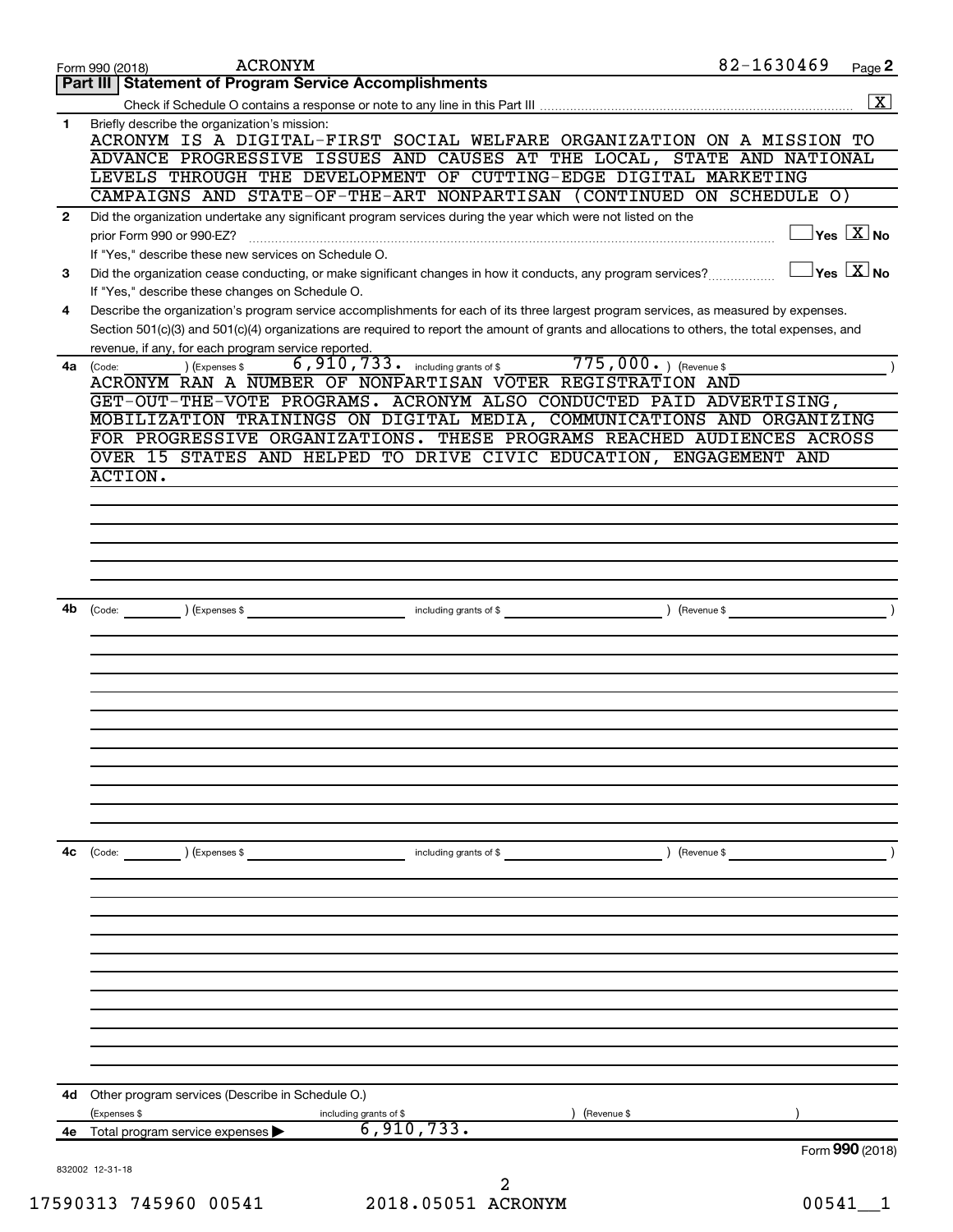|     | 82-1630469<br><b>ACRONYM</b><br>Form 990 (2018)                                                                                                                                                                                                                                                                                                                      |                 |                       | Page 3                                           |
|-----|----------------------------------------------------------------------------------------------------------------------------------------------------------------------------------------------------------------------------------------------------------------------------------------------------------------------------------------------------------------------|-----------------|-----------------------|--------------------------------------------------|
|     | <b>Part IV   Checklist of Required Schedules</b>                                                                                                                                                                                                                                                                                                                     |                 |                       |                                                  |
|     |                                                                                                                                                                                                                                                                                                                                                                      |                 | <b>Yes</b>            | No                                               |
| 1   | Is the organization described in section $501(c)(3)$ or $4947(a)(1)$ (other than a private foundation)?                                                                                                                                                                                                                                                              | 1               |                       | x                                                |
| 2   | Is the organization required to complete Schedule B, Schedule of Contributors? [111] [12] the organization required to complete Schedule B, Schedule of Contributors? [11] [12] [12] the organization required to complete Sch                                                                                                                                       | $\overline{2}$  | $\overline{\text{x}}$ |                                                  |
| 3   | Did the organization engage in direct or indirect political campaign activities on behalf of or in opposition to candidates for                                                                                                                                                                                                                                      | 3               | X                     |                                                  |
| 4   | Section 501(c)(3) organizations. Did the organization engage in lobbying activities, or have a section 501(h) election in effect                                                                                                                                                                                                                                     |                 |                       |                                                  |
|     |                                                                                                                                                                                                                                                                                                                                                                      | 4               | N/R                   |                                                  |
| 5   | Is the organization a section 501(c)(4), 501(c)(5), or 501(c)(6) organization that receives membership dues, assessments, or                                                                                                                                                                                                                                         |                 |                       |                                                  |
|     |                                                                                                                                                                                                                                                                                                                                                                      | 5               |                       | x                                                |
| 6   | Did the organization maintain any donor advised funds or any similar funds or accounts for which donors have the right to<br>provide advice on the distribution or investment of amounts in such funds or accounts? If "Yes," complete Schedule D, Part I                                                                                                            | 6               |                       | х                                                |
| 7   | Did the organization receive or hold a conservation easement, including easements to preserve open space,                                                                                                                                                                                                                                                            |                 |                       |                                                  |
|     |                                                                                                                                                                                                                                                                                                                                                                      | $\overline{7}$  |                       | х                                                |
| 8   | Did the organization maintain collections of works of art, historical treasures, or other similar assets? If "Yes," complete<br>Schedule D, Part III <b>Marting Community Contract Contract Contract Contract Contract Contract Contract Contract Contract Contract Contract Contract Contract Contract Contract Contract Contract Contract Contract Contract Co</b> | 8               |                       | x                                                |
| 9   | Did the organization report an amount in Part X, line 21, for escrow or custodial account liability, serve as a custodian for                                                                                                                                                                                                                                        |                 |                       |                                                  |
|     | amounts not listed in Part X; or provide credit counseling, debt management, credit repair, or debt negotiation services?                                                                                                                                                                                                                                            |                 |                       |                                                  |
|     | If "Yes." complete Schedule D. Part IV                                                                                                                                                                                                                                                                                                                               | 9               |                       | х                                                |
| 10  | Did the organization, directly or through a related organization, hold assets in temporarily restricted endowments, permanent                                                                                                                                                                                                                                        | 10              |                       | x                                                |
| 11  | If the organization's answer to any of the following questions is "Yes," then complete Schedule D, Parts VI, VII, VIII, IX, or X<br>as applicable.                                                                                                                                                                                                                   |                 |                       |                                                  |
|     | a Did the organization report an amount for land, buildings, and equipment in Part X, line 10? If "Yes," complete Schedule D,                                                                                                                                                                                                                                        |                 |                       |                                                  |
|     | Part VI                                                                                                                                                                                                                                                                                                                                                              | 11a             |                       | x                                                |
|     | <b>b</b> Did the organization report an amount for investments - other securities in Part X, line 12 that is 5% or more of its total                                                                                                                                                                                                                                 |                 | х                     |                                                  |
|     | c Did the organization report an amount for investments - program related in Part X, line 13 that is 5% or more of its total                                                                                                                                                                                                                                         | 11b             |                       |                                                  |
|     |                                                                                                                                                                                                                                                                                                                                                                      | 11c             |                       | x                                                |
|     | d Did the organization report an amount for other assets in Part X, line 15 that is 5% or more of its total assets reported in                                                                                                                                                                                                                                       |                 |                       |                                                  |
|     |                                                                                                                                                                                                                                                                                                                                                                      | 11d             |                       | х                                                |
|     |                                                                                                                                                                                                                                                                                                                                                                      | 11e             |                       | $\overline{\text{X}}$                            |
|     | f Did the organization's separate or consolidated financial statements for the tax year include a footnote that addresses                                                                                                                                                                                                                                            |                 |                       |                                                  |
|     | the organization's liability for uncertain tax positions under FIN 48 (ASC 740)? If "Yes," complete Schedule D, Part X                                                                                                                                                                                                                                               | 11f             |                       | x                                                |
|     | 12a Did the organization obtain separate, independent audited financial statements for the tax year? If "Yes," complete<br>Schedule D, Parts XI and XII <b>continuum continuum continuum continuum continuum continuum continuum continuum continuum continuum continuum continuum continuum continuum continuum continuum continuum continuum continuum co</b>      | 12a             |                       | Χ                                                |
|     | b Was the organization included in consolidated, independent audited financial statements for the tax year?                                                                                                                                                                                                                                                          |                 |                       |                                                  |
|     | If "Yes," and if the organization answered "No" to line 12a, then completing Schedule D, Parts XI and XII is optional                                                                                                                                                                                                                                                | 12b             |                       | x                                                |
| 13  |                                                                                                                                                                                                                                                                                                                                                                      | 13              |                       | $\overline{\mathbf{X}}$<br>$\overline{\text{X}}$ |
| 14a |                                                                                                                                                                                                                                                                                                                                                                      | 14a             |                       |                                                  |
|     | <b>b</b> Did the organization have aggregate revenues or expenses of more than \$10,000 from grantmaking, fundraising, business,<br>investment, and program service activities outside the United States, or aggregate foreign investments valued at \$100,000                                                                                                       |                 |                       |                                                  |
|     |                                                                                                                                                                                                                                                                                                                                                                      | 14b             |                       | х                                                |
| 15  | Did the organization report on Part IX, column (A), line 3, more than \$5,000 of grants or other assistance to or for any                                                                                                                                                                                                                                            |                 |                       |                                                  |
|     |                                                                                                                                                                                                                                                                                                                                                                      | 15              |                       | x.                                               |
| 16  | Did the organization report on Part IX, column (A), line 3, more than \$5,000 of aggregate grants or other assistance to                                                                                                                                                                                                                                             |                 |                       |                                                  |
|     |                                                                                                                                                                                                                                                                                                                                                                      | 16              |                       | x                                                |
| 17  | Did the organization report a total of more than \$15,000 of expenses for professional fundraising services on Part IX,                                                                                                                                                                                                                                              |                 |                       |                                                  |
|     |                                                                                                                                                                                                                                                                                                                                                                      | 17              |                       | x                                                |
| 18  | Did the organization report more than \$15,000 total of fundraising event gross income and contributions on Part VIII, lines                                                                                                                                                                                                                                         | 18              |                       | x                                                |
| 19  | Did the organization report more than \$15,000 of gross income from gaming activities on Part VIII, line 9a? If "Yes,"                                                                                                                                                                                                                                               | 19              |                       | х                                                |
|     | 20a Did the organization operate one or more hospital facilities? If "Yes," complete Schedule H                                                                                                                                                                                                                                                                      | 20a             |                       | x                                                |
|     |                                                                                                                                                                                                                                                                                                                                                                      | 20 <sub>b</sub> |                       |                                                  |
| 21  | Did the organization report more than \$5,000 of grants or other assistance to any domestic organization or                                                                                                                                                                                                                                                          |                 |                       |                                                  |
|     |                                                                                                                                                                                                                                                                                                                                                                      | 21              | х                     |                                                  |
|     | 832003 12-31-18                                                                                                                                                                                                                                                                                                                                                      |                 |                       | Form 990 (2018)                                  |

17590313 745960 00541 2018.05051 ACRONYM 00541\_\_1 3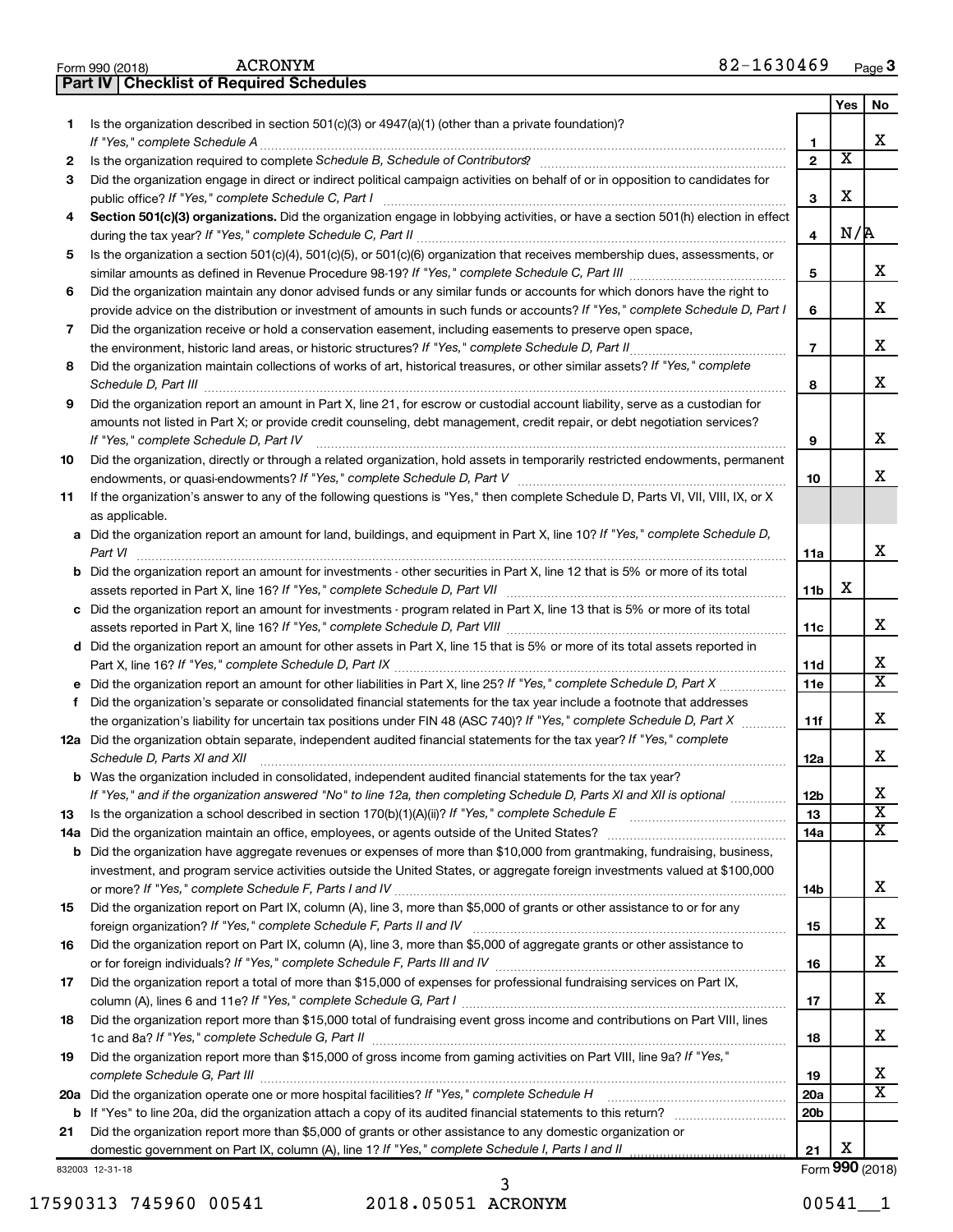|    |                                                                                                                                                                                                                                                   |                 | Yes                   |  |
|----|---------------------------------------------------------------------------------------------------------------------------------------------------------------------------------------------------------------------------------------------------|-----------------|-----------------------|--|
| 22 | Did the organization report more than \$5,000 of grants or other assistance to or for domestic individuals on                                                                                                                                     | 22              |                       |  |
| 23 | Did the organization answer "Yes" to Part VII, Section A, line 3, 4, or 5 about compensation of the organization's current<br>and former officers, directors, trustees, key employees, and highest compensated employees? If "Yes," complete      |                 |                       |  |
|    | Schedule J <b>Execute Schedule J Execute Schedule J</b>                                                                                                                                                                                           | 23              | X                     |  |
|    | 24a Did the organization have a tax-exempt bond issue with an outstanding principal amount of more than \$100,000 as of the<br>last day of the year, that was issued after December 31, 2002? If "Yes," answer lines 24b through 24d and complete |                 |                       |  |
|    |                                                                                                                                                                                                                                                   | 24a             |                       |  |
|    |                                                                                                                                                                                                                                                   | 24b             |                       |  |
|    | c Did the organization maintain an escrow account other than a refunding escrow at any time during the year to defease                                                                                                                            | 24c             |                       |  |
|    |                                                                                                                                                                                                                                                   | 24d             |                       |  |
|    | 25a Section 501(c)(3), 501(c)(4), and 501(c)(29) organizations. Did the organization engage in an excess benefit                                                                                                                                  | 25a             |                       |  |
|    | <b>b</b> Is the organization aware that it engaged in an excess benefit transaction with a disqualified person in a prior year, and                                                                                                               |                 |                       |  |
|    | that the transaction has not been reported on any of the organization's prior Forms 990 or 990-EZ? If "Yes," complete<br>Schedule L, Part I                                                                                                       | 25b             |                       |  |
| 26 | Did the organization report any amount on Part X, line 5, 6, or 22 for receivables from or payables to any current or                                                                                                                             |                 |                       |  |
|    | former officers, directors, trustees, key employees, highest compensated employees, or disqualified persons? If "Yes,"                                                                                                                            | 26              |                       |  |
| 27 | Did the organization provide a grant or other assistance to an officer, director, trustee, key employee, substantial                                                                                                                              |                 |                       |  |
|    | contributor or employee thereof, a grant selection committee member, or to a 35% controlled entity or family member                                                                                                                               | 27              |                       |  |
| 28 | Was the organization a party to a business transaction with one of the following parties (see Schedule L, Part IV                                                                                                                                 |                 |                       |  |
|    | instructions for applicable filing thresholds, conditions, and exceptions):                                                                                                                                                                       |                 |                       |  |
|    |                                                                                                                                                                                                                                                   | 28a             |                       |  |
|    | <b>b</b> A family member of a current or former officer, director, trustee, or key employee? If "Yes," complete Schedule L, Part IV                                                                                                               | 28b             |                       |  |
|    | c An entity of which a current or former officer, director, trustee, or key employee (or a family member thereof) was an officer,                                                                                                                 | 28c             |                       |  |
| 29 |                                                                                                                                                                                                                                                   | 29              |                       |  |
| 30 | Did the organization receive contributions of art, historical treasures, or other similar assets, or qualified conservation                                                                                                                       | 30              |                       |  |
| 31 | Did the organization liquidate, terminate, or dissolve and cease operations?                                                                                                                                                                      | 31              |                       |  |
| 32 | Did the organization sell, exchange, dispose of, or transfer more than 25% of its net assets? If "Yes," complete                                                                                                                                  | 32              |                       |  |
| 33 | Did the organization own 100% of an entity disregarded as separate from the organization under Regulations<br>sections 301.7701-2 and 301.7701-3? If "Yes," complete Schedule R, Part I [11] [11] [12] [12] [12] [12] [12] [                      | 33              |                       |  |
| 34 | Was the organization related to any tax-exempt or taxable entity? If "Yes," complete Schedule R, Part II, III, or IV, and                                                                                                                         |                 |                       |  |
|    | Part V, line 1                                                                                                                                                                                                                                    | 34              | х                     |  |
|    |                                                                                                                                                                                                                                                   | 35a             | $\overline{\text{x}}$ |  |
|    | b If "Yes" to line 35a, did the organization receive any payment from or engage in any transaction with a controlled entity                                                                                                                       | 35 <sub>b</sub> | x                     |  |
| 36 | Section 501(c)(3) organizations. Did the organization make any transfers to an exempt non-charitable related organization?                                                                                                                        | 36              | N/R                   |  |
| 37 | Did the organization conduct more than 5% of its activities through an entity that is not a related organization                                                                                                                                  | 37              |                       |  |
| 38 | Did the organization complete Schedule O and provide explanations in Schedule O for Part VI, lines 11b and 19?                                                                                                                                    |                 |                       |  |
|    | <b>Part V</b>                                                                                                                                                                                                                                     | 38              | X                     |  |
|    | Check if Schedule O contains a response or note to any line in this Part V                                                                                                                                                                        |                 | Yes                   |  |
|    | 50<br>1a                                                                                                                                                                                                                                          |                 |                       |  |
|    | 0<br>1b                                                                                                                                                                                                                                           |                 |                       |  |
|    | c Did the organization comply with backup withholding rules for reportable payments to vendors and reportable gaming                                                                                                                              |                 |                       |  |
|    |                                                                                                                                                                                                                                                   | 1c              | х                     |  |
|    | 832004 12-31-18                                                                                                                                                                                                                                   |                 | Form 990 (2018)       |  |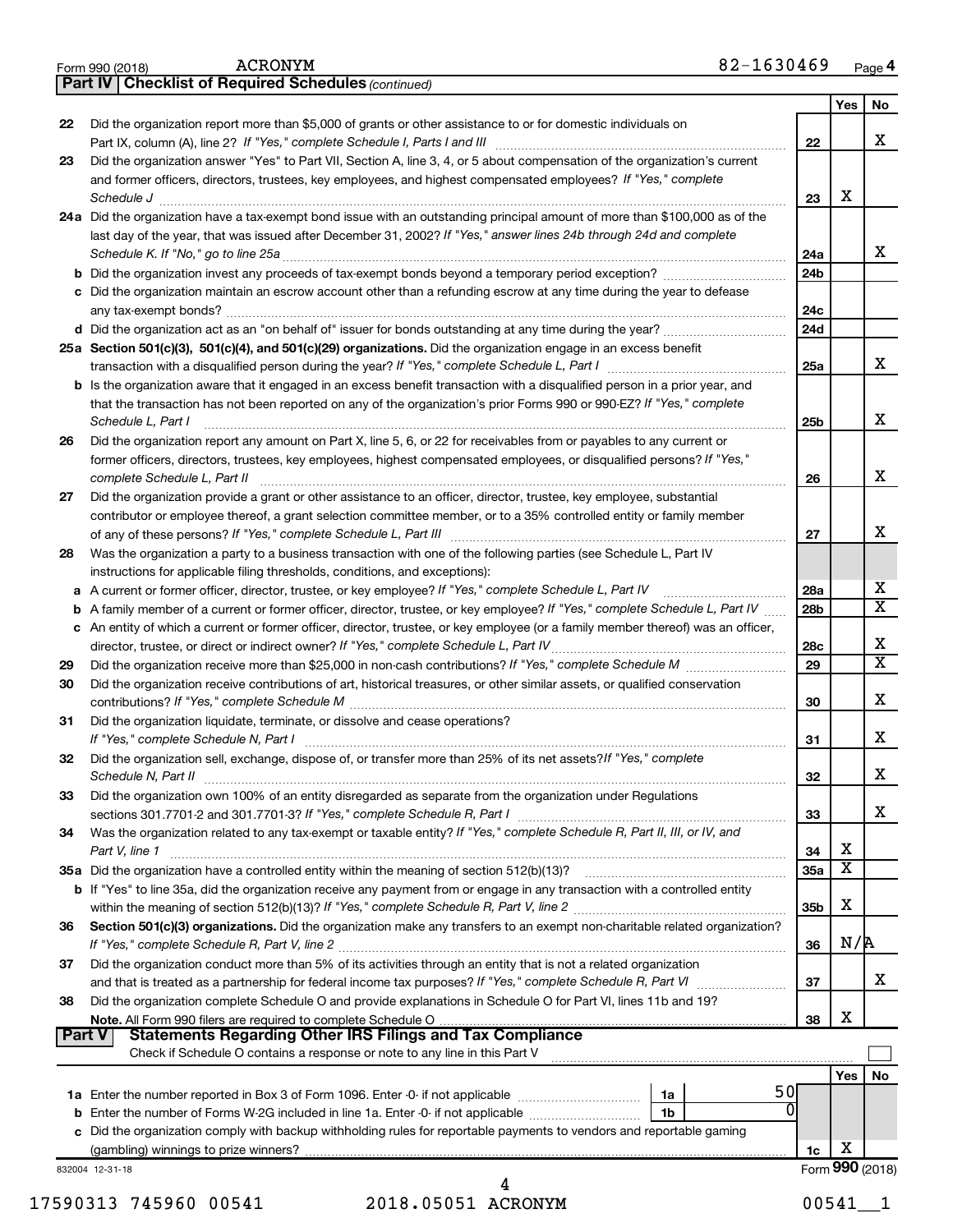|               | 82-1630469<br><b>ACRONYM</b><br>Form 990 (2018)                                                                                                        |                 |     | Page $5$                |
|---------------|--------------------------------------------------------------------------------------------------------------------------------------------------------|-----------------|-----|-------------------------|
| <b>Part V</b> | Statements Regarding Other IRS Filings and Tax Compliance (continued)                                                                                  |                 |     |                         |
|               |                                                                                                                                                        |                 | Yes | No                      |
|               | 2a Enter the number of employees reported on Form W-3, Transmittal of Wage and Tax Statements,                                                         |                 |     |                         |
|               | 0<br>filed for the calendar year ending with or within the year covered by this return<br>2a                                                           |                 |     |                         |
| b             | If at least one is reported on line 2a, did the organization file all required federal employment tax returns?                                         | 2 <sub>b</sub>  |     |                         |
|               | Note. If the sum of lines 1a and 2a is greater than 250, you may be required to e-file (see instructions) <i></i>                                      |                 |     |                         |
|               | 3a Did the organization have unrelated business gross income of \$1,000 or more during the year?                                                       | За              |     | X                       |
| b             | If "Yes," has it filed a Form 990-T for this year? If "No" to line 3b, provide an explanation in Schedule O                                            | 3 <sub>b</sub>  |     |                         |
|               | 4a At any time during the calendar year, did the organization have an interest in, or a signature or other authority over, a                           |                 |     |                         |
|               | financial account in a foreign country (such as a bank account, securities account, or other financial account)?                                       | 4a              |     | X                       |
|               | <b>b</b> If "Yes," enter the name of the foreign country: $\blacktriangleright$                                                                        |                 |     |                         |
|               | See instructions for filing requirements for FinCEN Form 114, Report of Foreign Bank and Financial Accounts (FBAR).                                    |                 |     |                         |
| 5а            |                                                                                                                                                        | 5a              |     | x                       |
| b             |                                                                                                                                                        | 5 <sub>b</sub>  |     | $\overline{\mathbf{x}}$ |
| с             |                                                                                                                                                        | 5 <sub>c</sub>  |     |                         |
|               | 6a Does the organization have annual gross receipts that are normally greater than \$100,000, and did the organization solicit                         |                 |     |                         |
|               |                                                                                                                                                        | 6а              | x   |                         |
|               | <b>b</b> If "Yes," did the organization include with every solicitation an express statement that such contributions or gifts                          |                 |     |                         |
|               |                                                                                                                                                        | 6b              | x   |                         |
| 7             | N/A<br>Organizations that may receive deductible contributions under section 170(c).                                                                   |                 |     |                         |
| а             | Did the organization receive a payment in excess of \$75 made partly as a contribution and partly for goods and services provided to the payor?        | 7a              |     |                         |
| b             | If "Yes," did the organization notify the donor of the value of the goods or services provided?                                                        | 7b              |     |                         |
| с             | Did the organization sell, exchange, or otherwise dispose of tangible personal property for which it was required                                      |                 |     |                         |
|               |                                                                                                                                                        | 7c              |     |                         |
| d             | 7d                                                                                                                                                     |                 |     |                         |
| е             | Did the organization receive any funds, directly or indirectly, to pay premiums on a personal benefit contract?                                        | 7е              |     |                         |
| Ť             | Did the organization, during the year, pay premiums, directly or indirectly, on a personal benefit contract?                                           | 7f              |     |                         |
| g             | If the organization received a contribution of qualified intellectual property, did the organization file Form 8899 as required?                       | 7g              |     |                         |
| h             | If the organization received a contribution of cars, boats, airplanes, or other vehicles, did the organization file a Form 1098-C?                     | 7h              |     |                         |
| 8             | Sponsoring organizations maintaining donor advised funds. Did a donor advised fund maintained by the<br>N/A                                            | 8               |     |                         |
|               | sponsoring organization have excess business holdings at any time during the year? [1111111111111111111111111                                          |                 |     |                         |
| 9             | Sponsoring organizations maintaining donor advised funds.<br>N/A<br>Did the sponsoring organization make any taxable distributions under section 4966? | 9a              |     |                         |
| а<br>b        | N/A                                                                                                                                                    | 9 <sub>b</sub>  |     |                         |
| 10            | Section 501(c)(7) organizations. Enter:                                                                                                                |                 |     |                         |
|               | N/A<br>10a                                                                                                                                             |                 |     |                         |
|               | Gross receipts, included on Form 990, Part VIII, line 12, for public use of club facilities<br> 10b                                                    |                 |     |                         |
| 11            | Section 501(c)(12) organizations. Enter:                                                                                                               |                 |     |                         |
| а             | N/A<br>11a                                                                                                                                             |                 |     |                         |
| b             | Gross income from other sources (Do not net amounts due or paid to other sources against                                                               |                 |     |                         |
|               | 11b                                                                                                                                                    |                 |     |                         |
|               | 12a Section 4947(a)(1) non-exempt charitable trusts. Is the organization filing Form 990 in lieu of Form 1041?                                         | 12a             |     |                         |
|               | <b>b</b> If "Yes," enter the amount of tax-exempt interest received or accrued during the year $\ldots$ $\mathbf{N}/\mathbf{A}$ .<br>12b               |                 |     |                         |
| 13            | Section 501(c)(29) qualified nonprofit health insurance issuers.                                                                                       |                 |     |                         |
| а             | N/A<br>Is the organization licensed to issue qualified health plans in more than one state?                                                            | 13a             |     |                         |
|               | Note. See the instructions for additional information the organization must report on Schedule O.                                                      |                 |     |                         |
| b             | Enter the amount of reserves the organization is required to maintain by the states in which the                                                       |                 |     |                         |
|               | 13 <sub>b</sub>                                                                                                                                        |                 |     |                         |
| с             | 13 <sub>c</sub>                                                                                                                                        |                 |     |                         |
| 14a           | Did the organization receive any payments for indoor tanning services during the tax year?                                                             | 14a             |     | $\overline{\mathbf{X}}$ |
|               |                                                                                                                                                        | 14 <sub>b</sub> |     |                         |
| 15            | Is the organization subject to the section 4960 tax on payment(s) of more than \$1,000,000 in remuneration or                                          |                 |     |                         |
|               | excess parachute payment(s) during the year?                                                                                                           | 15              |     | х                       |
|               | If "Yes," see instructions and file Form 4720, Schedule N.                                                                                             |                 |     |                         |
| 16            | Is the organization an educational institution subject to the section 4968 excise tax on net investment income?                                        | 16              |     | x                       |
|               | If "Yes," complete Form 4720, Schedule O.                                                                                                              |                 |     |                         |

Form (2018) **990**

832005 12-31-18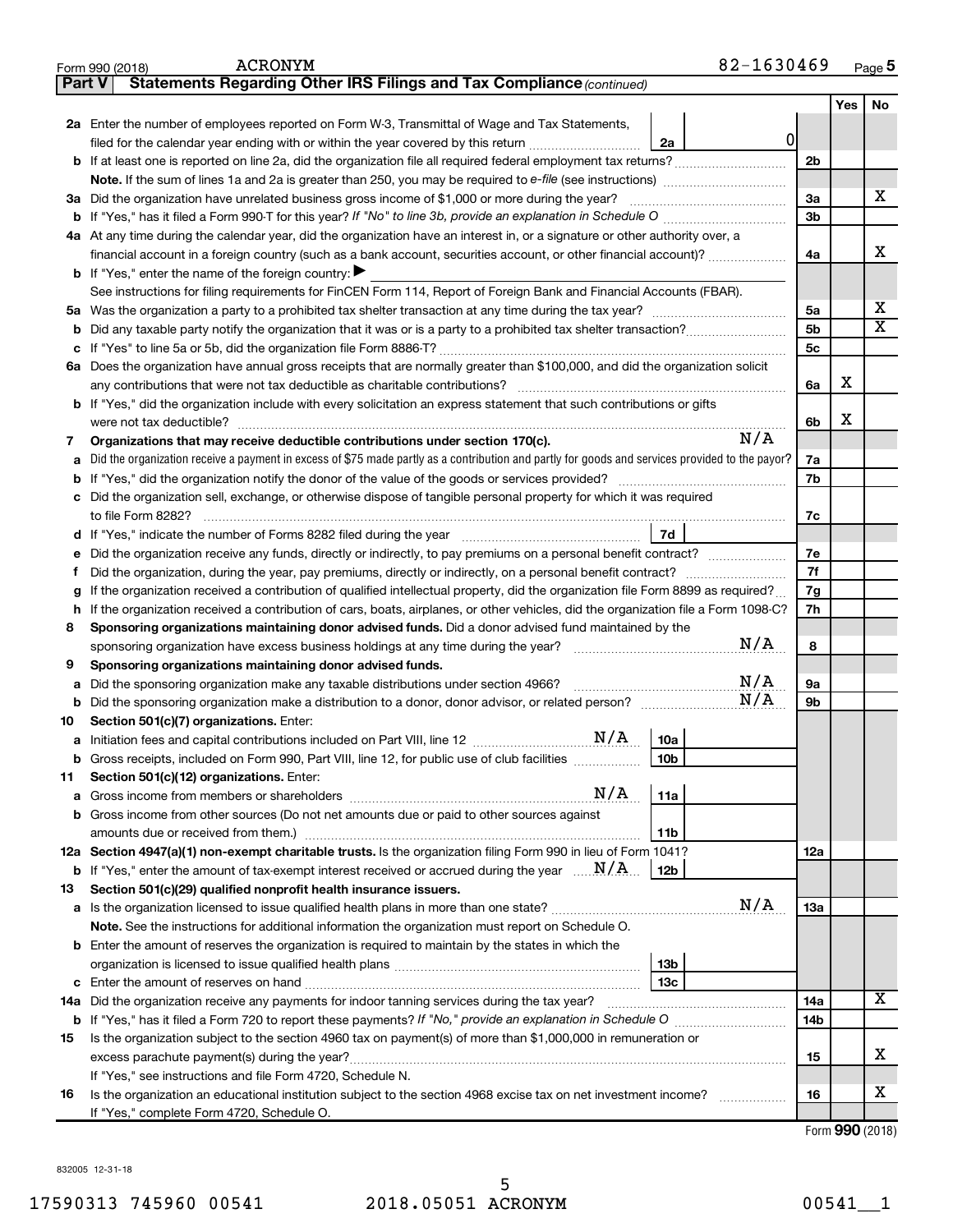|     | Governance, Management, and Disclosure For each "Yes" response to lines 2 through 7b below, and for a "No" response<br>Part VI                                                |   |                 |                         |                      |
|-----|-------------------------------------------------------------------------------------------------------------------------------------------------------------------------------|---|-----------------|-------------------------|----------------------|
|     | to line 8a, 8b, or 10b below, describe the circumstances, processes, or changes in Schedule O. See instructions.                                                              |   |                 |                         |                      |
|     |                                                                                                                                                                               |   |                 |                         | $\boxed{\textbf{X}}$ |
|     | <b>Section A. Governing Body and Management</b>                                                                                                                               |   |                 |                         |                      |
|     |                                                                                                                                                                               | 3 |                 | Yes                     | No                   |
|     | 1a Enter the number of voting members of the governing body at the end of the tax year manuscom<br>1a                                                                         |   |                 |                         |                      |
|     | If there are material differences in voting rights among members of the governing body, or if the governing                                                                   |   |                 |                         |                      |
|     | body delegated broad authority to an executive committee or similar committee, explain in Schedule O.                                                                         |   |                 |                         |                      |
| b   | Enter the number of voting members included in line 1a, above, who are independent<br>1b                                                                                      | 2 |                 |                         |                      |
| 2   | Did any officer, director, trustee, or key employee have a family relationship or a business relationship with any other                                                      |   |                 |                         |                      |
|     | officer, director, trustee, or key employee?                                                                                                                                  |   | 2               |                         | х                    |
| 3   | Did the organization delegate control over management duties customarily performed by or under the direct supervision                                                         |   |                 |                         |                      |
|     |                                                                                                                                                                               |   | 3               |                         |                      |
| 4   | Did the organization make any significant changes to its governing documents since the prior Form 990 was filed?                                                              |   | 4               |                         |                      |
| 5   |                                                                                                                                                                               |   | 5               |                         |                      |
| 6   | Did the organization have members or stockholders?                                                                                                                            |   | 6               |                         |                      |
| 7a  | Did the organization have members, stockholders, or other persons who had the power to elect or appoint one or                                                                |   |                 |                         |                      |
|     |                                                                                                                                                                               |   | 7a              |                         |                      |
|     | <b>b</b> Are any governance decisions of the organization reserved to (or subject to approval by) members, stockholders, or                                                   |   |                 |                         |                      |
|     | persons other than the governing body?                                                                                                                                        |   | 7b              |                         |                      |
| 8   | Did the organization contemporaneously document the meetings held or written actions undertaken during the year by the following:                                             |   |                 |                         |                      |
| a   |                                                                                                                                                                               |   | 8a              | х                       |                      |
| b   | Each committee with authority to act on behalf of the governing body?                                                                                                         |   | 8b              | $\overline{\textbf{x}}$ |                      |
| 9   | Is there any officer, director, trustee, or key employee listed in Part VII, Section A, who cannot be reached at the                                                          |   |                 |                         |                      |
|     |                                                                                                                                                                               |   | 9               |                         |                      |
|     | Section B. Policies (This Section B requests information about policies not required by the Internal Revenue Code.)                                                           |   |                 |                         |                      |
|     |                                                                                                                                                                               |   |                 | Yes                     | No                   |
|     |                                                                                                                                                                               |   | <b>10a</b>      |                         |                      |
|     | <b>b</b> If "Yes," did the organization have written policies and procedures governing the activities of such chapters, affiliates,                                           |   |                 |                         |                      |
|     |                                                                                                                                                                               |   | 10b             |                         |                      |
|     | 11a Has the organization provided a complete copy of this Form 990 to all members of its governing body before filing the form?                                               |   | 11a             | X                       |                      |
| b   | Describe in Schedule O the process, if any, used by the organization to review this Form 990.                                                                                 |   |                 |                         |                      |
| 12a | Did the organization have a written conflict of interest policy? If "No," go to line 13                                                                                       |   | 12a             | х                       |                      |
| b   | Were officers, directors, or trustees, and key employees required to disclose annually interests that could give rise to conflicts?                                           |   | 12 <sub>b</sub> | $\overline{\textbf{x}}$ |                      |
|     | Did the organization regularly and consistently monitor and enforce compliance with the policy? If "Yes," describe                                                            |   |                 |                         |                      |
|     | in Schedule O how this was done                                                                                                                                               |   | 12c             | X                       |                      |
|     |                                                                                                                                                                               |   |                 |                         |                      |
| 13  |                                                                                                                                                                               |   | 13              |                         |                      |
| 14  | Did the organization have a written document retention and destruction policy? [11] manufaction in the organization have a written document retention and destruction policy? |   | 14              |                         |                      |
| 15  | Did the process for determining compensation of the following persons include a review and approval by independent                                                            |   |                 |                         |                      |
|     | persons, comparability data, and contemporaneous substantiation of the deliberation and decision?                                                                             |   |                 |                         |                      |
| a   |                                                                                                                                                                               |   | 15a             | х                       |                      |
| b   |                                                                                                                                                                               |   | 15b             |                         |                      |
|     | If "Yes" to line 15a or 15b, describe the process in Schedule O (see instructions).                                                                                           |   |                 |                         |                      |
|     | 16a Did the organization invest in, contribute assets to, or participate in a joint venture or similar arrangement with a                                                     |   |                 |                         |                      |
|     | taxable entity during the year?                                                                                                                                               |   | 16a             |                         | х                    |
|     | b If "Yes," did the organization follow a written policy or procedure requiring the organization to evaluate its participation                                                |   |                 |                         |                      |
|     | in joint venture arrangements under applicable federal tax law, and take steps to safeguard the organization's                                                                |   |                 |                         |                      |
|     | exempt status with respect to such arrangements?                                                                                                                              |   | 16b             |                         |                      |
|     | <b>Section C. Disclosure</b>                                                                                                                                                  |   |                 |                         |                      |
| 17  | <b>NONE</b><br>List the states with which a copy of this Form 990 is required to be filed $\blacktriangleright$                                                               |   |                 |                         |                      |
| 18  | Section 6104 requires an organization to make its Forms 1023 (1024 or 1024 A if applicable), 990, and 990-T (Section 501(c)(3)s only) available                               |   |                 |                         |                      |
|     | for public inspection. Indicate how you made these available. Check all that apply.                                                                                           |   |                 |                         |                      |
|     | $\lfloor x \rfloor$ Upon request<br>Own website<br>Another's website<br>Other (explain in Schedule O)                                                                         |   |                 |                         |                      |
| 19  | Describe in Schedule O whether (and if so, how) the organization made its governing documents, conflict of interest policy, and financial                                     |   |                 |                         |                      |
|     | statements available to the public during the tax year.                                                                                                                       |   |                 |                         |                      |
| 20  | State the name, address, and telephone number of the person who possesses the organization's books and records                                                                |   |                 |                         |                      |
|     | AMANDA BOWEN - (202)360-5071                                                                                                                                                  |   |                 |                         |                      |
|     | $C/O$ ACRONYM 1400 L STREET NW, LOBBY 2 #34728, WASHINGTON, DC                                                                                                                |   | 20005           |                         |                      |
|     | 832006 12-31-18                                                                                                                                                               |   |                 | Form 990 (2018)         |                      |
|     |                                                                                                                                                                               |   |                 |                         |                      |
|     | 2018.05051 ACRONYM                                                                                                                                                            |   |                 | 00541                   |                      |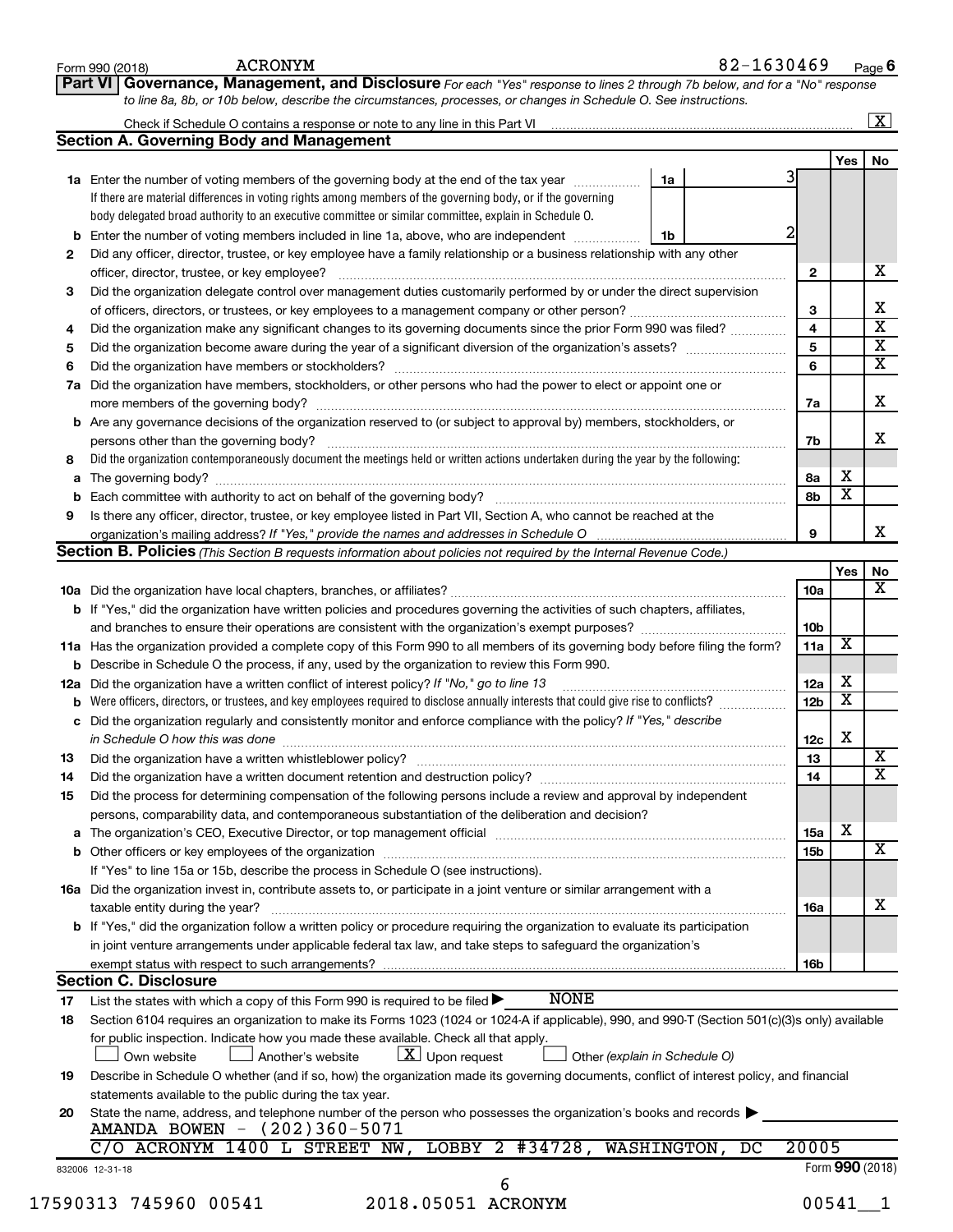| Part VII Compensation of Officers, Directors, Trustees, Key Employees, Highest Compensated |  |
|--------------------------------------------------------------------------------------------|--|
| <b>Employees, and Independent Contractors</b>                                              |  |
| Check if Schedule O contains a response or note to any line in this Part VII               |  |

**Section A. Officers, Directors, Trustees, Key Employees, and Highest Compensated Employees**

**1a**  Complete this table for all persons required to be listed. Report compensation for the calendar year ending with or within the organization's tax year.

**•** List all of the organization's current officers, directors, trustees (whether individuals or organizations), regardless of amount of compensation. Enter -0- in columns  $(D)$ ,  $(E)$ , and  $(F)$  if no compensation was paid.

**•** List all of the organization's **current** key employees, if any. See instructions for definition of "key employee."

**•** List the organization's five current highest compensated employees (other than an officer, director, trustee, or key employee) who received reportable compensation (Box 5 of Form W-2 and/or Box 7 of Form 1099-MISC) of more than \$100,000 from the organization and any related organizations.

**•** List all of the organization's former officers, key employees, and highest compensated employees who received more than \$100,000 of reportable compensation from the organization and any related organizations.

**•** List all of the organization's former directors or trustees that received, in the capacity as a former director or trustee of the organization, more than \$10,000 of reportable compensation from the organization and any related organizations.

List persons in the following order: individual trustees or directors; institutional trustees; officers; key employees; highest compensated employees; and former such persons.

|  |  |  | Check this box if neither the organization nor any related organization compensated any current officer, director, or trustee. |  |  |
|--|--|--|--------------------------------------------------------------------------------------------------------------------------------|--|--|
|  |  |  |                                                                                                                                |  |  |

| (A)                                  | (B)            | (C)                            |                       |             |                                                                  |                                 |        | (D)             | (E)             | (F)           |
|--------------------------------------|----------------|--------------------------------|-----------------------|-------------|------------------------------------------------------------------|---------------------------------|--------|-----------------|-----------------|---------------|
| Name and Title                       | Average        |                                |                       | Position    |                                                                  | (do not check more than one     |        | Reportable      | Reportable      | Estimated     |
|                                      | hours per      |                                |                       |             | box, unless person is both an<br>officer and a director/trustee) |                                 |        | compensation    | compensation    | amount of     |
|                                      | week           |                                |                       |             |                                                                  |                                 |        | from            | from related    | other         |
|                                      | (list any      |                                |                       |             |                                                                  |                                 |        | the             | organizations   | compensation  |
|                                      | hours for      |                                |                       |             |                                                                  |                                 |        | organization    | (W-2/1099-MISC) | from the      |
|                                      | related        |                                |                       |             |                                                                  |                                 |        | (W-2/1099-MISC) |                 | organization  |
|                                      | organizations  |                                |                       |             |                                                                  |                                 |        |                 |                 | and related   |
|                                      | below<br>line) | Individual trustee or director | Institutional trustee | Officer     | Key employee                                                     | Highest compensated<br>employee | Former |                 |                 | organizations |
| (1) TARA MCGOWAN                     | 40.00          |                                |                       |             |                                                                  |                                 |        |                 |                 |               |
| PRESIDENT & CEO                      | 10.00          | $\mathbf X$                    |                       | $\mathbf X$ |                                                                  |                                 |        | 0.              | 159,000.        | 1,968.        |
| (2) HANNAH LINKENHOKER               | 5.00           |                                |                       |             |                                                                  |                                 |        |                 |                 |               |
| TREASURER (THRU 1/19)                | 0.00           | $\mathbf X$                    |                       | $\mathbf X$ |                                                                  |                                 |        | 0.              | 0.              | $0$ .         |
| (3) MICHAEL DUBIN                    | 0.10           |                                |                       |             |                                                                  |                                 |        |                 |                 |               |
| <b>DIRECTOR</b>                      | 0.00           | $\mathbf X$                    |                       |             |                                                                  |                                 |        | 0.              | 0.              | $\mathbf 0$ . |
| $(4)$ CONOR GAUGHAN (BEG. $3/6/19$ ) | 0.10           |                                |                       |             |                                                                  |                                 |        |                 |                 |               |
| <b>DIRECTOR</b>                      |                | X                              |                       |             |                                                                  |                                 |        | $\mathbf 0$     | 0.              | $0$ .         |
|                                      |                |                                |                       |             |                                                                  |                                 |        |                 |                 |               |
|                                      |                |                                |                       |             |                                                                  |                                 |        |                 |                 |               |
|                                      |                |                                |                       |             |                                                                  |                                 |        |                 |                 |               |
|                                      |                |                                |                       |             |                                                                  |                                 |        |                 |                 |               |
|                                      |                |                                |                       |             |                                                                  |                                 |        |                 |                 |               |
|                                      |                |                                |                       |             |                                                                  |                                 |        |                 |                 |               |
|                                      |                |                                |                       |             |                                                                  |                                 |        |                 |                 |               |
|                                      |                |                                |                       |             |                                                                  |                                 |        |                 |                 |               |
|                                      |                |                                |                       |             |                                                                  |                                 |        |                 |                 |               |
|                                      |                |                                |                       |             |                                                                  |                                 |        |                 |                 |               |
|                                      |                |                                |                       |             |                                                                  |                                 |        |                 |                 |               |
|                                      |                |                                |                       |             |                                                                  |                                 |        |                 |                 |               |
|                                      |                |                                |                       |             |                                                                  |                                 |        |                 |                 |               |
|                                      |                |                                |                       |             |                                                                  |                                 |        |                 |                 |               |
|                                      |                |                                |                       |             |                                                                  |                                 |        |                 |                 |               |
|                                      |                |                                |                       |             |                                                                  |                                 |        |                 |                 |               |
|                                      |                |                                |                       |             |                                                                  |                                 |        |                 |                 |               |
|                                      |                |                                |                       |             |                                                                  |                                 |        |                 |                 |               |
|                                      |                |                                |                       |             |                                                                  |                                 |        |                 |                 |               |
|                                      |                |                                |                       |             |                                                                  |                                 |        |                 |                 |               |
|                                      |                |                                |                       |             |                                                                  |                                 |        |                 |                 |               |
|                                      |                |                                |                       |             |                                                                  |                                 |        |                 |                 |               |
|                                      |                |                                |                       |             |                                                                  |                                 |        |                 |                 |               |
|                                      |                |                                |                       |             |                                                                  |                                 |        |                 |                 |               |
|                                      |                |                                |                       |             |                                                                  |                                 |        |                 |                 |               |
|                                      |                |                                |                       |             |                                                                  |                                 |        |                 |                 |               |

832007 12-31-18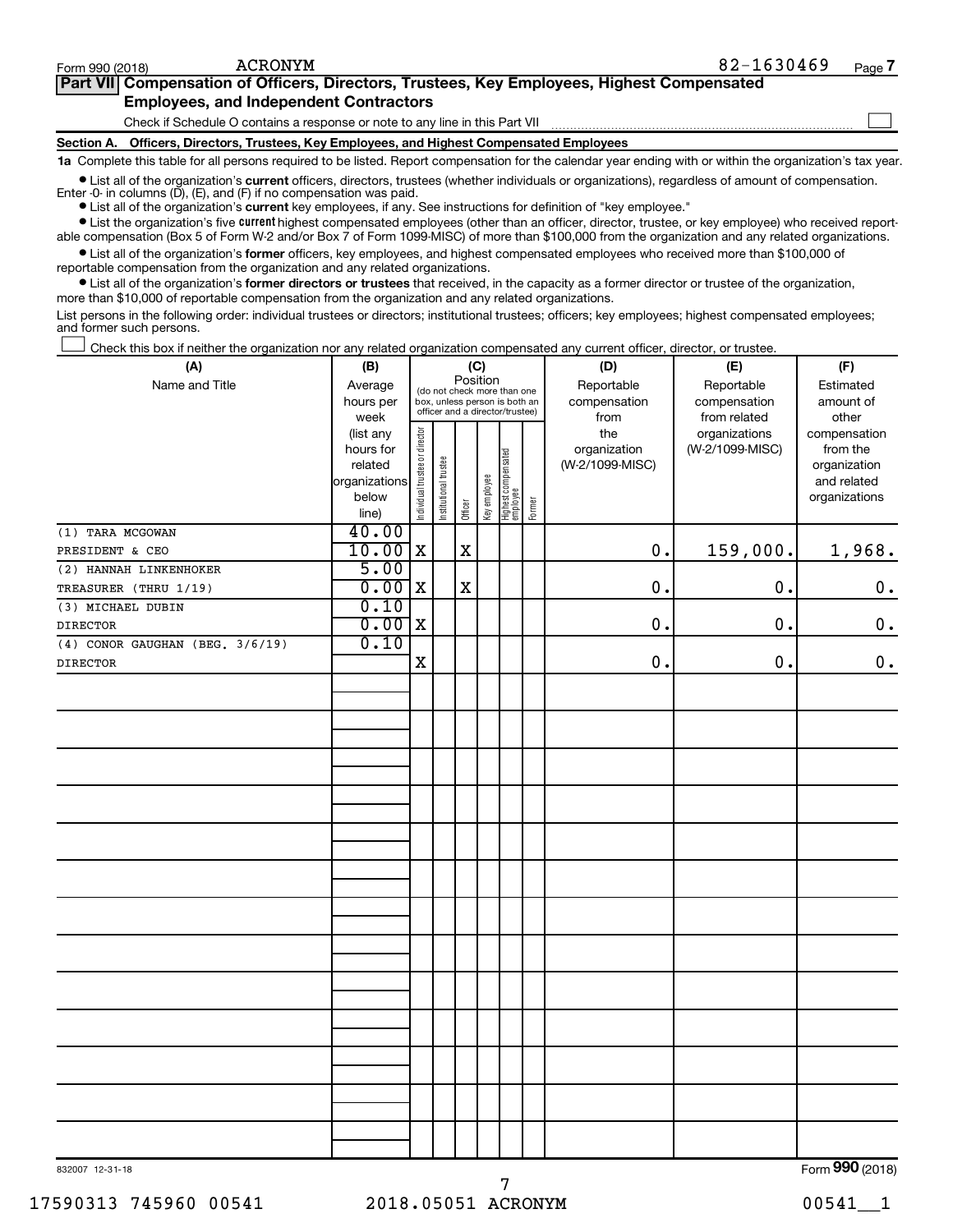|                                                               | <b>ACRONYM</b><br>Form 990 (2018)                                                                                                                                                                                                                                                                                                                                             |                                                                      |                                                                                                                    |                       |         |              |                                 |        |                                                | 82-1630469                                       |                               |                     |                                                                   | Page 8           |
|---------------------------------------------------------------|-------------------------------------------------------------------------------------------------------------------------------------------------------------------------------------------------------------------------------------------------------------------------------------------------------------------------------------------------------------------------------|----------------------------------------------------------------------|--------------------------------------------------------------------------------------------------------------------|-----------------------|---------|--------------|---------------------------------|--------|------------------------------------------------|--------------------------------------------------|-------------------------------|---------------------|-------------------------------------------------------------------|------------------|
|                                                               | <b>Part VII</b><br>Section A. Officers, Directors, Trustees, Key Employees, and Highest Compensated Employees (continued)                                                                                                                                                                                                                                                     |                                                                      |                                                                                                                    |                       |         |              |                                 |        |                                                |                                                  |                               |                     |                                                                   |                  |
| (B)<br>(A)<br>Average<br>Name and title<br>hours per<br>week  |                                                                                                                                                                                                                                                                                                                                                                               |                                                                      | (C)<br>Position<br>(do not check more than one<br>box, unless person is both an<br>officer and a director/trustee) |                       |         |              |                                 |        | (D)<br>Reportable<br>compensation              | (E)<br>Reportable<br>compensation                | (F)<br>Estimated<br>amount of |                     |                                                                   |                  |
|                                                               |                                                                                                                                                                                                                                                                                                                                                                               | (list any<br>hours for<br>related<br>organizations<br>below<br>line) | Individual trustee or director                                                                                     | Institutional trustee | Officer | Key employee | Highest compensated<br>employee | Former | from<br>the<br>organization<br>(W-2/1099-MISC) | from related<br>organizations<br>(W-2/1099-MISC) |                               | compensation        | other<br>from the<br>organization<br>and related<br>organizations |                  |
|                                                               |                                                                                                                                                                                                                                                                                                                                                                               |                                                                      |                                                                                                                    |                       |         |              |                                 |        |                                                |                                                  |                               |                     |                                                                   |                  |
|                                                               |                                                                                                                                                                                                                                                                                                                                                                               |                                                                      |                                                                                                                    |                       |         |              |                                 |        |                                                |                                                  |                               |                     |                                                                   |                  |
|                                                               |                                                                                                                                                                                                                                                                                                                                                                               |                                                                      |                                                                                                                    |                       |         |              |                                 |        |                                                |                                                  |                               |                     |                                                                   |                  |
|                                                               |                                                                                                                                                                                                                                                                                                                                                                               |                                                                      |                                                                                                                    |                       |         |              |                                 |        |                                                |                                                  |                               |                     |                                                                   |                  |
|                                                               |                                                                                                                                                                                                                                                                                                                                                                               |                                                                      |                                                                                                                    |                       |         |              |                                 |        |                                                |                                                  |                               |                     |                                                                   |                  |
|                                                               | 1b Sub-total                                                                                                                                                                                                                                                                                                                                                                  |                                                                      |                                                                                                                    |                       |         |              |                                 |        | $\overline{0}$ .                               | 159,000.                                         |                               |                     | 1,968.                                                            |                  |
|                                                               | c Total from continuation sheets to Part VII, Section A manufactured by                                                                                                                                                                                                                                                                                                       |                                                                      |                                                                                                                    |                       |         |              |                                 |        | $\overline{0}$ .<br>$\overline{0}$ .           | 159,000.                                         | $\overline{0}$ .              |                     | 1,968.                                                            | $\overline{0}$ . |
| 2                                                             | Total number of individuals (including but not limited to those listed above) who received more than \$100,000 of reportable<br>compensation from the organization $\blacktriangleright$                                                                                                                                                                                      |                                                                      |                                                                                                                    |                       |         |              |                                 |        |                                                |                                                  |                               |                     |                                                                   | 0                |
| 3                                                             | Did the organization list any former officer, director, or trustee, key employee, or highest compensated employee on                                                                                                                                                                                                                                                          |                                                                      |                                                                                                                    |                       |         |              |                                 |        |                                                |                                                  |                               |                     | Yes                                                               | No               |
|                                                               | line 1a? If "Yes," complete Schedule J for such individual manufacture content to the set of the set of the schedule J for such individual<br>For any individual listed on line 1a, is the sum of reportable compensation and other compensation from the organization<br>and related organizations greater than \$150,000? If "Yes," complete Schedule J for such individual |                                                                      |                                                                                                                    |                       |         |              |                                 |        |                                                |                                                  |                               | 3<br>4              | х                                                                 | х                |
| 5                                                             | Did any person listed on line 1a receive or accrue compensation from any unrelated organization or individual for services                                                                                                                                                                                                                                                    |                                                                      |                                                                                                                    |                       |         |              |                                 |        |                                                |                                                  |                               | 5                   |                                                                   | x                |
| 1.                                                            | <b>Section B. Independent Contractors</b><br>Complete this table for your five highest compensated independent contractors that received more than \$100,000 of compensation from                                                                                                                                                                                             |                                                                      |                                                                                                                    |                       |         |              |                                 |        |                                                |                                                  |                               |                     |                                                                   |                  |
|                                                               | the organization. Report compensation for the calendar year ending with or within the organization's tax year.                                                                                                                                                                                                                                                                |                                                                      |                                                                                                                    |                       |         |              |                                 |        |                                                |                                                  |                               |                     |                                                                   |                  |
|                                                               | (A)<br>Name and business address                                                                                                                                                                                                                                                                                                                                              |                                                                      |                                                                                                                    |                       |         |              |                                 |        | (B)<br>Description of services                 |                                                  |                               | (C)<br>Compensation |                                                                   |                  |
|                                                               | <b>FACEBOOK</b><br>1 HACKER WAY, MENLO PARK, CA 94025<br>LOCKWOOD STRATEGY, INC., 1050 CONNECTICUT                                                                                                                                                                                                                                                                            |                                                                      |                                                                                                                    |                       |         |              |                                 |        | ADVERTISING                                    |                                                  |                               | 1,371,871.          |                                                                   |                  |
|                                                               | AVENUE NW, WASHINGTON, DC 20036                                                                                                                                                                                                                                                                                                                                               |                                                                      |                                                                                                                    |                       |         |              |                                 |        | DIGITAL CONSULTING                             |                                                  |                               |                     | 392,948.                                                          |                  |
| GOOGLE, 1600 AMPHITHEATRE PARKWAY,<br>MOUNTAIN VIEW, CA 94043 |                                                                                                                                                                                                                                                                                                                                                                               |                                                                      |                                                                                                                    |                       |         |              | ADVERTISING                     |        |                                                |                                                  | 388,243.                      |                     |                                                                   |                  |
|                                                               | PIER MEDIA, 12707 HIGH BLUFF DR. STE 200,<br>SAN DIEGO, CA 92130<br>PERKINS COIE LLP                                                                                                                                                                                                                                                                                          |                                                                      |                                                                                                                    |                       |         |              |                                 |        | MEDIA SERVICES                                 |                                                  |                               | 280,000.            |                                                                   |                  |
| $\mathbf{2}$                                                  | 700 13TH ST NW, WASHINGTON, DC 20005<br>Total number of independent contractors (including but not limited to those listed above) who received more than                                                                                                                                                                                                                      |                                                                      |                                                                                                                    |                       |         |              |                                 |        | LEGAL SERVICES                                 |                                                  |                               |                     | 163,767.                                                          |                  |
|                                                               | \$100,000 of compensation from the organization                                                                                                                                                                                                                                                                                                                               |                                                                      |                                                                                                                    |                       |         |              | 7                               |        |                                                |                                                  |                               | Form 990 (2018)     |                                                                   |                  |
|                                                               |                                                                                                                                                                                                                                                                                                                                                                               |                                                                      |                                                                                                                    |                       |         |              |                                 |        |                                                |                                                  |                               |                     |                                                                   |                  |

832008 12-31-18

**8**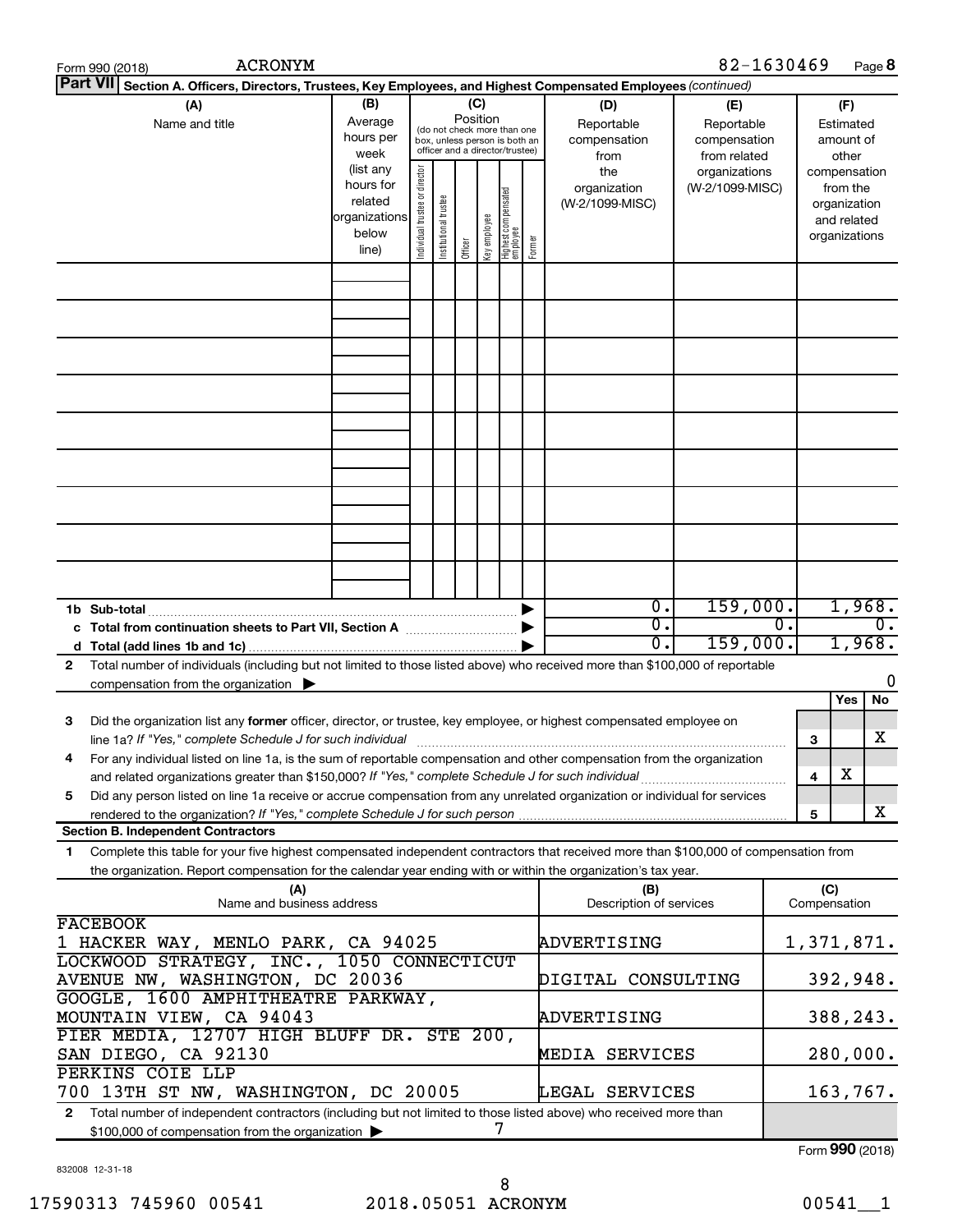|                                                           |                  | <b>ACRONYM</b><br>Form 990 (2018)                                                                                      |                      |                                                 | 82-1630469                                         | Page 9                                                      |
|-----------------------------------------------------------|------------------|------------------------------------------------------------------------------------------------------------------------|----------------------|-------------------------------------------------|----------------------------------------------------|-------------------------------------------------------------|
|                                                           | <b>Part VIII</b> | <b>Statement of Revenue</b>                                                                                            |                      |                                                 |                                                    |                                                             |
|                                                           |                  |                                                                                                                        |                      |                                                 |                                                    |                                                             |
|                                                           |                  |                                                                                                                        | (A)<br>Total revenue | (B)<br>Related or<br>exempt function<br>revenue | $\overline{C}$<br>Unrelated<br>business<br>revenue | Revenue excluded<br>trom tax under<br>sections<br>512 - 514 |
|                                                           |                  | 1a<br>1 a Federated campaigns                                                                                          |                      |                                                 |                                                    |                                                             |
| Contributions, Gifts, Grants<br>and Other Similar Amounts |                  | 1 <sub>b</sub>                                                                                                         |                      |                                                 |                                                    |                                                             |
|                                                           |                  | l 1c                                                                                                                   |                      |                                                 |                                                    |                                                             |
|                                                           |                  | 1 <sub>d</sub><br>d Related organizations                                                                              |                      |                                                 |                                                    |                                                             |
|                                                           |                  | 1e<br>e Government grants (contributions)                                                                              |                      |                                                 |                                                    |                                                             |
|                                                           |                  | f All other contributions, gifts, grants, and                                                                          |                      |                                                 |                                                    |                                                             |
|                                                           |                  | <sub>1f</sub>  9 , 450 , 170 <b>.</b><br>similar amounts not included above                                            |                      |                                                 |                                                    |                                                             |
|                                                           |                  | <b>g</b> Noncash contributions included in lines 1a-1f: \$                                                             | 8,744.               |                                                 |                                                    |                                                             |
|                                                           |                  |                                                                                                                        |                      |                                                 |                                                    |                                                             |
|                                                           |                  |                                                                                                                        | <b>Business Code</b> |                                                 |                                                    |                                                             |
|                                                           | 2a               | <u> 1989 - Johann Barbara, martin a bhaile an t-Alban an t-Alban an t-Alban an t-Alban an t-Alban an t-Alban an t-</u> |                      |                                                 |                                                    |                                                             |
|                                                           | b                | <u> 1989 - Johann Barbara, martin amerikan basar dan berasal dalam basar dalam basar dalam basar dalam basar dala</u>  |                      |                                                 |                                                    |                                                             |
| Program Service<br>Revenue                                | с                | the control of the control of the control of the control of the control of                                             |                      |                                                 |                                                    |                                                             |
|                                                           | d                | the contract of the contract of the contract of the contract of the contract of                                        |                      |                                                 |                                                    |                                                             |
|                                                           | е                |                                                                                                                        |                      |                                                 |                                                    |                                                             |
|                                                           | f                |                                                                                                                        | ▶                    |                                                 |                                                    |                                                             |
|                                                           | 3                | Investment income (including dividends, interest, and                                                                  |                      |                                                 |                                                    |                                                             |
|                                                           |                  |                                                                                                                        | 1,598.               |                                                 |                                                    | 1,598.                                                      |
|                                                           | 4                | Income from investment of tax-exempt bond proceeds                                                                     |                      |                                                 |                                                    |                                                             |
|                                                           | 5                |                                                                                                                        |                      |                                                 |                                                    |                                                             |
|                                                           |                  | (i) Real                                                                                                               | (ii) Personal        |                                                 |                                                    |                                                             |
|                                                           |                  |                                                                                                                        |                      |                                                 |                                                    |                                                             |
|                                                           |                  | <b>b</b> Less: rental expenses  [                                                                                      |                      |                                                 |                                                    |                                                             |
|                                                           |                  | c Rental income or (loss)                                                                                              |                      |                                                 |                                                    |                                                             |
|                                                           |                  |                                                                                                                        | ▶                    |                                                 |                                                    |                                                             |
|                                                           |                  | <b>7 a</b> Gross amount from sales of<br>(i) Securities                                                                | (ii) Other           |                                                 |                                                    |                                                             |
|                                                           |                  | assets other than inventory                                                                                            |                      |                                                 |                                                    |                                                             |
|                                                           |                  | <b>b</b> Less: cost or other basis                                                                                     |                      |                                                 |                                                    |                                                             |
|                                                           |                  | and sales expenses                                                                                                     |                      |                                                 |                                                    |                                                             |
|                                                           |                  |                                                                                                                        |                      |                                                 |                                                    |                                                             |
|                                                           |                  |                                                                                                                        |                      |                                                 |                                                    |                                                             |
| <b>Other Revenue</b>                                      |                  | 8 a Gross income from fundraising events (not<br>including \$<br><u>of</u> of                                          |                      |                                                 |                                                    |                                                             |
|                                                           |                  | contributions reported on line 1c). See                                                                                |                      |                                                 |                                                    |                                                             |
|                                                           |                  |                                                                                                                        |                      |                                                 |                                                    |                                                             |
|                                                           |                  | $\mathbf{b}$                                                                                                           |                      |                                                 |                                                    |                                                             |
|                                                           |                  |                                                                                                                        |                      |                                                 |                                                    |                                                             |
|                                                           |                  | 9 a Gross income from gaming activities. See                                                                           |                      |                                                 |                                                    |                                                             |
|                                                           |                  |                                                                                                                        |                      |                                                 |                                                    |                                                             |
|                                                           |                  |                                                                                                                        |                      |                                                 |                                                    |                                                             |
|                                                           |                  |                                                                                                                        |                      |                                                 |                                                    |                                                             |
|                                                           |                  | 10 a Gross sales of inventory, less returns                                                                            |                      |                                                 |                                                    |                                                             |
|                                                           |                  | <b>b</b> Less: cost of goods sold $\ldots$ <b>b</b>                                                                    |                      |                                                 |                                                    |                                                             |
|                                                           |                  |                                                                                                                        |                      |                                                 |                                                    |                                                             |
|                                                           |                  | Miscellaneous Revenue                                                                                                  | <b>Business Code</b> |                                                 |                                                    |                                                             |
|                                                           |                  | 11 a SERVICE REFUNDS                                                                                                   | 900099<br>678.       |                                                 |                                                    | 678.                                                        |
|                                                           | b                | <u> 1980 - Johann Barbara, martxa alemaniar a</u>                                                                      |                      |                                                 |                                                    |                                                             |
|                                                           | с                | <u> 1980 - Jan Barnett, fransk politik (d. 1980)</u>                                                                   |                      |                                                 |                                                    |                                                             |
|                                                           |                  | d                                                                                                                      |                      |                                                 |                                                    |                                                             |
|                                                           |                  |                                                                                                                        | 678.                 |                                                 |                                                    |                                                             |
|                                                           | 12               |                                                                                                                        |                      | $\overline{0}$ .                                | 0.1                                                | 2,276.                                                      |
| 832009 12-31-18                                           |                  |                                                                                                                        |                      |                                                 |                                                    | Form 990 (2018)                                             |

832009 12-31-18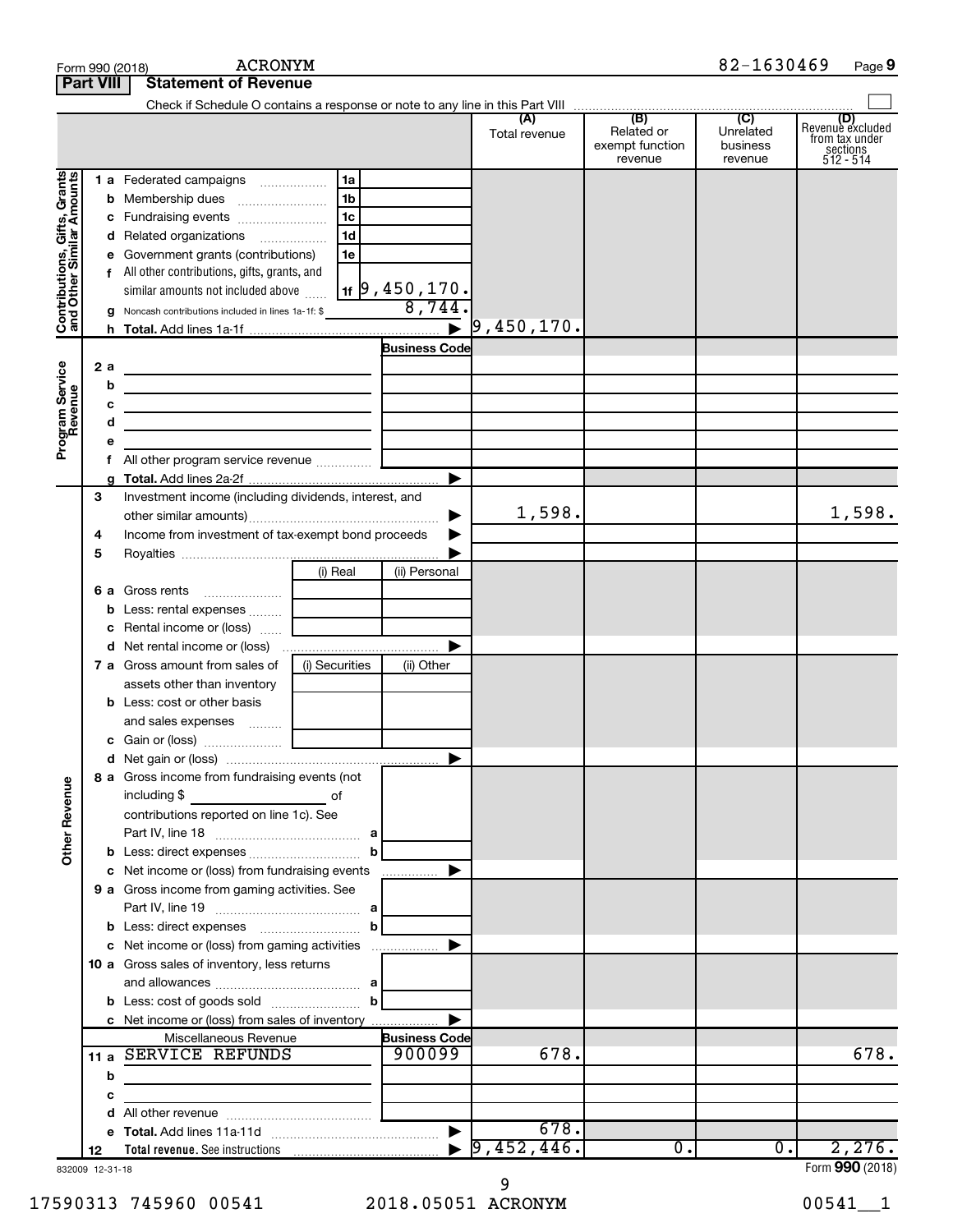|          | <b>Part IX   Statement of Functional Expenses</b>                                                                          |                       |                                    |                                           |                                |
|----------|----------------------------------------------------------------------------------------------------------------------------|-----------------------|------------------------------------|-------------------------------------------|--------------------------------|
|          | Section 501(c)(3) and 501(c)(4) organizations must complete all columns. All other organizations must complete column (A). |                       |                                    |                                           |                                |
|          |                                                                                                                            |                       |                                    |                                           | X                              |
|          | Do not include amounts reported on lines 6b,<br>7b, 8b, 9b, and 10b of Part VIII.                                          | (A)<br>Total expenses | (B)<br>Program service<br>expenses | (C)<br>Management and<br>general expenses | (D)<br>Fundraising<br>expenses |
| 1        | Grants and other assistance to domestic organizations                                                                      |                       |                                    |                                           |                                |
|          | and domestic governments. See Part IV, line 21                                                                             | 775,000.              | 775,000.                           |                                           |                                |
| 2        | Grants and other assistance to domestic                                                                                    |                       |                                    |                                           |                                |
|          | individuals. See Part IV, line 22                                                                                          |                       |                                    |                                           |                                |
| 3        | Grants and other assistance to foreign                                                                                     |                       |                                    |                                           |                                |
|          | organizations, foreign governments, and foreign                                                                            |                       |                                    |                                           |                                |
|          | individuals. See Part IV, lines 15 and 16                                                                                  |                       |                                    |                                           |                                |
| 4        | Benefits paid to or for members                                                                                            |                       |                                    |                                           |                                |
| 5        | Compensation of current officers, directors,                                                                               |                       |                                    |                                           |                                |
|          | trustees, and key employees                                                                                                |                       |                                    |                                           |                                |
| 6        | Compensation not included above, to disqualified                                                                           |                       |                                    |                                           |                                |
|          | persons (as defined under section $4958(f)(1)$ ) and                                                                       |                       |                                    |                                           |                                |
|          | persons described in section 4958(c)(3)(B)                                                                                 |                       |                                    |                                           |                                |
| 7        |                                                                                                                            |                       |                                    |                                           |                                |
| 8        | Pension plan accruals and contributions (include                                                                           |                       |                                    |                                           |                                |
| 9        | section 401(k) and 403(b) employer contributions)                                                                          |                       |                                    |                                           |                                |
| 10       |                                                                                                                            |                       |                                    |                                           |                                |
| 11       | Fees for services (non-employees):                                                                                         |                       |                                    |                                           |                                |
| a        |                                                                                                                            |                       |                                    |                                           |                                |
| b        |                                                                                                                            | 185, 265.             |                                    | 185, 265.                                 |                                |
| С        |                                                                                                                            | 60,592.               |                                    | 60,592.                                   |                                |
| d        |                                                                                                                            |                       |                                    |                                           |                                |
|          | Professional fundraising services. See Part IV, line 17                                                                    |                       |                                    |                                           |                                |
| f        | Investment management fees                                                                                                 |                       |                                    |                                           |                                |
| g        | Other. (If line 11g amount exceeds 10% of line 25,                                                                         |                       |                                    |                                           |                                |
|          | column (A) amount, list line 11g expenses on Sch O.)                                                                       | 1,924,505.            | 1,924,505.                         |                                           |                                |
| 12       |                                                                                                                            | 200.                  | 200.                               |                                           |                                |
| 13       |                                                                                                                            | 16,530.               | 12,044.                            |                                           | 4,486.                         |
| 14       |                                                                                                                            | 139,749.              | 139,749.                           |                                           |                                |
| 15       |                                                                                                                            |                       |                                    |                                           |                                |
| 16       |                                                                                                                            | 566.                  |                                    | 566.                                      |                                |
| 17       | Travel                                                                                                                     | 37,489.               | 9,595.                             | 27,894.                                   |                                |
| 18       | Payments of travel or entertainment expenses                                                                               |                       |                                    |                                           |                                |
|          | for any federal, state, or local public officials                                                                          | 12,435.               | 12,435.                            |                                           |                                |
| 19       | Conferences, conventions, and meetings                                                                                     |                       |                                    |                                           |                                |
| 20       | Interest                                                                                                                   |                       |                                    |                                           |                                |
| 21<br>22 | Depreciation, depletion, and amortization                                                                                  |                       |                                    |                                           |                                |
| 23       | Insurance                                                                                                                  | 59,168.               |                                    | 59, 168.                                  |                                |
| 24       | Other expenses. Itemize expenses not covered                                                                               |                       |                                    |                                           |                                |
|          | above. (List miscellaneous expenses in line 24e. If line                                                                   |                       |                                    |                                           |                                |
|          | 24e amount exceeds 10% of line 25, column (A)<br>amount, list line 24e expenses on Schedule O.)                            |                       |                                    |                                           |                                |
| a        | ADV. & MEDIA OUTREACH                                                                                                      | 3,723,611.            | 3,723,611.                         |                                           |                                |
| b        | <b>ADVERTISING PRODUCTION</b>                                                                                              | 254, 427.             | 254, 427.                          |                                           |                                |
| C        | FEES AND SUBSCRIPTIONS                                                                                                     | 58,572.               | 58,572.                            |                                           |                                |
| d        | <b>BANK &amp; MERCHANT FEES</b>                                                                                            | 15,774.               |                                    | 15,774.                                   |                                |
|          | e All other expenses                                                                                                       | 595.                  | 595.                               |                                           |                                |
| 25       | Total functional expenses. Add lines 1 through 24e                                                                         | 7,264,478.            | 6,910,733.                         | 349, 259.                                 | 4,486.                         |
| 26       | <b>Joint costs.</b> Complete this line only if the organization                                                            |                       |                                    |                                           |                                |
|          | reported in column (B) joint costs from a combined                                                                         |                       |                                    |                                           |                                |
|          | educational campaign and fundraising solicitation.<br>Check here $\blacktriangleright$                                     |                       |                                    |                                           |                                |
|          | if following SOP 98-2 (ASC 958-720)                                                                                        |                       |                                    |                                           |                                |

832010 12-31-18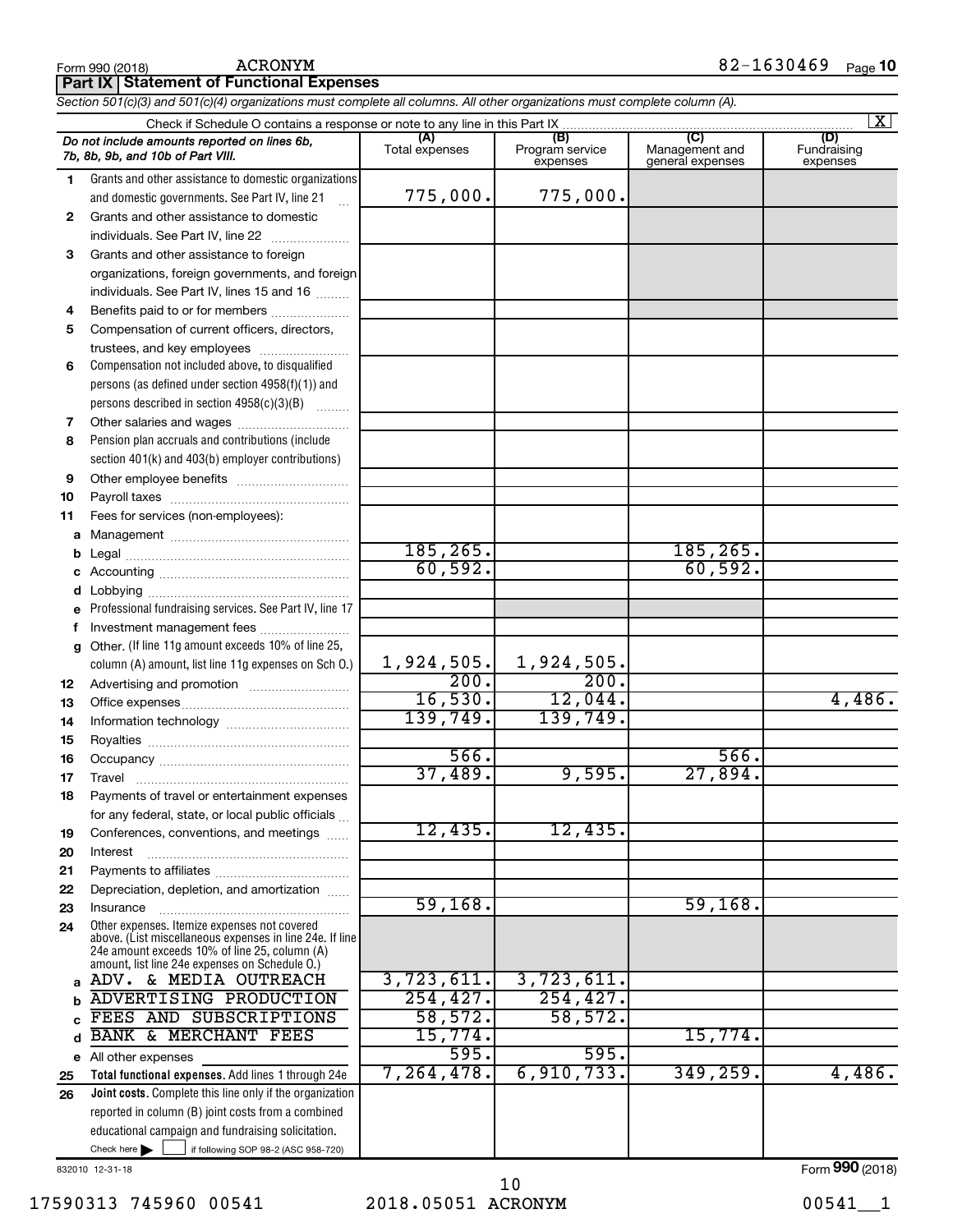17590313 745960 00541 2018.05051 ACRONYM 00541\_\_1

**Part X Balance Sheet**

Check if Schedule O contains a response or note to any line in this Part X

| 5, 239.<br>591, 238.<br>1.<br>1<br>1,400,000.<br>$\mathbf{2}$<br>$\mathbf{2}$<br>3<br>3<br>4<br>4<br>Loans and other receivables from current and former officers, directors,<br>5<br>trustees, key employees, and highest compensated employees. Complete<br>Part II of Schedule Latin million and Contact March 10 Schedule Latin million and the March March 10 Schedule<br>5<br>Loans and other receivables from other disqualified persons (as defined under<br>6<br>section 4958(f)(1)), persons described in section 4958(c)(3)(B), and contributing<br>employers and sponsoring organizations of section 501(c)(9) voluntary<br>employees' beneficiary organizations (see instr). Complete Part II of Sch L<br>6<br>Assets<br>$\overline{7}$<br>7<br>8<br>8<br>9<br>9<br>Prepaid expenses and deferred charges [11] matter continuum matter and referred charges [11] matter continuum matter continuum matter and continuum matter continuum matter and continuum matter continuum matter continuum ma<br>10a Land, buildings, and equipment: cost or other<br>basis. Complete Part VI of Schedule D    10a<br>10c<br>11<br>11<br>200,000.<br>12<br>12<br>13<br>13<br>14<br>14<br>15<br>15<br>5, 239.<br>2,191,238.<br>16<br>16<br>8,415.<br>6,446.<br>17<br>17<br>18<br>18<br>19<br>19<br>Deferred revenue manual contracts and contracts are all the manual contracts and contracts are all the contracts of<br>20<br>20<br>21<br>21<br>Escrow or custodial account liability. Complete Part IV of Schedule D<br>22<br>Loans and other payables to current and former officers, directors, trustees,<br>Liabilities<br>key employees, highest compensated employees, and disqualified persons.<br>22<br>23<br>23<br>Secured mortgages and notes payable to unrelated third parties<br>24<br>24<br>Unsecured notes and loans payable to unrelated third parties<br>25<br>Other liabilities (including federal income tax, payables to related third<br>parties, and other liabilities not included on lines 17-24). Complete Part X of<br>25<br>Schedule D<br>8,415.<br>6,446.<br>26<br>26<br>Organizations that follow SFAS 117 (ASC 958), check here $\blacktriangleright \begin{array}{c} \boxed{X} \\ \end{array}$ and<br>complete lines 27 through 29, and lines 33 and 34.<br>Net Assets or Fund Balances<br>$-3, 176.$<br>2, 184, 792.<br>27<br>27<br>28<br>28<br>29<br>29<br>Permanently restricted net assets<br>Organizations that do not follow SFAS 117 (ASC 958), check here ▶ $\Box$<br>and complete lines 30 through 34.<br>30<br>30<br>31<br>Paid-in or capital surplus, or land, building, or equipment fund<br>31<br>32<br>Retained earnings, endowment, accumulated income, or other funds<br>32<br>$-3,176.$<br>2,184,792.<br>33<br>33<br>5,239.<br>2,191,238.<br>34<br>34 |  |  |  | (A)<br>Beginning of year | (B)<br>End of year |
|----------------------------------------------------------------------------------------------------------------------------------------------------------------------------------------------------------------------------------------------------------------------------------------------------------------------------------------------------------------------------------------------------------------------------------------------------------------------------------------------------------------------------------------------------------------------------------------------------------------------------------------------------------------------------------------------------------------------------------------------------------------------------------------------------------------------------------------------------------------------------------------------------------------------------------------------------------------------------------------------------------------------------------------------------------------------------------------------------------------------------------------------------------------------------------------------------------------------------------------------------------------------------------------------------------------------------------------------------------------------------------------------------------------------------------------------------------------------------------------------------------------------------------------------------------------------------------------------------------------------------------------------------------------------------------------------------------------------------------------------------------------------------------------------------------------------------------------------------------------------------------------------------------------------------------------------------------------------------------------------------------------------------------------------------------------------------------------------------------------------------------------------------------------------------------------------------------------------------------------------------------------------------------------------------------------------------------------------------------------------------------------------------------------------------------------------------------------------------------------------------------------------------------------------------------------------------------------------------------------------------------------------------------------------------------------------------------------------------------------------------------------------------------------------------------|--|--|--|--------------------------|--------------------|
|                                                                                                                                                                                                                                                                                                                                                                                                                                                                                                                                                                                                                                                                                                                                                                                                                                                                                                                                                                                                                                                                                                                                                                                                                                                                                                                                                                                                                                                                                                                                                                                                                                                                                                                                                                                                                                                                                                                                                                                                                                                                                                                                                                                                                                                                                                                                                                                                                                                                                                                                                                                                                                                                                                                                                                                                          |  |  |  |                          |                    |
|                                                                                                                                                                                                                                                                                                                                                                                                                                                                                                                                                                                                                                                                                                                                                                                                                                                                                                                                                                                                                                                                                                                                                                                                                                                                                                                                                                                                                                                                                                                                                                                                                                                                                                                                                                                                                                                                                                                                                                                                                                                                                                                                                                                                                                                                                                                                                                                                                                                                                                                                                                                                                                                                                                                                                                                                          |  |  |  |                          |                    |
|                                                                                                                                                                                                                                                                                                                                                                                                                                                                                                                                                                                                                                                                                                                                                                                                                                                                                                                                                                                                                                                                                                                                                                                                                                                                                                                                                                                                                                                                                                                                                                                                                                                                                                                                                                                                                                                                                                                                                                                                                                                                                                                                                                                                                                                                                                                                                                                                                                                                                                                                                                                                                                                                                                                                                                                                          |  |  |  |                          |                    |
|                                                                                                                                                                                                                                                                                                                                                                                                                                                                                                                                                                                                                                                                                                                                                                                                                                                                                                                                                                                                                                                                                                                                                                                                                                                                                                                                                                                                                                                                                                                                                                                                                                                                                                                                                                                                                                                                                                                                                                                                                                                                                                                                                                                                                                                                                                                                                                                                                                                                                                                                                                                                                                                                                                                                                                                                          |  |  |  |                          |                    |
|                                                                                                                                                                                                                                                                                                                                                                                                                                                                                                                                                                                                                                                                                                                                                                                                                                                                                                                                                                                                                                                                                                                                                                                                                                                                                                                                                                                                                                                                                                                                                                                                                                                                                                                                                                                                                                                                                                                                                                                                                                                                                                                                                                                                                                                                                                                                                                                                                                                                                                                                                                                                                                                                                                                                                                                                          |  |  |  |                          |                    |
|                                                                                                                                                                                                                                                                                                                                                                                                                                                                                                                                                                                                                                                                                                                                                                                                                                                                                                                                                                                                                                                                                                                                                                                                                                                                                                                                                                                                                                                                                                                                                                                                                                                                                                                                                                                                                                                                                                                                                                                                                                                                                                                                                                                                                                                                                                                                                                                                                                                                                                                                                                                                                                                                                                                                                                                                          |  |  |  |                          |                    |
|                                                                                                                                                                                                                                                                                                                                                                                                                                                                                                                                                                                                                                                                                                                                                                                                                                                                                                                                                                                                                                                                                                                                                                                                                                                                                                                                                                                                                                                                                                                                                                                                                                                                                                                                                                                                                                                                                                                                                                                                                                                                                                                                                                                                                                                                                                                                                                                                                                                                                                                                                                                                                                                                                                                                                                                                          |  |  |  |                          |                    |
|                                                                                                                                                                                                                                                                                                                                                                                                                                                                                                                                                                                                                                                                                                                                                                                                                                                                                                                                                                                                                                                                                                                                                                                                                                                                                                                                                                                                                                                                                                                                                                                                                                                                                                                                                                                                                                                                                                                                                                                                                                                                                                                                                                                                                                                                                                                                                                                                                                                                                                                                                                                                                                                                                                                                                                                                          |  |  |  |                          |                    |
|                                                                                                                                                                                                                                                                                                                                                                                                                                                                                                                                                                                                                                                                                                                                                                                                                                                                                                                                                                                                                                                                                                                                                                                                                                                                                                                                                                                                                                                                                                                                                                                                                                                                                                                                                                                                                                                                                                                                                                                                                                                                                                                                                                                                                                                                                                                                                                                                                                                                                                                                                                                                                                                                                                                                                                                                          |  |  |  |                          |                    |
|                                                                                                                                                                                                                                                                                                                                                                                                                                                                                                                                                                                                                                                                                                                                                                                                                                                                                                                                                                                                                                                                                                                                                                                                                                                                                                                                                                                                                                                                                                                                                                                                                                                                                                                                                                                                                                                                                                                                                                                                                                                                                                                                                                                                                                                                                                                                                                                                                                                                                                                                                                                                                                                                                                                                                                                                          |  |  |  |                          |                    |
|                                                                                                                                                                                                                                                                                                                                                                                                                                                                                                                                                                                                                                                                                                                                                                                                                                                                                                                                                                                                                                                                                                                                                                                                                                                                                                                                                                                                                                                                                                                                                                                                                                                                                                                                                                                                                                                                                                                                                                                                                                                                                                                                                                                                                                                                                                                                                                                                                                                                                                                                                                                                                                                                                                                                                                                                          |  |  |  |                          |                    |
|                                                                                                                                                                                                                                                                                                                                                                                                                                                                                                                                                                                                                                                                                                                                                                                                                                                                                                                                                                                                                                                                                                                                                                                                                                                                                                                                                                                                                                                                                                                                                                                                                                                                                                                                                                                                                                                                                                                                                                                                                                                                                                                                                                                                                                                                                                                                                                                                                                                                                                                                                                                                                                                                                                                                                                                                          |  |  |  |                          |                    |
|                                                                                                                                                                                                                                                                                                                                                                                                                                                                                                                                                                                                                                                                                                                                                                                                                                                                                                                                                                                                                                                                                                                                                                                                                                                                                                                                                                                                                                                                                                                                                                                                                                                                                                                                                                                                                                                                                                                                                                                                                                                                                                                                                                                                                                                                                                                                                                                                                                                                                                                                                                                                                                                                                                                                                                                                          |  |  |  |                          |                    |
|                                                                                                                                                                                                                                                                                                                                                                                                                                                                                                                                                                                                                                                                                                                                                                                                                                                                                                                                                                                                                                                                                                                                                                                                                                                                                                                                                                                                                                                                                                                                                                                                                                                                                                                                                                                                                                                                                                                                                                                                                                                                                                                                                                                                                                                                                                                                                                                                                                                                                                                                                                                                                                                                                                                                                                                                          |  |  |  |                          |                    |
|                                                                                                                                                                                                                                                                                                                                                                                                                                                                                                                                                                                                                                                                                                                                                                                                                                                                                                                                                                                                                                                                                                                                                                                                                                                                                                                                                                                                                                                                                                                                                                                                                                                                                                                                                                                                                                                                                                                                                                                                                                                                                                                                                                                                                                                                                                                                                                                                                                                                                                                                                                                                                                                                                                                                                                                                          |  |  |  |                          |                    |
|                                                                                                                                                                                                                                                                                                                                                                                                                                                                                                                                                                                                                                                                                                                                                                                                                                                                                                                                                                                                                                                                                                                                                                                                                                                                                                                                                                                                                                                                                                                                                                                                                                                                                                                                                                                                                                                                                                                                                                                                                                                                                                                                                                                                                                                                                                                                                                                                                                                                                                                                                                                                                                                                                                                                                                                                          |  |  |  |                          |                    |
|                                                                                                                                                                                                                                                                                                                                                                                                                                                                                                                                                                                                                                                                                                                                                                                                                                                                                                                                                                                                                                                                                                                                                                                                                                                                                                                                                                                                                                                                                                                                                                                                                                                                                                                                                                                                                                                                                                                                                                                                                                                                                                                                                                                                                                                                                                                                                                                                                                                                                                                                                                                                                                                                                                                                                                                                          |  |  |  |                          |                    |
|                                                                                                                                                                                                                                                                                                                                                                                                                                                                                                                                                                                                                                                                                                                                                                                                                                                                                                                                                                                                                                                                                                                                                                                                                                                                                                                                                                                                                                                                                                                                                                                                                                                                                                                                                                                                                                                                                                                                                                                                                                                                                                                                                                                                                                                                                                                                                                                                                                                                                                                                                                                                                                                                                                                                                                                                          |  |  |  |                          |                    |
|                                                                                                                                                                                                                                                                                                                                                                                                                                                                                                                                                                                                                                                                                                                                                                                                                                                                                                                                                                                                                                                                                                                                                                                                                                                                                                                                                                                                                                                                                                                                                                                                                                                                                                                                                                                                                                                                                                                                                                                                                                                                                                                                                                                                                                                                                                                                                                                                                                                                                                                                                                                                                                                                                                                                                                                                          |  |  |  |                          |                    |
|                                                                                                                                                                                                                                                                                                                                                                                                                                                                                                                                                                                                                                                                                                                                                                                                                                                                                                                                                                                                                                                                                                                                                                                                                                                                                                                                                                                                                                                                                                                                                                                                                                                                                                                                                                                                                                                                                                                                                                                                                                                                                                                                                                                                                                                                                                                                                                                                                                                                                                                                                                                                                                                                                                                                                                                                          |  |  |  |                          |                    |
|                                                                                                                                                                                                                                                                                                                                                                                                                                                                                                                                                                                                                                                                                                                                                                                                                                                                                                                                                                                                                                                                                                                                                                                                                                                                                                                                                                                                                                                                                                                                                                                                                                                                                                                                                                                                                                                                                                                                                                                                                                                                                                                                                                                                                                                                                                                                                                                                                                                                                                                                                                                                                                                                                                                                                                                                          |  |  |  |                          |                    |
|                                                                                                                                                                                                                                                                                                                                                                                                                                                                                                                                                                                                                                                                                                                                                                                                                                                                                                                                                                                                                                                                                                                                                                                                                                                                                                                                                                                                                                                                                                                                                                                                                                                                                                                                                                                                                                                                                                                                                                                                                                                                                                                                                                                                                                                                                                                                                                                                                                                                                                                                                                                                                                                                                                                                                                                                          |  |  |  |                          |                    |
|                                                                                                                                                                                                                                                                                                                                                                                                                                                                                                                                                                                                                                                                                                                                                                                                                                                                                                                                                                                                                                                                                                                                                                                                                                                                                                                                                                                                                                                                                                                                                                                                                                                                                                                                                                                                                                                                                                                                                                                                                                                                                                                                                                                                                                                                                                                                                                                                                                                                                                                                                                                                                                                                                                                                                                                                          |  |  |  |                          |                    |
|                                                                                                                                                                                                                                                                                                                                                                                                                                                                                                                                                                                                                                                                                                                                                                                                                                                                                                                                                                                                                                                                                                                                                                                                                                                                                                                                                                                                                                                                                                                                                                                                                                                                                                                                                                                                                                                                                                                                                                                                                                                                                                                                                                                                                                                                                                                                                                                                                                                                                                                                                                                                                                                                                                                                                                                                          |  |  |  |                          |                    |
|                                                                                                                                                                                                                                                                                                                                                                                                                                                                                                                                                                                                                                                                                                                                                                                                                                                                                                                                                                                                                                                                                                                                                                                                                                                                                                                                                                                                                                                                                                                                                                                                                                                                                                                                                                                                                                                                                                                                                                                                                                                                                                                                                                                                                                                                                                                                                                                                                                                                                                                                                                                                                                                                                                                                                                                                          |  |  |  |                          |                    |
|                                                                                                                                                                                                                                                                                                                                                                                                                                                                                                                                                                                                                                                                                                                                                                                                                                                                                                                                                                                                                                                                                                                                                                                                                                                                                                                                                                                                                                                                                                                                                                                                                                                                                                                                                                                                                                                                                                                                                                                                                                                                                                                                                                                                                                                                                                                                                                                                                                                                                                                                                                                                                                                                                                                                                                                                          |  |  |  |                          |                    |
|                                                                                                                                                                                                                                                                                                                                                                                                                                                                                                                                                                                                                                                                                                                                                                                                                                                                                                                                                                                                                                                                                                                                                                                                                                                                                                                                                                                                                                                                                                                                                                                                                                                                                                                                                                                                                                                                                                                                                                                                                                                                                                                                                                                                                                                                                                                                                                                                                                                                                                                                                                                                                                                                                                                                                                                                          |  |  |  |                          |                    |
|                                                                                                                                                                                                                                                                                                                                                                                                                                                                                                                                                                                                                                                                                                                                                                                                                                                                                                                                                                                                                                                                                                                                                                                                                                                                                                                                                                                                                                                                                                                                                                                                                                                                                                                                                                                                                                                                                                                                                                                                                                                                                                                                                                                                                                                                                                                                                                                                                                                                                                                                                                                                                                                                                                                                                                                                          |  |  |  |                          |                    |
|                                                                                                                                                                                                                                                                                                                                                                                                                                                                                                                                                                                                                                                                                                                                                                                                                                                                                                                                                                                                                                                                                                                                                                                                                                                                                                                                                                                                                                                                                                                                                                                                                                                                                                                                                                                                                                                                                                                                                                                                                                                                                                                                                                                                                                                                                                                                                                                                                                                                                                                                                                                                                                                                                                                                                                                                          |  |  |  |                          |                    |
|                                                                                                                                                                                                                                                                                                                                                                                                                                                                                                                                                                                                                                                                                                                                                                                                                                                                                                                                                                                                                                                                                                                                                                                                                                                                                                                                                                                                                                                                                                                                                                                                                                                                                                                                                                                                                                                                                                                                                                                                                                                                                                                                                                                                                                                                                                                                                                                                                                                                                                                                                                                                                                                                                                                                                                                                          |  |  |  |                          |                    |
|                                                                                                                                                                                                                                                                                                                                                                                                                                                                                                                                                                                                                                                                                                                                                                                                                                                                                                                                                                                                                                                                                                                                                                                                                                                                                                                                                                                                                                                                                                                                                                                                                                                                                                                                                                                                                                                                                                                                                                                                                                                                                                                                                                                                                                                                                                                                                                                                                                                                                                                                                                                                                                                                                                                                                                                                          |  |  |  |                          |                    |
|                                                                                                                                                                                                                                                                                                                                                                                                                                                                                                                                                                                                                                                                                                                                                                                                                                                                                                                                                                                                                                                                                                                                                                                                                                                                                                                                                                                                                                                                                                                                                                                                                                                                                                                                                                                                                                                                                                                                                                                                                                                                                                                                                                                                                                                                                                                                                                                                                                                                                                                                                                                                                                                                                                                                                                                                          |  |  |  |                          |                    |
|                                                                                                                                                                                                                                                                                                                                                                                                                                                                                                                                                                                                                                                                                                                                                                                                                                                                                                                                                                                                                                                                                                                                                                                                                                                                                                                                                                                                                                                                                                                                                                                                                                                                                                                                                                                                                                                                                                                                                                                                                                                                                                                                                                                                                                                                                                                                                                                                                                                                                                                                                                                                                                                                                                                                                                                                          |  |  |  |                          |                    |
|                                                                                                                                                                                                                                                                                                                                                                                                                                                                                                                                                                                                                                                                                                                                                                                                                                                                                                                                                                                                                                                                                                                                                                                                                                                                                                                                                                                                                                                                                                                                                                                                                                                                                                                                                                                                                                                                                                                                                                                                                                                                                                                                                                                                                                                                                                                                                                                                                                                                                                                                                                                                                                                                                                                                                                                                          |  |  |  |                          |                    |
|                                                                                                                                                                                                                                                                                                                                                                                                                                                                                                                                                                                                                                                                                                                                                                                                                                                                                                                                                                                                                                                                                                                                                                                                                                                                                                                                                                                                                                                                                                                                                                                                                                                                                                                                                                                                                                                                                                                                                                                                                                                                                                                                                                                                                                                                                                                                                                                                                                                                                                                                                                                                                                                                                                                                                                                                          |  |  |  |                          |                    |
|                                                                                                                                                                                                                                                                                                                                                                                                                                                                                                                                                                                                                                                                                                                                                                                                                                                                                                                                                                                                                                                                                                                                                                                                                                                                                                                                                                                                                                                                                                                                                                                                                                                                                                                                                                                                                                                                                                                                                                                                                                                                                                                                                                                                                                                                                                                                                                                                                                                                                                                                                                                                                                                                                                                                                                                                          |  |  |  |                          |                    |
|                                                                                                                                                                                                                                                                                                                                                                                                                                                                                                                                                                                                                                                                                                                                                                                                                                                                                                                                                                                                                                                                                                                                                                                                                                                                                                                                                                                                                                                                                                                                                                                                                                                                                                                                                                                                                                                                                                                                                                                                                                                                                                                                                                                                                                                                                                                                                                                                                                                                                                                                                                                                                                                                                                                                                                                                          |  |  |  |                          |                    |
|                                                                                                                                                                                                                                                                                                                                                                                                                                                                                                                                                                                                                                                                                                                                                                                                                                                                                                                                                                                                                                                                                                                                                                                                                                                                                                                                                                                                                                                                                                                                                                                                                                                                                                                                                                                                                                                                                                                                                                                                                                                                                                                                                                                                                                                                                                                                                                                                                                                                                                                                                                                                                                                                                                                                                                                                          |  |  |  |                          |                    |
|                                                                                                                                                                                                                                                                                                                                                                                                                                                                                                                                                                                                                                                                                                                                                                                                                                                                                                                                                                                                                                                                                                                                                                                                                                                                                                                                                                                                                                                                                                                                                                                                                                                                                                                                                                                                                                                                                                                                                                                                                                                                                                                                                                                                                                                                                                                                                                                                                                                                                                                                                                                                                                                                                                                                                                                                          |  |  |  |                          |                    |
|                                                                                                                                                                                                                                                                                                                                                                                                                                                                                                                                                                                                                                                                                                                                                                                                                                                                                                                                                                                                                                                                                                                                                                                                                                                                                                                                                                                                                                                                                                                                                                                                                                                                                                                                                                                                                                                                                                                                                                                                                                                                                                                                                                                                                                                                                                                                                                                                                                                                                                                                                                                                                                                                                                                                                                                                          |  |  |  |                          |                    |
|                                                                                                                                                                                                                                                                                                                                                                                                                                                                                                                                                                                                                                                                                                                                                                                                                                                                                                                                                                                                                                                                                                                                                                                                                                                                                                                                                                                                                                                                                                                                                                                                                                                                                                                                                                                                                                                                                                                                                                                                                                                                                                                                                                                                                                                                                                                                                                                                                                                                                                                                                                                                                                                                                                                                                                                                          |  |  |  |                          |                    |
|                                                                                                                                                                                                                                                                                                                                                                                                                                                                                                                                                                                                                                                                                                                                                                                                                                                                                                                                                                                                                                                                                                                                                                                                                                                                                                                                                                                                                                                                                                                                                                                                                                                                                                                                                                                                                                                                                                                                                                                                                                                                                                                                                                                                                                                                                                                                                                                                                                                                                                                                                                                                                                                                                                                                                                                                          |  |  |  |                          |                    |
|                                                                                                                                                                                                                                                                                                                                                                                                                                                                                                                                                                                                                                                                                                                                                                                                                                                                                                                                                                                                                                                                                                                                                                                                                                                                                                                                                                                                                                                                                                                                                                                                                                                                                                                                                                                                                                                                                                                                                                                                                                                                                                                                                                                                                                                                                                                                                                                                                                                                                                                                                                                                                                                                                                                                                                                                          |  |  |  |                          |                    |
|                                                                                                                                                                                                                                                                                                                                                                                                                                                                                                                                                                                                                                                                                                                                                                                                                                                                                                                                                                                                                                                                                                                                                                                                                                                                                                                                                                                                                                                                                                                                                                                                                                                                                                                                                                                                                                                                                                                                                                                                                                                                                                                                                                                                                                                                                                                                                                                                                                                                                                                                                                                                                                                                                                                                                                                                          |  |  |  |                          |                    |
|                                                                                                                                                                                                                                                                                                                                                                                                                                                                                                                                                                                                                                                                                                                                                                                                                                                                                                                                                                                                                                                                                                                                                                                                                                                                                                                                                                                                                                                                                                                                                                                                                                                                                                                                                                                                                                                                                                                                                                                                                                                                                                                                                                                                                                                                                                                                                                                                                                                                                                                                                                                                                                                                                                                                                                                                          |  |  |  |                          |                    |
|                                                                                                                                                                                                                                                                                                                                                                                                                                                                                                                                                                                                                                                                                                                                                                                                                                                                                                                                                                                                                                                                                                                                                                                                                                                                                                                                                                                                                                                                                                                                                                                                                                                                                                                                                                                                                                                                                                                                                                                                                                                                                                                                                                                                                                                                                                                                                                                                                                                                                                                                                                                                                                                                                                                                                                                                          |  |  |  |                          |                    |
|                                                                                                                                                                                                                                                                                                                                                                                                                                                                                                                                                                                                                                                                                                                                                                                                                                                                                                                                                                                                                                                                                                                                                                                                                                                                                                                                                                                                                                                                                                                                                                                                                                                                                                                                                                                                                                                                                                                                                                                                                                                                                                                                                                                                                                                                                                                                                                                                                                                                                                                                                                                                                                                                                                                                                                                                          |  |  |  |                          |                    |
|                                                                                                                                                                                                                                                                                                                                                                                                                                                                                                                                                                                                                                                                                                                                                                                                                                                                                                                                                                                                                                                                                                                                                                                                                                                                                                                                                                                                                                                                                                                                                                                                                                                                                                                                                                                                                                                                                                                                                                                                                                                                                                                                                                                                                                                                                                                                                                                                                                                                                                                                                                                                                                                                                                                                                                                                          |  |  |  |                          |                    |
|                                                                                                                                                                                                                                                                                                                                                                                                                                                                                                                                                                                                                                                                                                                                                                                                                                                                                                                                                                                                                                                                                                                                                                                                                                                                                                                                                                                                                                                                                                                                                                                                                                                                                                                                                                                                                                                                                                                                                                                                                                                                                                                                                                                                                                                                                                                                                                                                                                                                                                                                                                                                                                                                                                                                                                                                          |  |  |  |                          |                    |

 $\perp$ 

Form (2018) **990**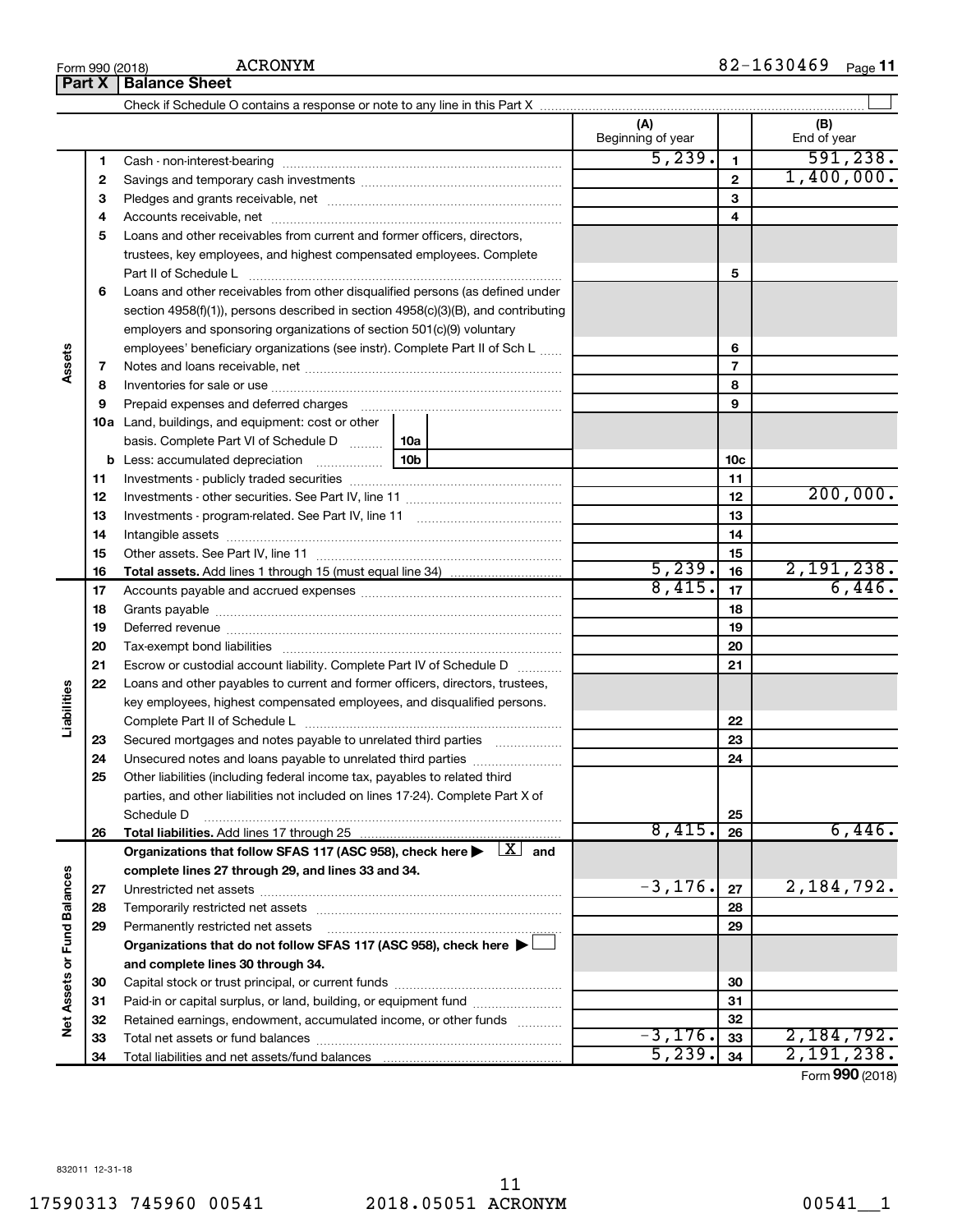|    | <b>ACRONYM</b><br>Form 990 (2018)                                                                                                                                                                                              | 82-1630469              |                |            | Page 12          |
|----|--------------------------------------------------------------------------------------------------------------------------------------------------------------------------------------------------------------------------------|-------------------------|----------------|------------|------------------|
|    | Part XI   Reconciliation of Net Assets                                                                                                                                                                                         |                         |                |            |                  |
|    | Check if Schedule O contains a response or note to any line in this Part XI                                                                                                                                                    |                         |                |            |                  |
|    |                                                                                                                                                                                                                                |                         |                |            |                  |
|    |                                                                                                                                                                                                                                | $\mathbf{1}$            | 9,452,446.     |            |                  |
| 2  |                                                                                                                                                                                                                                | $\overline{2}$          | 7,264,478.     |            |                  |
| 3  | Revenue less expenses. Subtract line 2 from line 1                                                                                                                                                                             | 3                       | 2,187,968.     |            |                  |
| 4  |                                                                                                                                                                                                                                | $\overline{\mathbf{4}}$ |                |            | $-3, 176.$       |
| 5  |                                                                                                                                                                                                                                | 5                       |                |            |                  |
| 6  | Donated services and use of facilities                                                                                                                                                                                         | 6                       |                |            |                  |
| 7  | Investment expenses                                                                                                                                                                                                            | $\overline{7}$          |                |            |                  |
| 8  | Prior period adjustments material contents and content and content and content and content and content and content and content and content and content and content and content and content and content and content and content | 8                       |                |            |                  |
| 9  |                                                                                                                                                                                                                                | 9                       |                |            | $\overline{0}$ . |
| 10 | Net assets or fund balances at end of year. Combine lines 3 through 9 (must equal Part X, line 33,                                                                                                                             |                         |                |            |                  |
|    | column (B))                                                                                                                                                                                                                    | 10                      | 2,184,792.     |            |                  |
|    | Part XII Financial Statements and Reporting                                                                                                                                                                                    |                         |                |            |                  |
|    |                                                                                                                                                                                                                                |                         |                |            |                  |
|    |                                                                                                                                                                                                                                |                         |                | Yes        | <b>No</b>        |
| 1  | Accounting method used to prepare the Form 990: $X$ Cash $\Box$ Accrual $\Box$<br>Other                                                                                                                                        |                         |                |            |                  |
|    | If the organization changed its method of accounting from a prior year or checked "Other," explain in Schedule O.                                                                                                              |                         |                |            |                  |
|    | 2a Were the organization's financial statements compiled or reviewed by an independent accountant?                                                                                                                             |                         | 2a             |            | X                |
|    | If "Yes," check a box below to indicate whether the financial statements for the year were compiled or reviewed on a                                                                                                           |                         |                |            |                  |
|    | separate basis, consolidated basis, or both:                                                                                                                                                                                   |                         |                |            |                  |
|    | Consolidated basis<br>Both consolidated and separate basis<br>Separate basis                                                                                                                                                   |                         |                |            |                  |
|    |                                                                                                                                                                                                                                |                         | 2 <sub>b</sub> |            | х                |
|    | If "Yes," check a box below to indicate whether the financial statements for the year were audited on a separate basis,                                                                                                        |                         |                |            |                  |
|    | consolidated basis, or both:                                                                                                                                                                                                   |                         |                |            |                  |
|    | Consolidated basis<br>Separate basis<br>Both consolidated and separate basis                                                                                                                                                   |                         |                |            |                  |
|    | c If "Yes" to line 2a or 2b, does the organization have a committee that assumes responsibility for oversight of the audit,                                                                                                    |                         |                |            |                  |
|    | review, or compilation of its financial statements and selection of an independent accountant?                                                                                                                                 |                         | 2c             |            |                  |
|    | If the organization changed either its oversight process or selection process during the tax year, explain in Schedule O.                                                                                                      |                         |                |            |                  |
|    | 3a As a result of a federal award, was the organization required to undergo an audit or audits as set forth in the Single Audit                                                                                                |                         |                |            |                  |
|    |                                                                                                                                                                                                                                |                         | За             |            | х                |
|    | b If "Yes," did the organization undergo the required audit or audits? If the organization did not undergo the required audit                                                                                                  |                         |                |            |                  |
|    |                                                                                                                                                                                                                                |                         | 3b             | <b>000</b> |                  |

Form (2018) **990**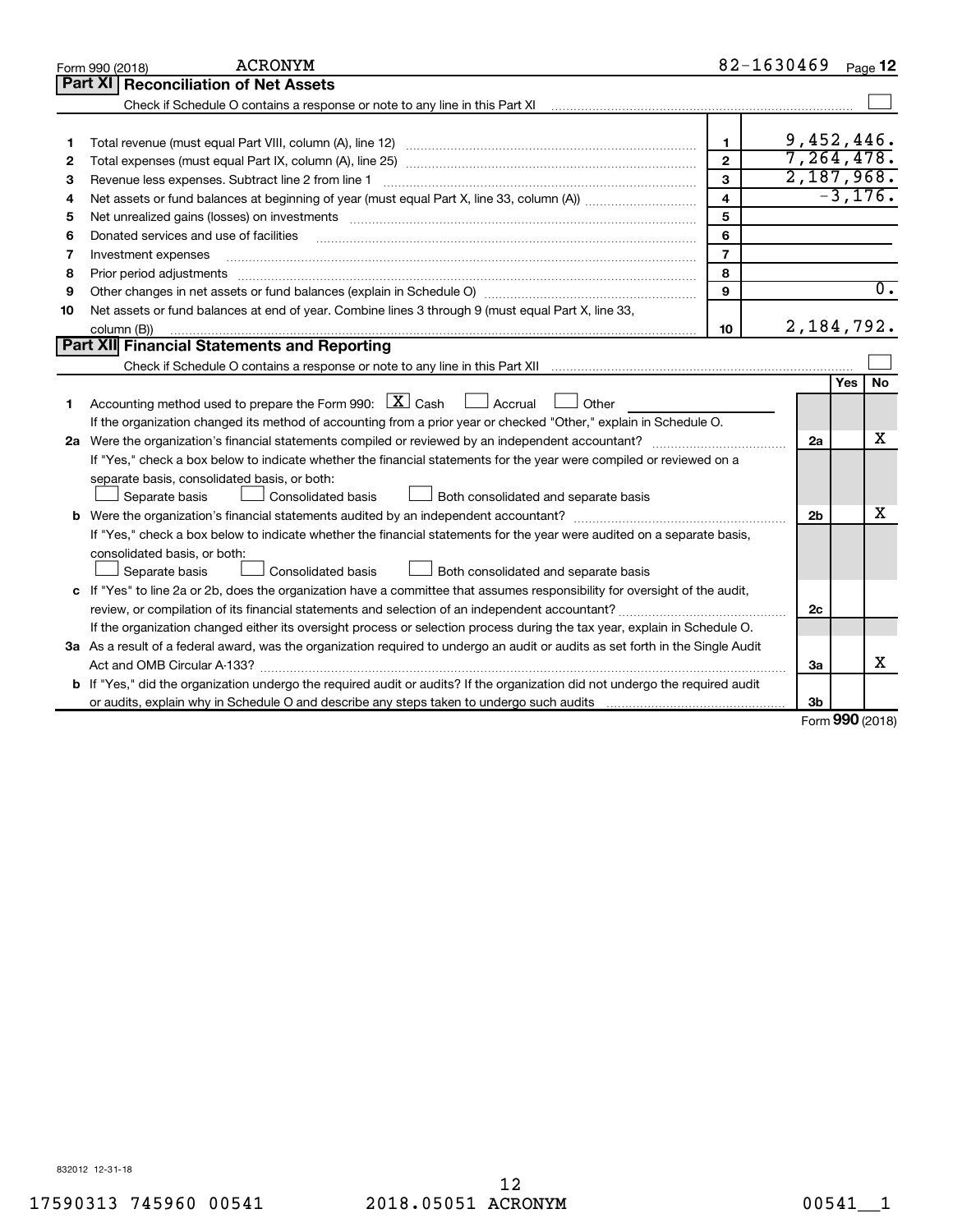Department of the Treasury Internal Revenue Service **(Form 990, 990-EZ,**

Name of the organization

**Organization type** (check one):

#### \*\* PUBLIC DISCLOSURE COPY \*\*

## **Schedule B Schedule of Contributors**

**or 990-PF) | Attach to Form 990, Form 990-EZ, or Form 990-PF. | Go to www.irs.gov/Form990 for the latest information.** OMB No. 1545-0047

**2018**

**Employer identification number**

|  | 32-1630469 |  |  |  |  |
|--|------------|--|--|--|--|
|  |            |  |  |  |  |

#### ACRONYM 8

| Filers of:         | <b>Section:</b>                                                           |
|--------------------|---------------------------------------------------------------------------|
| Form 990 or 990-EZ | $\lfloor \underline{X} \rfloor$ 501(c)( $4$ ) (enter number) organization |
|                    | 4947(a)(1) nonexempt charitable trust not treated as a private foundation |
|                    | 527 political organization                                                |
| Form 990-PF        | 501(c)(3) exempt private foundation                                       |
|                    | 4947(a)(1) nonexempt charitable trust treated as a private foundation     |
|                    | 501(c)(3) taxable private foundation                                      |

Check if your organization is covered by the General Rule or a Special Rule.

**Note:**  Only a section 501(c)(7), (8), or (10) organization can check boxes for both the General Rule and a Special Rule. See instructions.

#### **General Rule**

**K** For an organization filing Form 990, 990-EZ, or 990-PF that received, during the year, contributions totaling \$5,000 or more (in money or property) from any one contributor. Complete Parts I and II. See instructions for determining a contributor's total contributions.

#### **Special Rules**

 $\Box$ 

any one contributor, during the year, total contributions of the greater of (1) \$5,000; or (2) 2% of the amount on (i) Form 990, Part VIII, line 1h; For an organization described in section 501(c)(3) filing Form 990 or 990-EZ that met the 33 1/3% support test of the regulations under sections 509(a)(1) and 170(b)(1)(A)(vi), that checked Schedule A (Form 990 or 990-EZ), Part II, line 13, 16a, or 16b, and that received from or (ii) Form 990-EZ, line 1. Complete Parts I and II.  $\Box$ 

year, total contributions of more than \$1,000 *exclusively* for religious, charitable, scientific, literary, or educational purposes, or for the For an organization described in section 501(c)(7), (8), or (10) filing Form 990 or 990-EZ that received from any one contributor, during the prevention of cruelty to children or animals. Complete Parts I (entering "N/A" in column (b) instead of the contributor name and address), II, and III.  $\Box$ 

purpose. Don't complete any of the parts unless the General Rule applies to this organization because it received nonexclusively year, contributions exclusively for religious, charitable, etc., purposes, but no such contributions totaled more than \$1,000. If this box is checked, enter here the total contributions that were received during the year for an exclusively religious, charitable, etc., For an organization described in section 501(c)(7), (8), or (10) filing Form 990 or 990-EZ that received from any one contributor, during the religious, charitable, etc., contributions totaling \$5,000 or more during the year  $\ldots$  $\ldots$  $\ldots$  $\ldots$  $\ldots$  $\ldots$ 

**Caution:**  An organization that isn't covered by the General Rule and/or the Special Rules doesn't file Schedule B (Form 990, 990-EZ, or 990-PF),  **must** but it answer "No" on Part IV, line 2, of its Form 990; or check the box on line H of its Form 990-EZ or on its Form 990-PF, Part I, line 2, to certify that it doesn't meet the filing requirements of Schedule B (Form 990, 990-EZ, or 990-PF).

**For Paperwork Reduction Act Notice, see the instructions for Form 990, 990-EZ, or 990-PF. Schedule B (Form 990, 990-EZ, or 990-PF) (2018)** LHA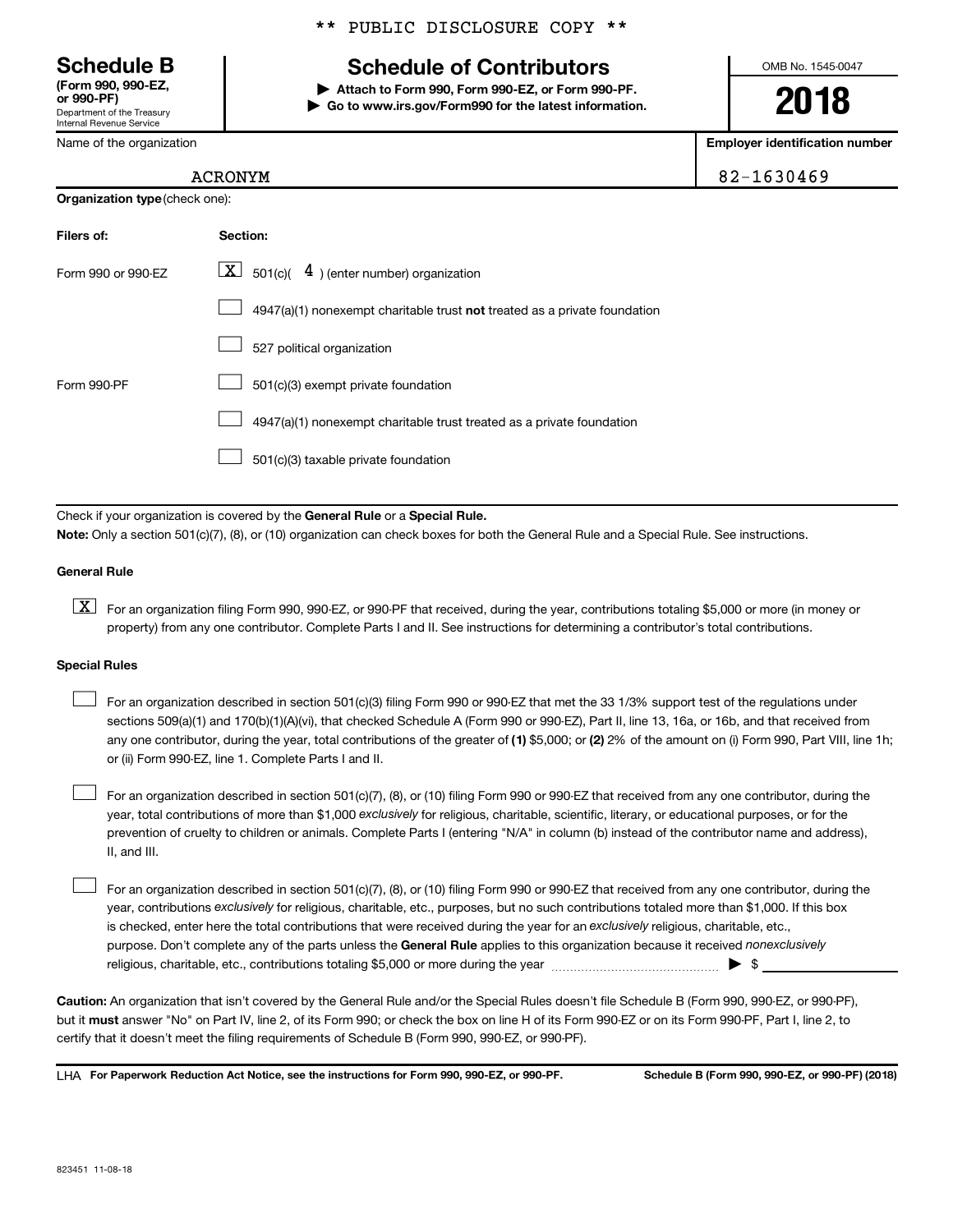Name of organization

**Employer identification number**

ACRONYM 82-1630469

| Part I               | Contributors (see instructions). Use duplicate copies of Part I if additional space is needed. |                                   |                                                                                                                                                                |
|----------------------|------------------------------------------------------------------------------------------------|-----------------------------------|----------------------------------------------------------------------------------------------------------------------------------------------------------------|
| (a)                  | (b)                                                                                            | (c)                               | (d)                                                                                                                                                            |
| No.                  | Name, address, and ZIP + 4                                                                     | <b>Total contributions</b>        | Type of contribution                                                                                                                                           |
| 1                    |                                                                                                | 1,632,500.<br>\$                  | $\overline{\text{X}}$<br>Person<br>Payroll<br><b>Noncash</b><br>(Complete Part II for<br>noncash contributions.)                                               |
| (a)                  | (b)                                                                                            | (c)                               | (d)                                                                                                                                                            |
| No.                  | Name, address, and ZIP + 4                                                                     | <b>Total contributions</b>        | Type of contribution                                                                                                                                           |
| $\boldsymbol{2}$     |                                                                                                | 250,000.<br>\$                    | $\overline{\text{X}}$<br>Person<br>Payroll<br><b>Noncash</b><br>(Complete Part II for<br>noncash contributions.)                                               |
| (a)<br>No.           | (b)<br>Name, address, and ZIP + 4                                                              | (c)<br><b>Total contributions</b> | (d)<br>Type of contribution                                                                                                                                    |
| 3                    |                                                                                                | 420,000.<br>\$                    | $\overline{\text{X}}$<br>Person<br>Payroll<br>Noncash<br>(Complete Part II for<br>noncash contributions.)                                                      |
| (a)<br>No.           | (b)<br>Name, address, and ZIP + 4                                                              | (c)<br><b>Total contributions</b> | (d)<br>Type of contribution                                                                                                                                    |
| 4                    |                                                                                                | 200,000.<br>\$                    | $\overline{\text{X}}$<br>Person<br>Payroll<br>Noncash<br>(Complete Part II for<br>noncash contributions.)                                                      |
| (a)<br>No.           | (b)<br>Name, address, and ZIP + 4                                                              | (c)<br><b>Total contributions</b> | (d)<br>Type of contribution                                                                                                                                    |
| 5                    |                                                                                                | 500,000.<br>\$                    | $\overline{\textbf{x}}$<br>Person<br>Payroll<br>Noncash<br>(Complete Part II for<br>noncash contributions.)                                                    |
| (a)<br>No.           | (b)<br>Name, address, and ZIP + 4                                                              | (c)<br><b>Total contributions</b> | (d)<br>Type of contribution                                                                                                                                    |
| 6<br>823452 11-08-18 |                                                                                                | 82,712.<br>\$                     | $\overline{\textbf{X}}$<br>Person<br>Payroll<br>Noncash<br>(Complete Part II for<br>noncash contributions.)<br>Schedule B (Form 990, 990-EZ, or 990-PF) (2018) |

17590313 745960 00541 2018.05051 ACRONYM 00541\_\_1 14

**2**

| <b>Employer identification r</b> |
|----------------------------------|
|----------------------------------|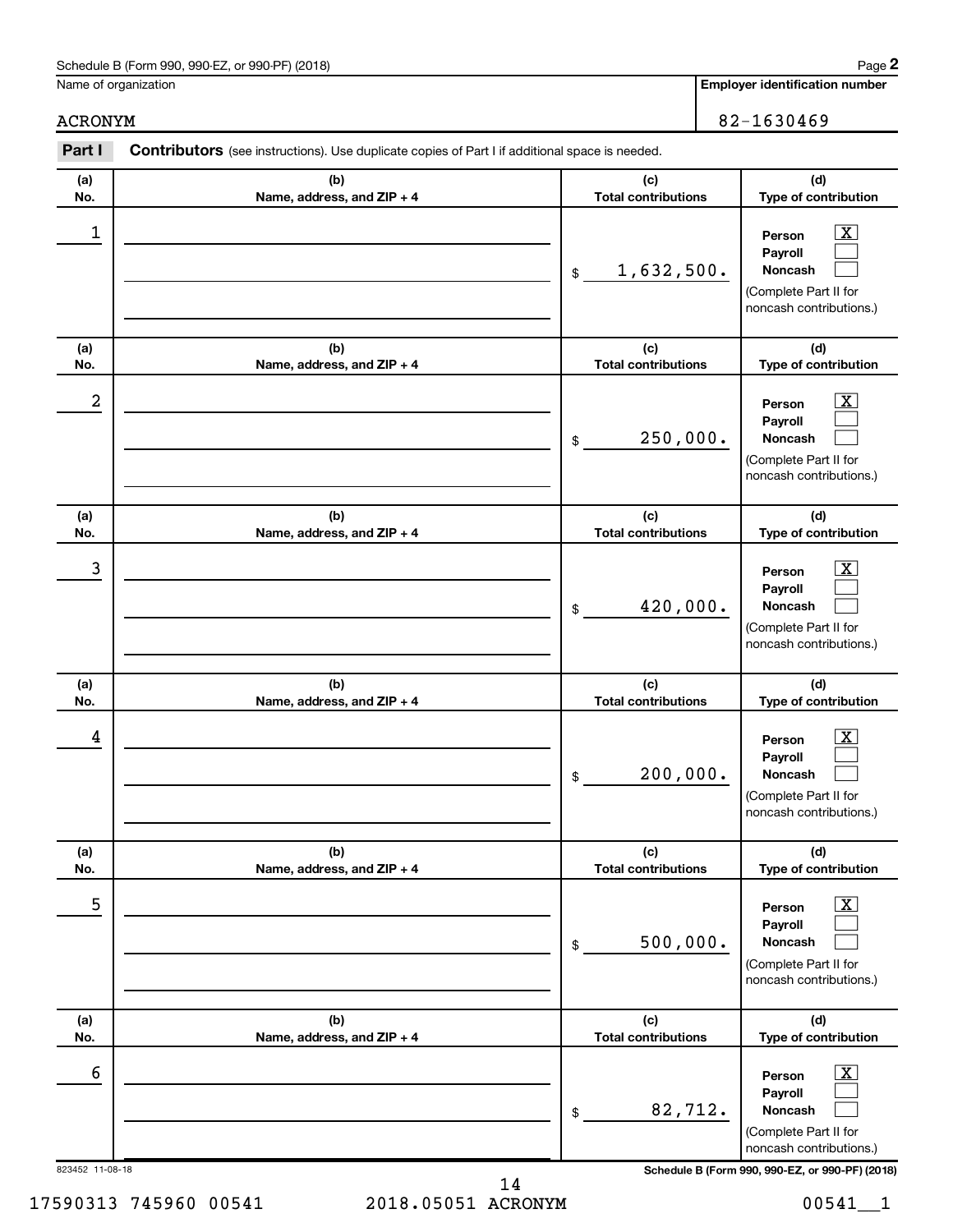Name of organization

**Employer identification number**

| Part I                | Contributors (see instructions). Use duplicate copies of Part I if additional space is needed. |                                                                                                                                                           |
|-----------------------|------------------------------------------------------------------------------------------------|-----------------------------------------------------------------------------------------------------------------------------------------------------------|
| (a)<br>No.            | (b)<br>Name, address, and ZIP + 4                                                              | (c)<br>(d)<br><b>Total contributions</b><br>Type of contribution                                                                                          |
| 7                     |                                                                                                | x<br>Person<br>Payroll<br>12,000.<br>Noncash<br>$\,$<br>(Complete Part II for<br>noncash contributions.)                                                  |
| (a)<br>No.            | (b)<br>Name, address, and ZIP + 4                                                              | (c)<br>(d)<br><b>Total contributions</b><br>Type of contribution                                                                                          |
| 8                     |                                                                                                | x<br>Person<br>Payroll<br>357,000.<br>Noncash<br>\$<br>(Complete Part II for<br>noncash contributions.)                                                   |
| (a)<br>No.            | (b)<br>Name, address, and ZIP + 4                                                              | (c)<br>(d)<br><b>Total contributions</b><br>Type of contribution                                                                                          |
| 9                     |                                                                                                | X<br>Person<br>Payroll<br>143,000.<br>Noncash<br>$\$$<br>(Complete Part II for<br>noncash contributions.)                                                 |
| (a)<br>No.            | (b)<br>Name, address, and ZIP + 4                                                              | (c)<br>(d)<br><b>Total contributions</b><br>Type of contribution                                                                                          |
| 10                    |                                                                                                | x.<br>Person<br>Payroll<br>10,000.<br>Noncash<br>\$<br>(Complete Part II for<br>noncash contributions.)                                                   |
| (a)<br>No.            | (b)<br>Name, address, and ZIP + 4                                                              | (d)<br>(c)<br><b>Total contributions</b><br>Type of contribution                                                                                          |
| 11                    |                                                                                                | х<br>Person<br>Payroll<br>1, 250, 000.<br>Noncash<br>\$<br>(Complete Part II for<br>noncash contributions.)                                               |
| (a)<br>No.            | (b)<br>Name, address, and ZIP + 4                                                              | (c)<br>(d)<br><b>Total contributions</b><br>Type of contribution                                                                                          |
| 12<br>823452 11-08-18 |                                                                                                | х<br>Person<br>Payroll<br>25,000.<br>Noncash<br>\$<br>(Complete Part II for<br>noncash contributions.)<br>Schedule B (Form 990, 990-EZ, or 990-PF) (2018) |

17590313 745960 00541 2018.05051 ACRONYM 00541\_\_1 15

## ACRONYM 82-1630469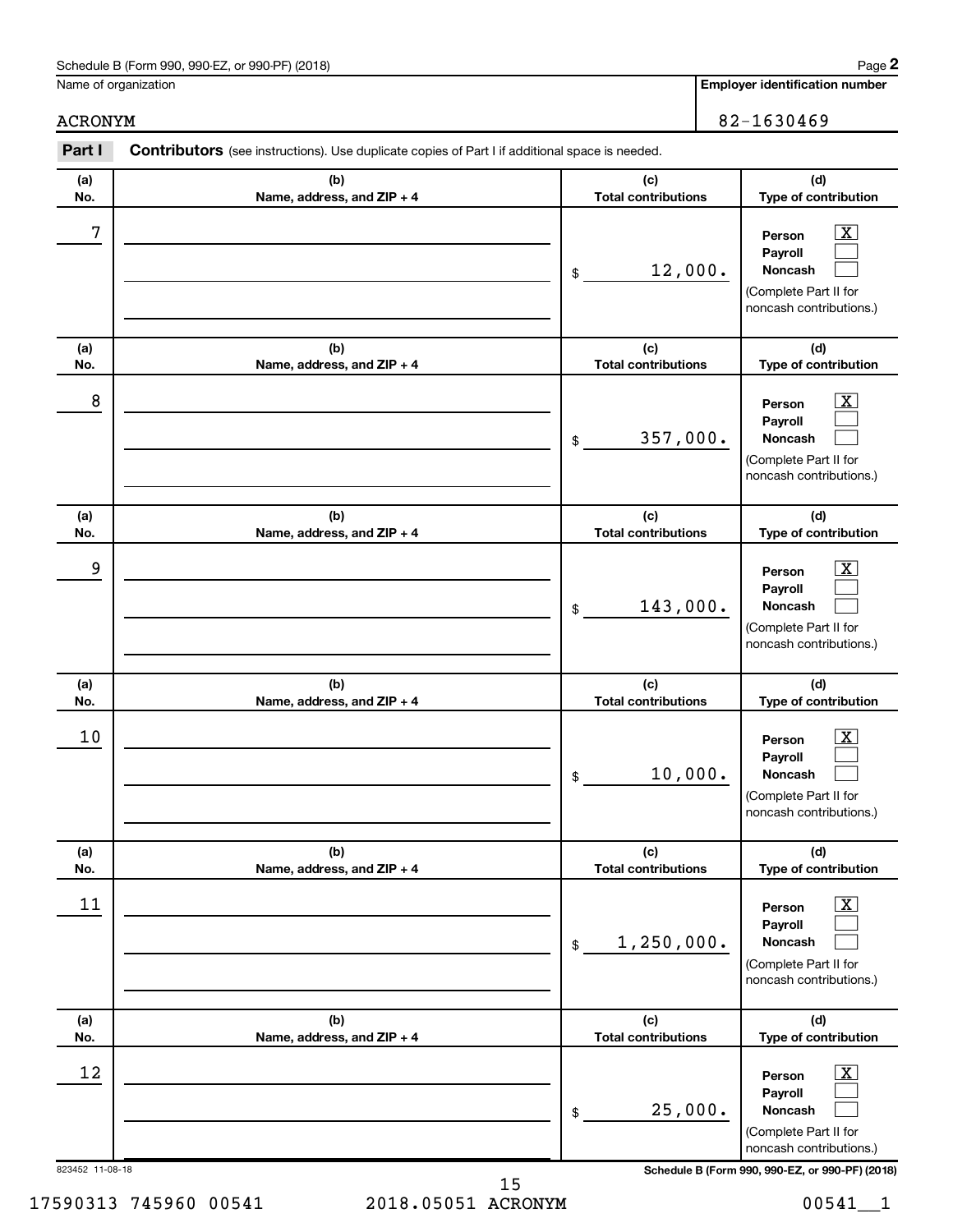Name of organization

**Employer identification number**

ACRONYM 82-1630469

| Part I          | Contributors (see instructions). Use duplicate copies of Part I if additional space is needed. |                                   |                                                                                                          |
|-----------------|------------------------------------------------------------------------------------------------|-----------------------------------|----------------------------------------------------------------------------------------------------------|
| (a)<br>No.      | (b)<br>Name, address, and ZIP + 4                                                              | (c)<br><b>Total contributions</b> | (d)<br>Type of contribution                                                                              |
| 13              |                                                                                                | 250,000.<br>\$                    | $\boxed{\textbf{X}}$<br>Person<br>Payroll<br>Noncash<br>(Complete Part II for<br>noncash contributions.) |
| (a)<br>No.      | (b)<br>Name, address, and ZIP + 4                                                              | (c)<br><b>Total contributions</b> | (d)<br>Type of contribution                                                                              |
| 14              |                                                                                                | 200,000.<br>\$                    | $\boxed{\textbf{X}}$<br>Person<br>Payroll<br>Noncash<br>(Complete Part II for<br>noncash contributions.) |
| (a)<br>No.      | (b)<br>Name, address, and ZIP + 4                                                              | (c)<br><b>Total contributions</b> | (d)<br>Type of contribution                                                                              |
| 15              |                                                                                                | 100,000.<br>\$                    | $\boxed{\textbf{X}}$<br>Person<br>Payroll<br>Noncash<br>(Complete Part II for<br>noncash contributions.) |
| (a)<br>No.      | (b)<br>Name, address, and ZIP + 4                                                              | (c)<br><b>Total contributions</b> | (d)<br>Type of contribution                                                                              |
| 16              |                                                                                                | 10,000.<br>\$                     | $\mathbf{X}$<br>Person<br>Payroll<br>Noncash<br>(Complete Part II for<br>noncash contributions.)         |
| (a)<br>No.      | (b)<br>Name, address, and ZIP + 4                                                              | (c)<br><b>Total contributions</b> | (d)<br>Type of contribution                                                                              |
| 17              |                                                                                                | 250,000.<br>$\frac{1}{2}$         | $\boxed{\text{X}}$<br>Person<br>Payroll<br>Noncash<br>(Complete Part II for<br>noncash contributions.)   |
| (a)<br>No.      | (b)<br>Name, address, and ZIP + 4                                                              | (c)<br><b>Total contributions</b> | (d)<br>Type of contribution                                                                              |
| 18              |                                                                                                | 175,000.<br>$\frac{1}{2}$         | $\boxed{\text{X}}$<br>Person<br>Payroll<br>Noncash<br>(Complete Part II for<br>noncash contributions.)   |
| 823452 11-08-18 |                                                                                                |                                   | Schedule B (Form 990, 990-EZ, or 990-PF) (2018)                                                          |

16

17590313 745960 00541 2018.05051 ACRONYM 00541\_\_1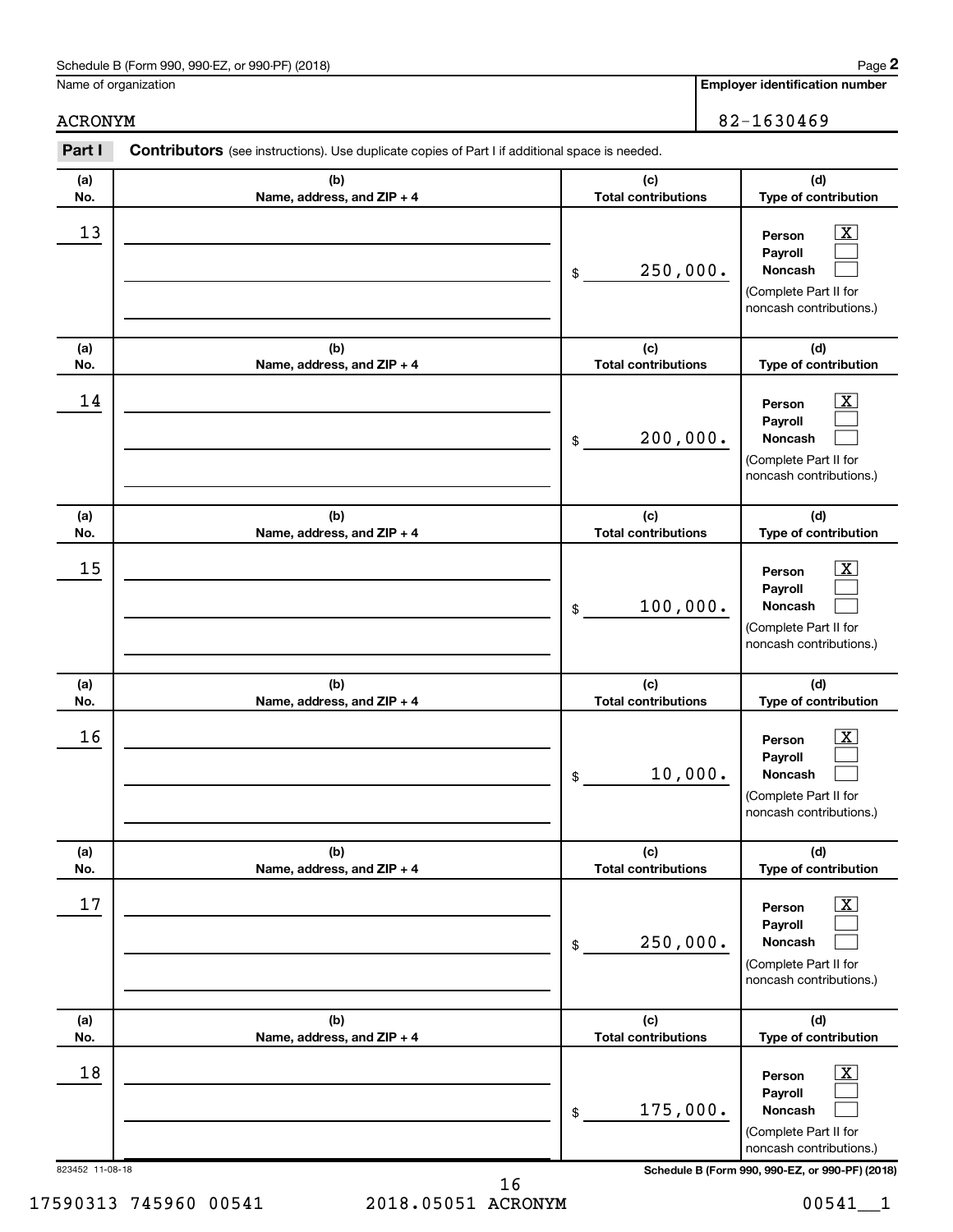Name of organization

**Employer identification number**

ACRONYM 82-1630469

| Part I          | Contributors (see instructions). Use duplicate copies of Part I if additional space is needed. |                                                                                                                 |                                                                                                             |
|-----------------|------------------------------------------------------------------------------------------------|-----------------------------------------------------------------------------------------------------------------|-------------------------------------------------------------------------------------------------------------|
| (a)<br>No.      | (b)<br>Name, address, and ZIP + 4                                                              | (c)<br><b>Total contributions</b>                                                                               | (d)<br>Type of contribution                                                                                 |
| 19              |                                                                                                | Person<br>Payroll<br>2,021,500.<br>Noncash<br>$\frac{1}{2}$<br>(Complete Part II for<br>noncash contributions.) |                                                                                                             |
| (a)<br>No.      | (b)<br>Name, address, and ZIP + 4                                                              | (c)<br><b>Total contributions</b>                                                                               | (d)<br>Type of contribution                                                                                 |
| 20              |                                                                                                | 120,000.<br>$$\mathbb{S}$$                                                                                      | $\mathbf{X}$<br>Person<br>Payroll<br>Noncash<br>(Complete Part II for<br>noncash contributions.)            |
| (a)<br>No.      | (b)<br>Name, address, and ZIP + 4                                                              | (c)<br><b>Total contributions</b>                                                                               | (d)<br>Type of contribution                                                                                 |
| 21              |                                                                                                | 15,000.<br>\$                                                                                                   | $\overline{\mathbf{X}}$<br>Person<br>Payroll<br>Noncash<br>(Complete Part II for<br>noncash contributions.) |
| (a)<br>No.      | (b)<br>Name, address, and ZIP + 4                                                              | (c)<br><b>Total contributions</b>                                                                               | (d)<br>Type of contribution                                                                                 |
| 22              |                                                                                                | 25,000.<br>$\,$                                                                                                 | $\overline{\mathbf{X}}$<br>Person<br>Payroll<br>Noncash<br>(Complete Part II for<br>noncash contributions.) |
| (a)<br>No.      | (b)<br>Name, address, and ZIP + 4                                                              | (c)<br><b>Total contributions</b>                                                                               | (d)<br>Type of contribution                                                                                 |
| 23              |                                                                                                | 25,000.<br>\$                                                                                                   | $\overline{\text{X}}$<br>Person<br>Payroll<br>Noncash<br>(Complete Part II for<br>noncash contributions.)   |
| (a)<br>No.      | (b)<br>Name, address, and ZIP + 4                                                              | (c)<br><b>Total contributions</b>                                                                               | (d)<br>Type of contribution                                                                                 |
| 24              |                                                                                                | 5,000.<br>\$                                                                                                    | $\overline{\text{X}}$<br>Person<br>Payroll<br>Noncash<br>(Complete Part II for<br>noncash contributions.)   |
| 823452 11-08-18 |                                                                                                |                                                                                                                 | Schedule B (Form 990, 990-EZ, or 990-PF) (2018)                                                             |

17

17590313 745960 00541 2018.05051 ACRONYM 00541\_\_1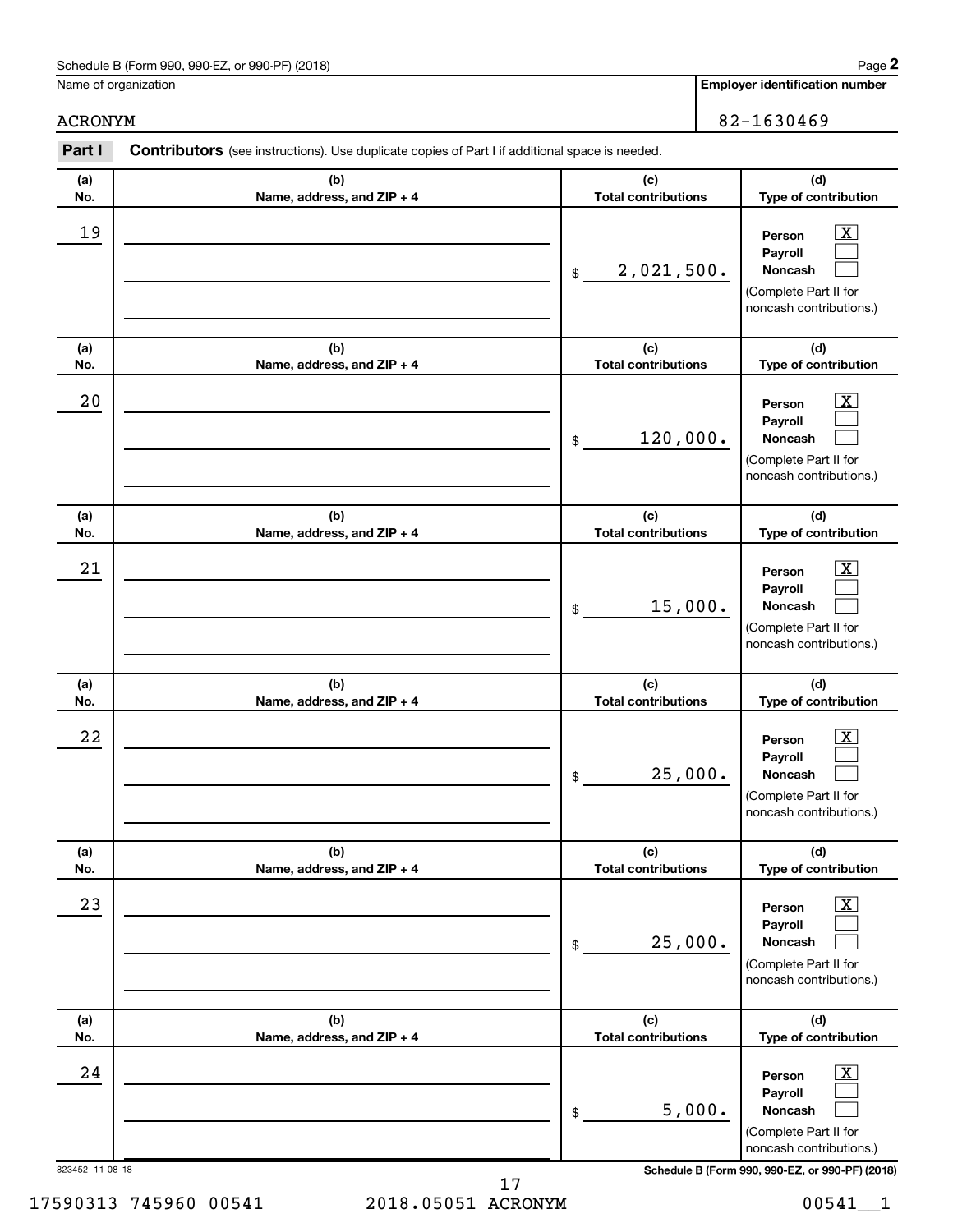Name of organization

**Employer identification number**

ACRONYM 82-1630469

| Part I          | Contributors (see instructions). Use duplicate copies of Part I if additional space is needed. |                                                                                                                            |                                                                                                             |
|-----------------|------------------------------------------------------------------------------------------------|----------------------------------------------------------------------------------------------------------------------------|-------------------------------------------------------------------------------------------------------------|
| (a)<br>No.      | (b)<br>Name, address, and ZIP + 4                                                              | (c)<br><b>Total contributions</b>                                                                                          | (d)<br>Type of contribution                                                                                 |
| 25              |                                                                                                | $\boxed{\textbf{X}}$<br>Person<br>Payroll<br>135,000.<br>Noncash<br>\$<br>(Complete Part II for<br>noncash contributions.) |                                                                                                             |
| (a)<br>No.      | (b)<br>Name, address, and ZIP + 4                                                              | (c)<br><b>Total contributions</b>                                                                                          | (d)<br>Type of contribution                                                                                 |
| 26              |                                                                                                | 101,328.<br>\$                                                                                                             | $\mathbf{X}$<br>Person<br>Payroll<br>Noncash<br>(Complete Part II for<br>noncash contributions.)            |
| (a)<br>No.      | (b)<br>Name, address, and ZIP + 4                                                              | (c)<br><b>Total contributions</b>                                                                                          | (d)<br>Type of contribution                                                                                 |
| 27              |                                                                                                | 100,000.<br>$\$\$                                                                                                          | $\overline{\mathbf{X}}$<br>Person<br>Payroll<br>Noncash<br>(Complete Part II for<br>noncash contributions.) |
| (a)<br>No.      | (b)<br>Name, address, and ZIP + 4                                                              | (c)<br><b>Total contributions</b>                                                                                          | (d)<br>Type of contribution                                                                                 |
| 28              |                                                                                                | 73,562.<br>\$                                                                                                              | $\overline{\mathbf{X}}$<br>Person<br>Payroll<br>Noncash<br>(Complete Part II for<br>noncash contributions.) |
| (a)<br>No.      | (b)<br>Name, address, and ZIP + 4                                                              | (c)<br><b>Total contributions</b>                                                                                          | (d)<br>Type of contribution                                                                                 |
| 29              |                                                                                                | 250,000.<br>\$                                                                                                             | $\overline{\mathbf{X}}$<br>Person<br>Payroll<br>Noncash<br>(Complete Part II for<br>noncash contributions.) |
| (a)<br>No.      | (b)<br>Name, address, and ZIP + 4                                                              | (c)<br><b>Total contributions</b>                                                                                          | (d)<br>Type of contribution                                                                                 |
| 30              |                                                                                                | 100,000.<br>\$                                                                                                             | $\overline{\mathbf{X}}$<br>Person<br>Payroll<br>Noncash<br>(Complete Part II for<br>noncash contributions.) |
| 823452 11-08-18 |                                                                                                |                                                                                                                            | Schedule B (Form 990, 990-EZ, or 990-PF) (2018)                                                             |

17590313 745960 00541 2018.05051 ACRONYM 00541\_\_1 18

**2**

|  | ,我们也不会有一个人的事情。""我们的人,我们也不会有一个人的人,我们也不会有一个人的人,我们也不会有一个人的人,我们也不会有一个人的人,我们也不会有一个人的人,<br>第二百一十一章 第二百一十二章 第二百一十二章 第二百一十二章 第二百一十二章 第二百一十二章 第二百一十二章 第二百一十二章 第二百一十二章 第二百一十二章 |
|--|----------------------------------------------------------------------------------------------------------------------------------------------------------------------|
|  |                                                                                                                                                                      |
|  |                                                                                                                                                                      |
|  |                                                                                                                                                                      |
|  |                                                                                                                                                                      |
|  |                                                                                                                                                                      |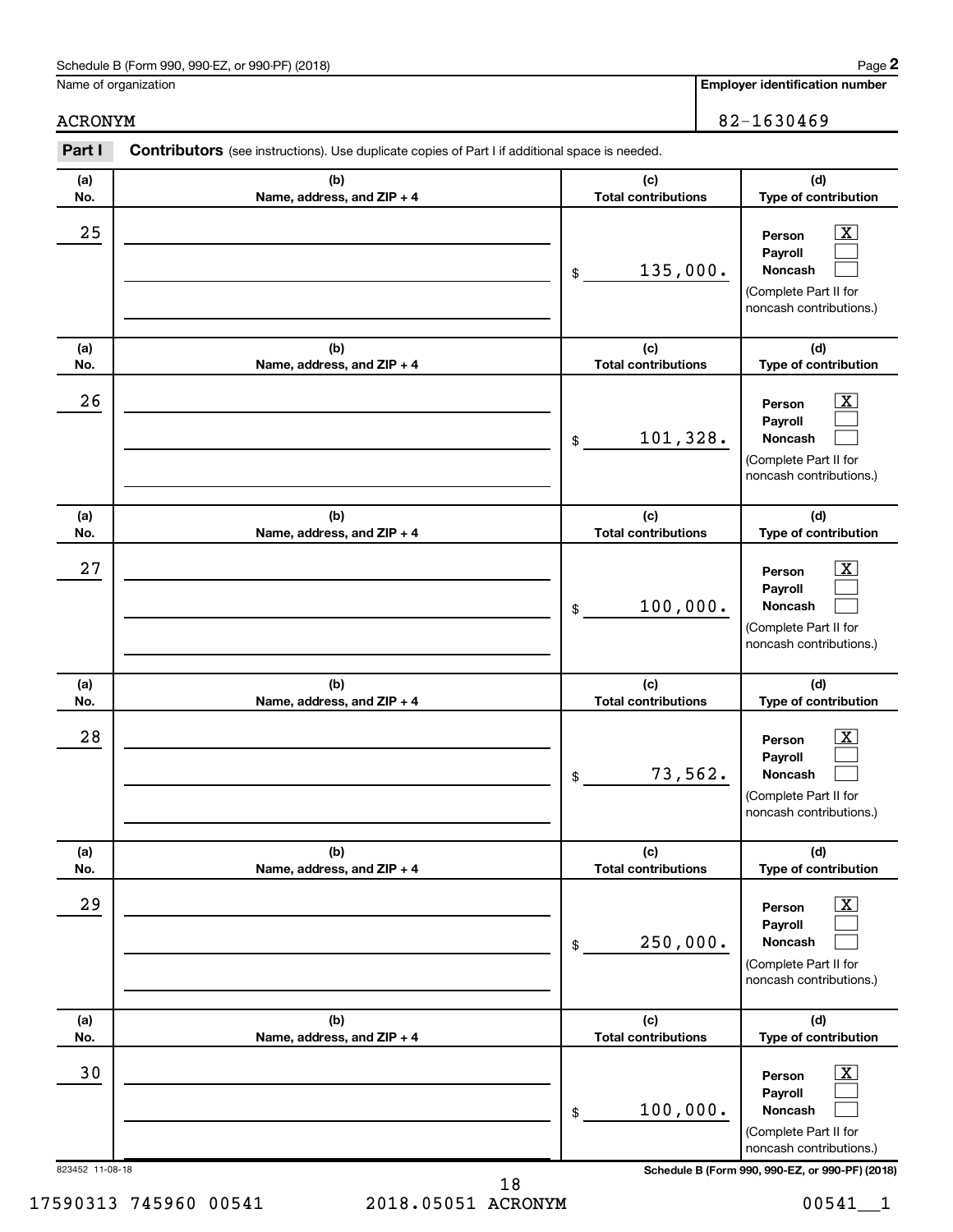Name of organization

**Employer identification number**

ACRONYM 82-1630469

| Part I          | Contributors (see instructions). Use duplicate copies of Part I if additional space is needed. |                                   |                                                                                                             |
|-----------------|------------------------------------------------------------------------------------------------|-----------------------------------|-------------------------------------------------------------------------------------------------------------|
| (a)<br>No.      | (b)<br>Name, address, and ZIP + 4                                                              | (c)<br><b>Total contributions</b> | (d)<br>Type of contribution                                                                                 |
| 31              |                                                                                                | 250,000.<br>\$                    | $\overline{\text{X}}$<br>Person<br>Payroll<br>Noncash<br>(Complete Part II for<br>noncash contributions.)   |
| (a)<br>No.      | (b)<br>Name, address, and ZIP + 4                                                              | (c)<br><b>Total contributions</b> | (d)<br>Type of contribution                                                                                 |
| 32              |                                                                                                | 300,000.<br>\$                    | $\overline{\mathbf{X}}$<br>Person<br>Payroll<br>Noncash<br>(Complete Part II for<br>noncash contributions.) |
| (a)<br>No.      | (b)<br>Name, address, and ZIP + 4                                                              | (c)<br><b>Total contributions</b> | (d)<br>Type of contribution                                                                                 |
| 33              |                                                                                                | 50,000.<br>\$                     | $\overline{\mathbf{X}}$<br>Person<br>Payroll<br>Noncash<br>(Complete Part II for<br>noncash contributions.) |
| (a)<br>No.      | (b)<br>Name, address, and ZIP + 4                                                              | (c)<br><b>Total contributions</b> | (d)<br>Type of contribution                                                                                 |
| 34              |                                                                                                | 8,744.<br>\$                      | Person<br>Payroll<br>Noncash<br>$\overline{\textbf{X}}$<br>(Complete Part II for<br>noncash contributions.) |
| (a)<br>No.      | (b)<br>Name, address, and ZIP + 4                                                              | (c)<br><b>Total contributions</b> | (d)<br>Type of contribution                                                                                 |
|                 |                                                                                                | \$                                | Person<br>Payroll<br>Noncash<br>(Complete Part II for<br>noncash contributions.)                            |
| (a)<br>No.      | (b)<br>Name, address, and ZIP + 4                                                              | (c)<br><b>Total contributions</b> | (d)<br>Type of contribution                                                                                 |
|                 |                                                                                                | \$                                | Person<br>Payroll<br>Noncash<br>(Complete Part II for<br>noncash contributions.)                            |
| 823452 11-08-18 |                                                                                                |                                   | Schedule B (Form 990, 990-EZ, or 990-PF) (2018)                                                             |

17590313 745960 00541 2018.05051 ACRONYM 00541\_\_1 19

**2**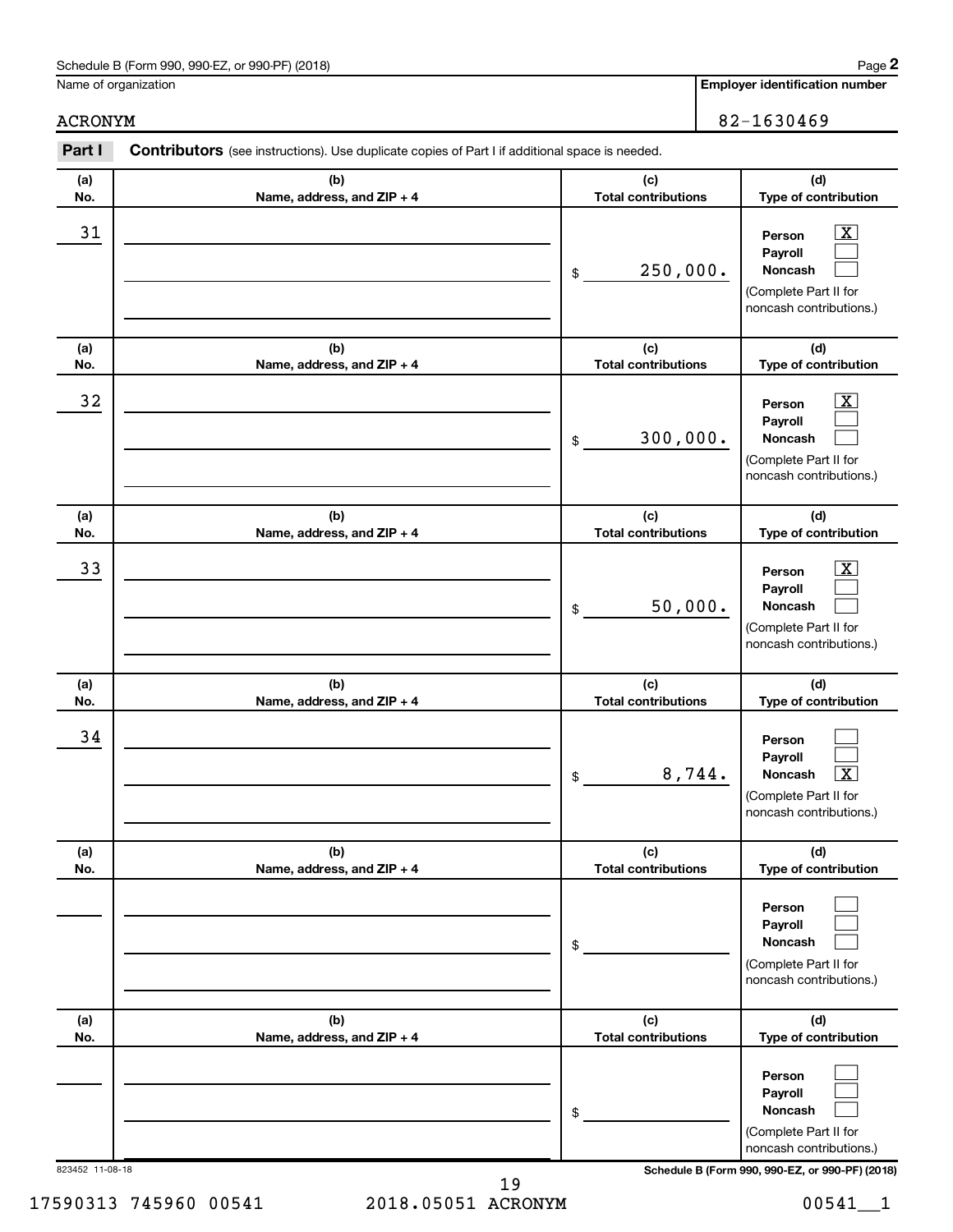|                              | Schedule B (Form 990, 990-EZ, or 990-PF) (2018)<br>Name of organization                             |                                                 | Page 3<br><b>Employer identification number</b> |
|------------------------------|-----------------------------------------------------------------------------------------------------|-------------------------------------------------|-------------------------------------------------|
|                              |                                                                                                     |                                                 |                                                 |
| <b>ACRONYM</b>               |                                                                                                     |                                                 | 82-1630469                                      |
| Part II                      | Noncash Property (see instructions). Use duplicate copies of Part II if additional space is needed. |                                                 |                                                 |
| (a)<br>No.<br>from<br>Part I | (b)<br>Description of noncash property given                                                        | (c)<br>FMV (or estimate)<br>(See instructions.) | (d)<br>Date received                            |
| 34                           | <b>STOCK</b>                                                                                        |                                                 |                                                 |
|                              |                                                                                                     | \$                                              | 8,744.<br>09/04/18                              |
| (a)<br>No.<br>from<br>Part I | (b)<br>Description of noncash property given                                                        | (c)<br>FMV (or estimate)<br>(See instructions.) | (d)<br>Date received                            |
|                              |                                                                                                     | \$                                              |                                                 |
| (a)<br>No.<br>from<br>Part I | (b)<br>Description of noncash property given                                                        | (c)<br>FMV (or estimate)<br>(See instructions.) | (d)<br>Date received                            |
|                              |                                                                                                     | \$                                              |                                                 |
| (a)<br>No.<br>from<br>Part I | (b)<br>Description of noncash property given                                                        | (c)<br>FMV (or estimate)<br>(See instructions.) | (d)<br>Date received                            |
|                              |                                                                                                     | \$                                              |                                                 |
| (a)<br>No.<br>from<br>Part I | (b)<br>Description of noncash property given                                                        | (c)<br>FMV (or estimate)<br>(See instructions.) | (d)<br>Date received                            |
|                              |                                                                                                     | \$                                              |                                                 |
| (a)<br>No.<br>from<br>Part I | (b)<br>Description of noncash property given                                                        | (c)<br>FMV (or estimate)<br>(See instructions.) | (d)<br>Date received                            |
| 823453 11-08-18              |                                                                                                     | \$                                              | Schedule B (Form 990, 990-EZ, or 990-PF) (2018) |

20

### $Schadule B (Form 990, 990-EZ or 990-EF) (2018)$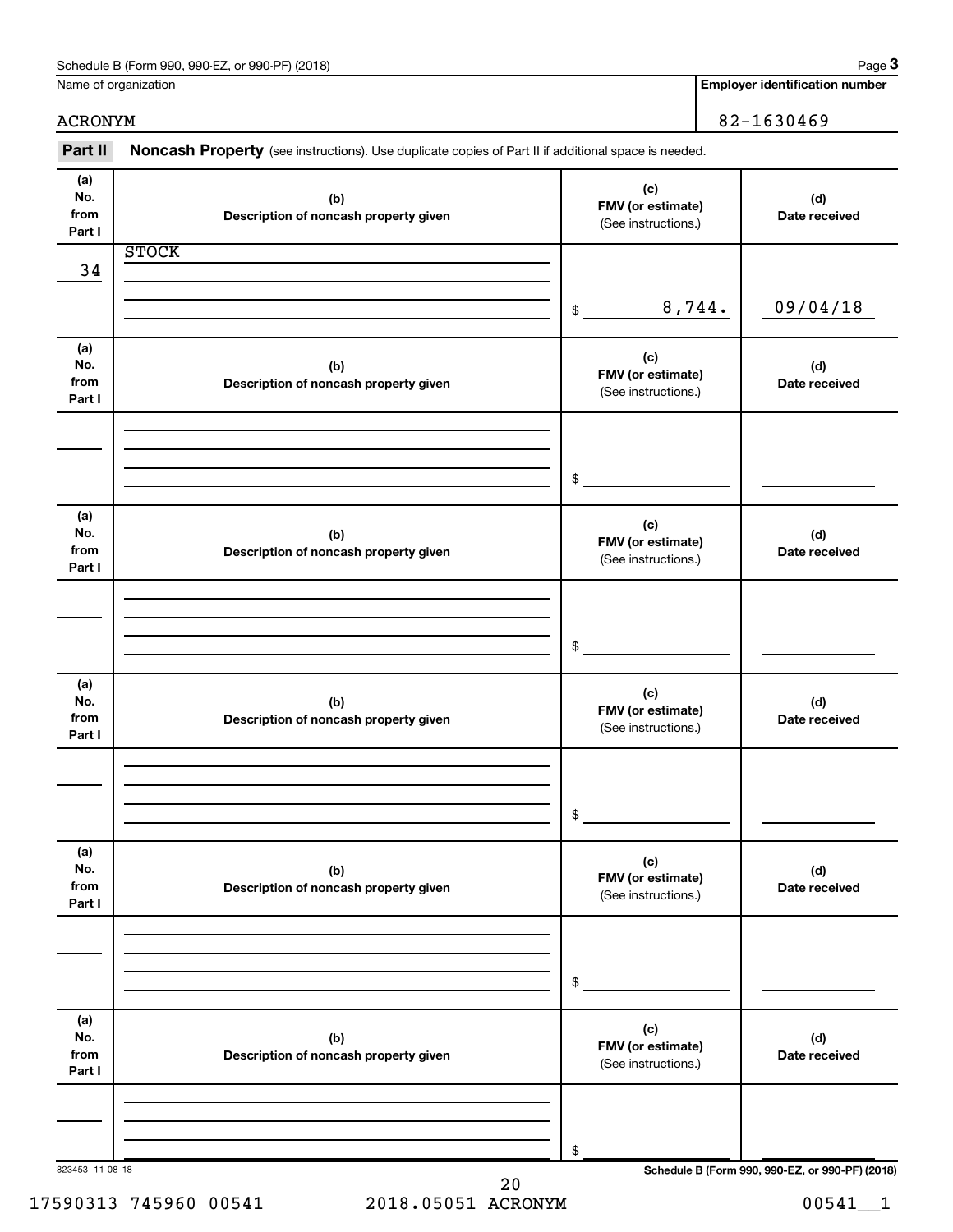|                           | Name of organization                                                                                                                                                                                                                                                                                                                      |                      | <b>Employer identification number</b>                                                                                                                          |
|---------------------------|-------------------------------------------------------------------------------------------------------------------------------------------------------------------------------------------------------------------------------------------------------------------------------------------------------------------------------------------|----------------------|----------------------------------------------------------------------------------------------------------------------------------------------------------------|
| <b>ACRONYM</b>            |                                                                                                                                                                                                                                                                                                                                           |                      | 82-1630469                                                                                                                                                     |
| Part III                  | from any one contributor. Complete columns (a) through (e) and the following line entry. For organizations<br>completing Part III, enter the total of exclusively religious, charitable, etc., contributions of \$1,000 or less for the year. (Enter this info. once.)<br>Use duplicate copies of Part III if additional space is needed. |                      | Exclusively religious, charitable, etc., contributions to organizations described in section 501(c)(7), (8), or (10) that total more than \$1,000 for the year |
| (a) No.<br>from<br>Part I | (b) Purpose of gift                                                                                                                                                                                                                                                                                                                       | (c) Use of gift      | (d) Description of how gift is held                                                                                                                            |
|                           |                                                                                                                                                                                                                                                                                                                                           |                      |                                                                                                                                                                |
|                           |                                                                                                                                                                                                                                                                                                                                           | (e) Transfer of gift |                                                                                                                                                                |
|                           | Transferee's name, address, and ZIP + 4                                                                                                                                                                                                                                                                                                   |                      | Relationship of transferor to transferee                                                                                                                       |
| (a) No.                   |                                                                                                                                                                                                                                                                                                                                           |                      |                                                                                                                                                                |
| from<br>Part I            | (b) Purpose of gift                                                                                                                                                                                                                                                                                                                       | (c) Use of gift      | (d) Description of how gift is held                                                                                                                            |
|                           |                                                                                                                                                                                                                                                                                                                                           |                      |                                                                                                                                                                |
|                           | Transferee's name, address, and ZIP + 4                                                                                                                                                                                                                                                                                                   | (e) Transfer of gift | Relationship of transferor to transferee                                                                                                                       |
|                           |                                                                                                                                                                                                                                                                                                                                           |                      |                                                                                                                                                                |
| (a) No.<br>from<br>Part I | (b) Purpose of gift                                                                                                                                                                                                                                                                                                                       | (c) Use of gift      | (d) Description of how gift is held                                                                                                                            |
|                           |                                                                                                                                                                                                                                                                                                                                           | (e) Transfer of gift |                                                                                                                                                                |
|                           | Transferee's name, address, and ZIP + 4                                                                                                                                                                                                                                                                                                   |                      | Relationship of transferor to transferee                                                                                                                       |
| (a) No.<br>from<br>Part I | (b) Purpose of gift                                                                                                                                                                                                                                                                                                                       | (c) Use of gift      | (d) Description of how gift is held                                                                                                                            |
|                           |                                                                                                                                                                                                                                                                                                                                           |                      |                                                                                                                                                                |
|                           |                                                                                                                                                                                                                                                                                                                                           | (e) Transfer of gift |                                                                                                                                                                |
|                           | Transferee's name, address, and ZIP + 4                                                                                                                                                                                                                                                                                                   |                      | Relationship of transferor to transferee                                                                                                                       |
|                           |                                                                                                                                                                                                                                                                                                                                           |                      |                                                                                                                                                                |
| 823454 11-08-18           |                                                                                                                                                                                                                                                                                                                                           | 21                   | Schedule B (Form 990, 990-EZ, or 990-PF) (2018)                                                                                                                |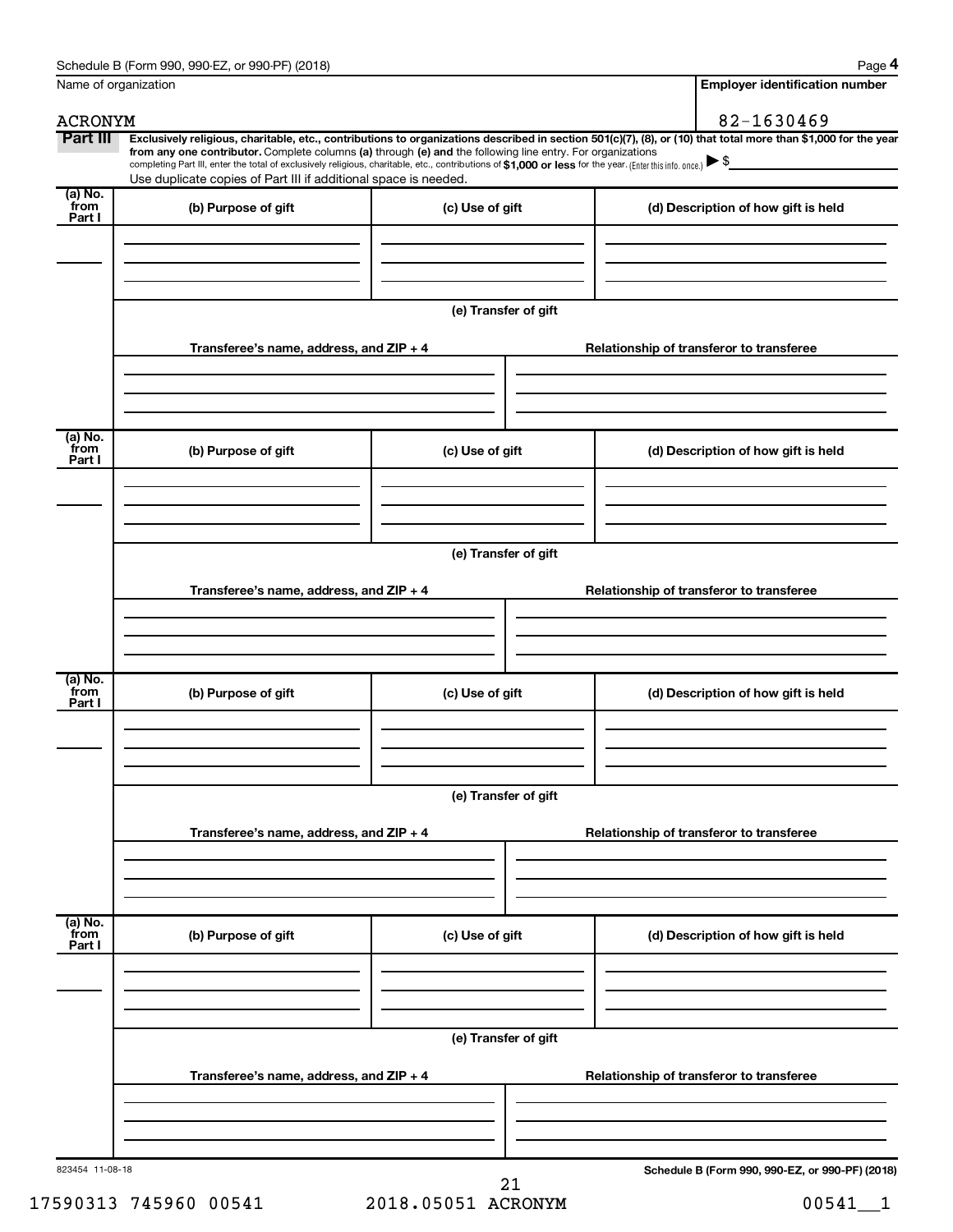#### **(Form 990 or 990-EZ) SCHEDULE C**

# **Political Campaign and Lobbying Activities**<br> **Croanizations Exempt From Income Tax Under section 501(c) and section 527**

**For Organizations Exempt From Income Tax Under section 501(c) and section 527**

Complete if the organization is described below. <br>
> Attach to Form 990 or Form 990-EZ. **| Go to www.irs.gov/Form990 for instructions and the latest information.**

**Open to Public Inspection**

OMB No. 1545-0047

Department of the Treasury - -,<br>Internal Revenue Service

**If the organization answered "Yes," on Form 990, Part IV, line 3, or Form 990-EZ, Part V, line 46 (Political Campaign Activities), then**

• Section 501(c)(3) organizations: Complete Parts I-A and B. Do not complete Part I-C.

• Section 501(c) (other than section 501(c)(3)) organizations: Complete Parts I-A and C below. Do not complete Part I-B.

• Section 527 organizations: Complete Part I-A only.

**If the organization answered "Yes," on Form 990, Part IV, line 4, or Form 990-EZ, Part VI, line 47 (Lobbying Activities), then**

• Section 501(c)(3) organizations that have filed Form 5768 (election under section 501(h)): Complete Part II-A. Do not complete Part II-B.

• Section 501(c)(3) organizations that have NOT filed Form 5768 (election under section 501(h)): Complete Part II-B. Do not complete Part II-A.

**If the organization answered "Yes," on Form 990, Part IV, line 5 (Proxy Tax) (see separate instructions) or Form 990-EZ, Part V, line 35c (Proxy Tax) (see separate instructions), then**

• Section 501(c)(4), (5), or (6) organizations: Complete Part III.

|   | Name of organization                                                                                                                                                                                                                                                               |                                                                                                                                                                                                                                                                                                                                                                                                   | <b>Employer identification number</b> |                          |                                        |  |
|---|------------------------------------------------------------------------------------------------------------------------------------------------------------------------------------------------------------------------------------------------------------------------------------|---------------------------------------------------------------------------------------------------------------------------------------------------------------------------------------------------------------------------------------------------------------------------------------------------------------------------------------------------------------------------------------------------|---------------------------------------|--------------------------|----------------------------------------|--|
|   | <b>ACRONYM</b>                                                                                                                                                                                                                                                                     |                                                                                                                                                                                                                                                                                                                                                                                                   |                                       |                          | 82-1630469                             |  |
|   | Part I-A                                                                                                                                                                                                                                                                           | Complete if the organization is exempt under section 501(c) or is a section 527 organization.                                                                                                                                                                                                                                                                                                     |                                       |                          |                                        |  |
|   |                                                                                                                                                                                                                                                                                    | 1 Provide a description of the organization's direct and indirect political campaign activities in Part IV.                                                                                                                                                                                                                                                                                       |                                       |                          | 1,424,837.<br>$\blacktriangleright$ \$ |  |
|   | Part I-B                                                                                                                                                                                                                                                                           | Complete if the organization is exempt under section 501(c)(3).                                                                                                                                                                                                                                                                                                                                   |                                       |                          |                                        |  |
|   |                                                                                                                                                                                                                                                                                    |                                                                                                                                                                                                                                                                                                                                                                                                   |                                       |                          |                                        |  |
|   |                                                                                                                                                                                                                                                                                    | 2 Enter the amount of any excise tax incurred by organization managers under section 4955 [1001] [1001] 5                                                                                                                                                                                                                                                                                         |                                       |                          |                                        |  |
|   |                                                                                                                                                                                                                                                                                    |                                                                                                                                                                                                                                                                                                                                                                                                   |                                       |                          | Yes<br><b>No</b>                       |  |
|   |                                                                                                                                                                                                                                                                                    |                                                                                                                                                                                                                                                                                                                                                                                                   |                                       |                          | Yes<br><b>No</b>                       |  |
|   | <b>b</b> If "Yes." describe in Part IV.                                                                                                                                                                                                                                            |                                                                                                                                                                                                                                                                                                                                                                                                   |                                       |                          |                                        |  |
|   |                                                                                                                                                                                                                                                                                    | Part I-C Complete if the organization is exempt under section 501(c), except section 501(c)(3).                                                                                                                                                                                                                                                                                                   |                                       |                          |                                        |  |
|   |                                                                                                                                                                                                                                                                                    | 1 Enter the amount directly expended by the filing organization for section 527 exempt function activities                                                                                                                                                                                                                                                                                        |                                       | $\blacktriangleright$ \$ | 724,837.                               |  |
|   |                                                                                                                                                                                                                                                                                    | 2 Enter the amount of the filing organization's funds contributed to other organizations for section 527                                                                                                                                                                                                                                                                                          |                                       |                          | 700,000.                               |  |
|   | exempt function activities                                                                                                                                                                                                                                                         |                                                                                                                                                                                                                                                                                                                                                                                                   |                                       | $\blacktriangleright$ \$ |                                        |  |
|   |                                                                                                                                                                                                                                                                                    | 3 Total exempt function expenditures. Add lines 1 and 2. Enter here and on Form 1120-POL,                                                                                                                                                                                                                                                                                                         |                                       | $\blacktriangleright$ \$ | 1,424,837.                             |  |
|   | line 17b<br>Did the filing organization file Form 1120-POL for this year?                                                                                                                                                                                                          |                                                                                                                                                                                                                                                                                                                                                                                                   |                                       |                          | $\overline{X}$ Yes<br><b>No</b>        |  |
| 5 |                                                                                                                                                                                                                                                                                    | Enter the names, addresses and employer identification number (EIN) of all section 527 political organizations to which the filing organization                                                                                                                                                                                                                                                   |                                       |                          |                                        |  |
|   |                                                                                                                                                                                                                                                                                    | made payments. For each organization listed, enter the amount paid from the filing organization's funds. Also enter the amount of political<br>contributions received that were promptly and directly delivered to a separate political organization, such as a separate segregated fund or a<br>political action committee (PAC). If additional space is needed, provide information in Part IV. |                                       |                          |                                        |  |
|   | (a) Name<br>(b) Address<br>$(c)$ EIN<br>(d) Amount paid from<br>(e) Amount of political<br>filing organization's<br>contributions received and<br>promptly and directly<br>funds. If none, enter -0-.<br>delivered to a separate<br>political organization.<br>If none, enter -0-. |                                                                                                                                                                                                                                                                                                                                                                                                   |                                       |                          |                                        |  |
|   | <b>PACRONYM</b>                                                                                                                                                                                                                                                                    | WASHINGTON, DC<br>20005                                                                                                                                                                                                                                                                                                                                                                           | 82-1784228                            | 300,000.                 | 0.                                     |  |
|   | <b>FLORIDA STRONG</b>                                                                                                                                                                                                                                                              | 542 NE 72ND                                                                                                                                                                                                                                                                                                                                                                                       |                                       |                          |                                        |  |
|   | <b>ACTION PAC</b>                                                                                                                                                                                                                                                                  | STREET<br>MIAMI,<br>FLI                                                                                                                                                                                                                                                                                                                                                                           | 81-3275690                            | 400,000.                 | 0.                                     |  |
|   |                                                                                                                                                                                                                                                                                    |                                                                                                                                                                                                                                                                                                                                                                                                   |                                       |                          |                                        |  |
|   |                                                                                                                                                                                                                                                                                    |                                                                                                                                                                                                                                                                                                                                                                                                   |                                       |                          |                                        |  |

832041 11-08-18 **For Paperwork Reduction Act Notice, see the Instructions for Form 990 or 990-EZ. Schedule C (Form 990 or 990-EZ) 2018** LHA SEE PART IV FOR CONTINUATION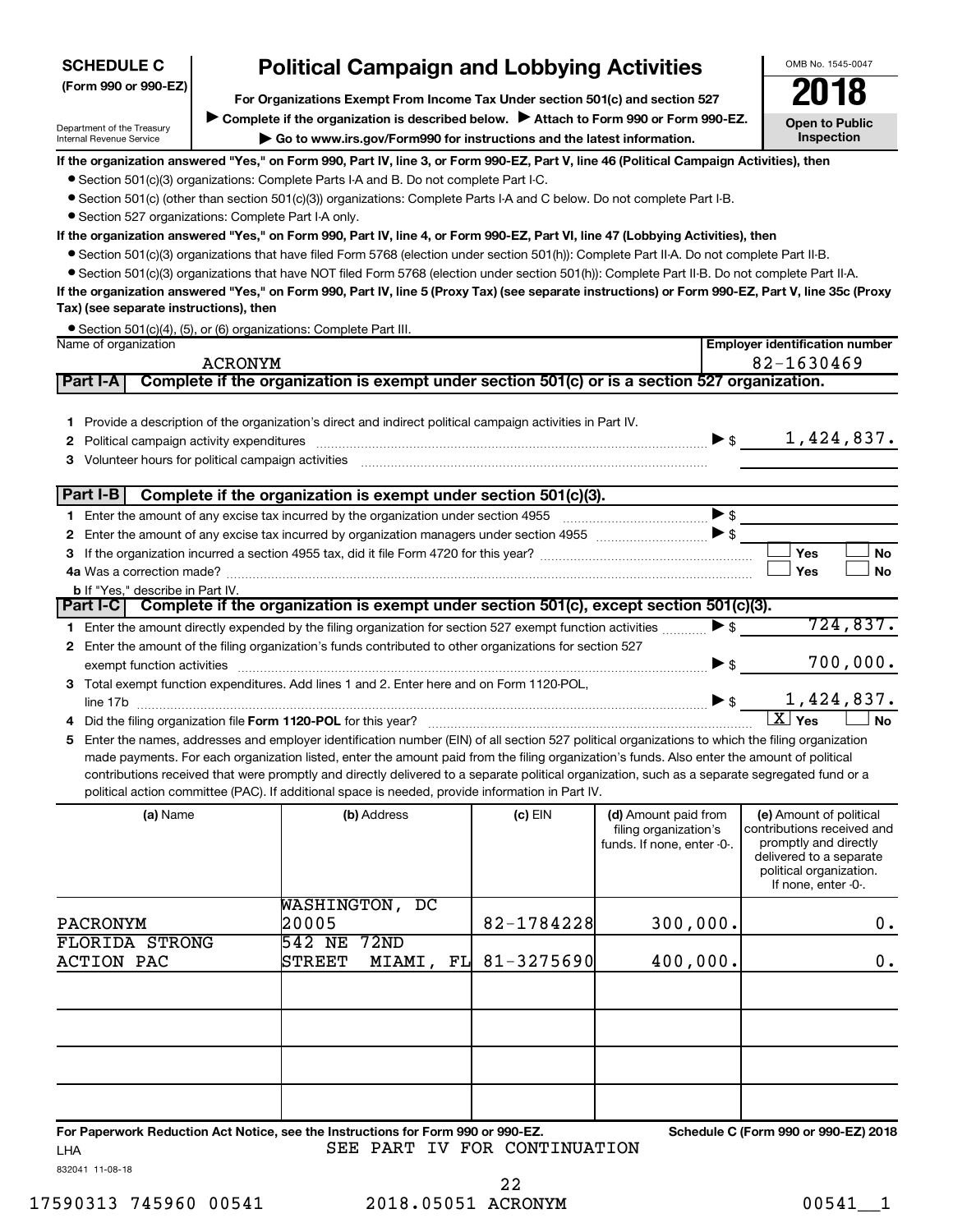| Schedule C (Form 990 or 990-EZ) 2018 ACRONYM                                                                                        |                                        |                                                                                                                                   |            |                                        | $82 - 1630469$ Page 2          |
|-------------------------------------------------------------------------------------------------------------------------------------|----------------------------------------|-----------------------------------------------------------------------------------------------------------------------------------|------------|----------------------------------------|--------------------------------|
| Complete if the organization is exempt under section 501(c)(3) and filed Form 5768 (election under<br>Part II-A<br>section 501(h)). |                                        |                                                                                                                                   |            |                                        |                                |
| A Check $\blacktriangleright$<br>expenses, and share of excess lobbying expenditures).                                              |                                        | if the filing organization belongs to an affiliated group (and list in Part IV each affiliated group member's name, address, EIN, |            |                                        |                                |
| <b>B</b> Check ▶                                                                                                                    |                                        | if the filing organization checked box A and "limited control" provisions apply.                                                  |            |                                        |                                |
|                                                                                                                                     | <b>Limits on Lobbying Expenditures</b> | (The term "expenditures" means amounts paid or incurred.)                                                                         |            | (a) Filing<br>organization's<br>totals | (b) Affiliated group<br>totals |
|                                                                                                                                     |                                        |                                                                                                                                   |            |                                        |                                |
|                                                                                                                                     |                                        |                                                                                                                                   |            |                                        |                                |
| c                                                                                                                                   |                                        |                                                                                                                                   |            |                                        |                                |
|                                                                                                                                     |                                        |                                                                                                                                   |            |                                        |                                |
|                                                                                                                                     |                                        |                                                                                                                                   |            |                                        |                                |
| f Lobbying nontaxable amount. Enter the amount from the following table in both columns.                                            |                                        |                                                                                                                                   |            |                                        |                                |
| If the amount on line 1e, column $(a)$ or $(b)$ is:                                                                                 |                                        | The lobbying nontaxable amount is:                                                                                                |            |                                        |                                |
| Not over \$500,000                                                                                                                  |                                        | 20% of the amount on line 1e.                                                                                                     |            |                                        |                                |
| Over \$500,000 but not over \$1,000,000                                                                                             |                                        | \$100,000 plus 15% of the excess over \$500,000.                                                                                  |            |                                        |                                |
| Over \$1,000,000 but not over \$1,500,000                                                                                           |                                        | \$175,000 plus 10% of the excess over \$1,000,000                                                                                 |            |                                        |                                |
| Over \$1,500,000 but not over \$17,000,000                                                                                          |                                        | \$225,000 plus 5% of the excess over \$1,500,000.                                                                                 |            |                                        |                                |
| Over \$17,000,000                                                                                                                   |                                        | \$1,000,000.                                                                                                                      |            |                                        |                                |
|                                                                                                                                     |                                        |                                                                                                                                   |            |                                        |                                |
|                                                                                                                                     |                                        |                                                                                                                                   |            |                                        |                                |
| h Subtract line 1q from line 1a. If zero or less, enter -0-                                                                         |                                        |                                                                                                                                   |            |                                        |                                |
|                                                                                                                                     |                                        |                                                                                                                                   |            |                                        |                                |
| If there is an amount other than zero on either line 1h or line 1i, did the organization file Form 4720                             |                                        |                                                                                                                                   |            |                                        |                                |
| reporting section 4911 tax for this year?                                                                                           |                                        |                                                                                                                                   |            |                                        | Yes<br>No.                     |
| (Some organizations that made a section 501(h) election do not have to complete all of the five columns below.                      |                                        | 4-Year Averaging Period Under Section 501(h)<br>See the separate instructions for lines 2a through 2f.)                           |            |                                        |                                |
|                                                                                                                                     |                                        | Lobbying Expenditures During 4-Year Averaging Period                                                                              |            |                                        |                                |
|                                                                                                                                     |                                        |                                                                                                                                   |            |                                        |                                |
| Calendar year                                                                                                                       |                                        |                                                                                                                                   |            |                                        |                                |
| (or fiscal year beginning in)                                                                                                       | (a) 2015                               | (b) 2016                                                                                                                          | $(c)$ 2017 | $(d)$ 2018                             | (e) Total                      |
| 2a Lobbying nontaxable amount                                                                                                       |                                        |                                                                                                                                   |            |                                        |                                |
| <b>b</b> Lobbying ceiling amount                                                                                                    |                                        |                                                                                                                                   |            |                                        |                                |
| (150% of line 2a, column(e))                                                                                                        |                                        |                                                                                                                                   |            |                                        |                                |
| c Total lobbying expenditures                                                                                                       |                                        |                                                                                                                                   |            |                                        |                                |
|                                                                                                                                     |                                        |                                                                                                                                   |            |                                        |                                |
| d Grassroots nontaxable amount                                                                                                      |                                        |                                                                                                                                   |            |                                        |                                |
| e Grassroots ceiling amount<br>(150% of line 2d, column (e))                                                                        |                                        |                                                                                                                                   |            |                                        |                                |
|                                                                                                                                     |                                        |                                                                                                                                   |            |                                        |                                |

**Schedule C (Form 990 or 990-EZ) 2018**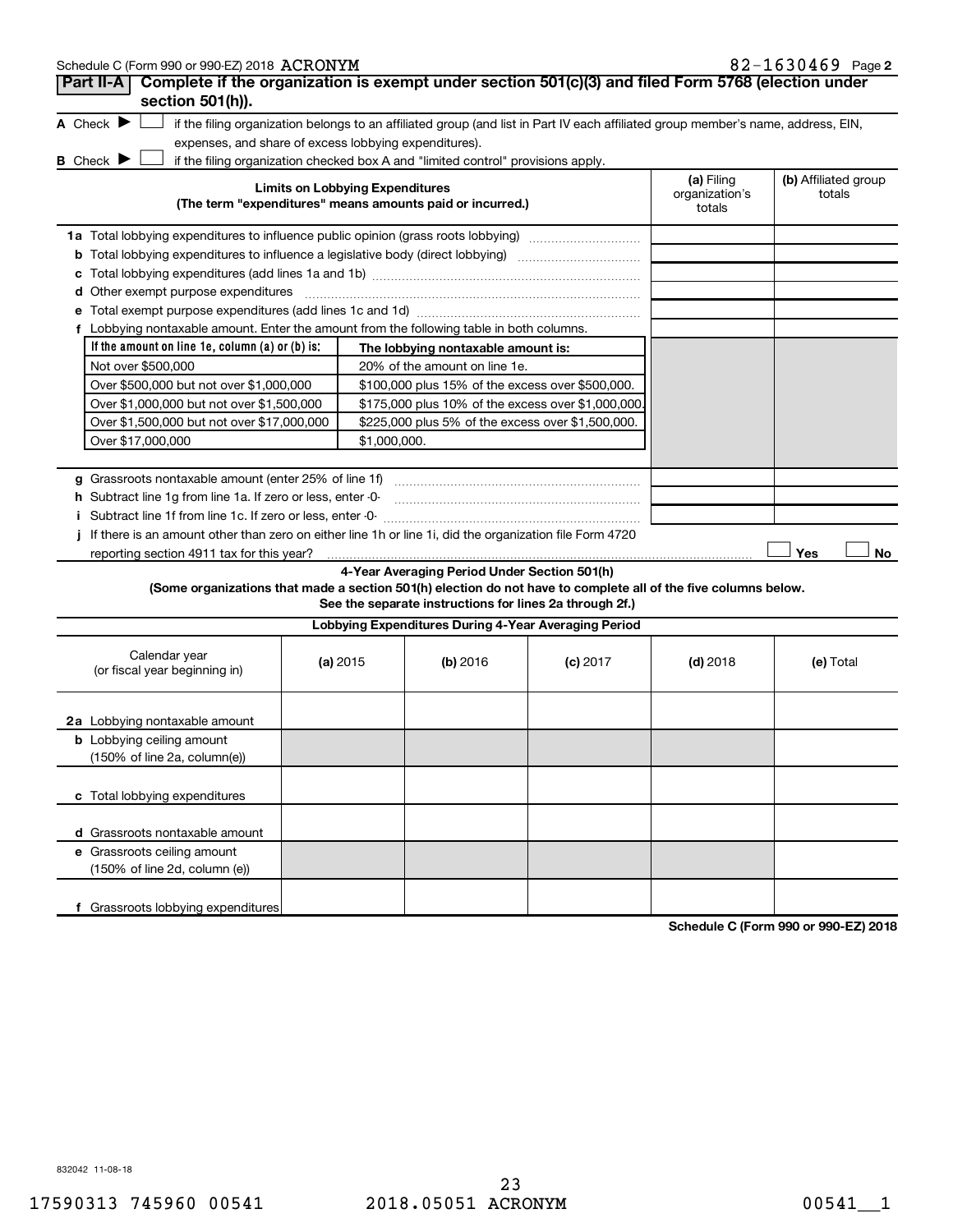#### **Part II-B Complete if the organization is exempt under section 501(c)(3) and has NOT filed Form 5768 (election under section 501(h)).**

| For each "Yes," response on lines 1a through 1i below, provide in Part IV a detailed description                                                                                                                                                                                                                                                                                                                                                                                                                                                                                                                                                                                                                                                                                      |           | (a)                               |         | (b) |  |
|---------------------------------------------------------------------------------------------------------------------------------------------------------------------------------------------------------------------------------------------------------------------------------------------------------------------------------------------------------------------------------------------------------------------------------------------------------------------------------------------------------------------------------------------------------------------------------------------------------------------------------------------------------------------------------------------------------------------------------------------------------------------------------------|-----------|-----------------------------------|---------|-----|--|
| of the lobbying activity.                                                                                                                                                                                                                                                                                                                                                                                                                                                                                                                                                                                                                                                                                                                                                             | Yes       | No                                | Amount  |     |  |
| During the year, did the filing organization attempt to influence foreign, national, state, or<br>1.<br>local legislation, including any attempt to influence public opinion on a legislative matter<br>or referendum, through the use of:<br><b>b</b> Paid staff or management (include compensation in expenses reported on lines 1c through 1i)?<br>g Direct contact with legislators, their staffs, government officials, or a legislative body?<br>h Rallies, demonstrations, seminars, conventions, speeches, lectures, or any similar means?<br><i>i</i> Other activities?<br>2a Did the activities in line 1 cause the organization to be not described in section 501(c)(3)?<br>c If "Yes," enter the amount of any tax incurred by organization managers under section 4912 |           |                                   |         |     |  |
| d If the filing organization incurred a section 4912 tax, did it file Form 4720 for this year?                                                                                                                                                                                                                                                                                                                                                                                                                                                                                                                                                                                                                                                                                        |           |                                   |         |     |  |
| Complete if the organization is exempt under section 501(c)(4), section 501(c)(5), or section<br><b>Part III-A</b><br>$501(c)(6)$ .                                                                                                                                                                                                                                                                                                                                                                                                                                                                                                                                                                                                                                                   |           |                                   |         |     |  |
|                                                                                                                                                                                                                                                                                                                                                                                                                                                                                                                                                                                                                                                                                                                                                                                       |           |                                   | Yes     | No  |  |
| Were substantially all (90% or more) dues received nondeductible by members? www.communition.communition.<br>1<br>2<br>Did the organization agree to carry over lobbying and political campaign activity expenditures from the prior year?<br>З<br>Part III-B Complete if the organization is exempt under section 501(c)(4), section 501(c)(5), or section<br>501(c)(6) and if either (a) BOTH Part III-A, lines 1 and 2, are answered "No," OR (b) Part III-A, line 3, is                                                                                                                                                                                                                                                                                                           |           | $\mathbf{1}$<br>$\mathbf{2}$<br>3 |         |     |  |
| answered "Yes."                                                                                                                                                                                                                                                                                                                                                                                                                                                                                                                                                                                                                                                                                                                                                                       |           |                                   |         |     |  |
| Dues, assessments and similar amounts from members [111] Dues, assessments and similar and similar amounts from members [111] Dues, assessments and similar amounts from members [11] Dues and Superior and Superior and Super<br>1<br>Section 162(e) nondeductible lobbying and political expenditures (do not include amounts of political<br>2<br>expenses for which the section 527(f) tax was paid).                                                                                                                                                                                                                                                                                                                                                                             |           | 1                                 |         |     |  |
|                                                                                                                                                                                                                                                                                                                                                                                                                                                                                                                                                                                                                                                                                                                                                                                       |           | 2a                                |         |     |  |
| b Carryover from last year manufactured and content to content the content of the content of the content of the content of the content of the content of the content of the content of the content of the content of the conte                                                                                                                                                                                                                                                                                                                                                                                                                                                                                                                                                        |           | 2b<br>2c                          |         |     |  |
|                                                                                                                                                                                                                                                                                                                                                                                                                                                                                                                                                                                                                                                                                                                                                                                       |           | 3                                 |         |     |  |
| If notices were sent and the amount on line 2c exceeds the amount on line 3, what portion of the excess<br>4<br>does the organization agree to carryover to the reasonable estimate of nondeductible lobbying and political<br>expenditure next year?                                                                                                                                                                                                                                                                                                                                                                                                                                                                                                                                 |           | 4                                 |         |     |  |
| Taxable amount of lobbying and political expenditures (see instructions)<br>5                                                                                                                                                                                                                                                                                                                                                                                                                                                                                                                                                                                                                                                                                                         |           | 5                                 |         |     |  |
| <b>Part IV</b><br><b>Supplemental Information</b>                                                                                                                                                                                                                                                                                                                                                                                                                                                                                                                                                                                                                                                                                                                                     |           |                                   |         |     |  |
| Provide the descriptions required for Part I-A, line 1; Part I-B, line 4; Part I-C, line 5; Part II-A (affiliated group list); Part II-A, lines 1 and 2 (see<br>instructions); and Part II-B, line 1. Also, complete this part for any additional information.<br>PART I-A, LINE 1:<br>SECTION 527<br>ORGANIZATION MADE CONTRIBUTIONS<br>THE<br>TO.                                                                                                                                                                                                                                                                                                                                                                                                                                   | POLITICAL |                                   |         |     |  |
| ORGANIZATIONS.<br>IN ADDITION, IT MADE INDEPENDENT EXPENDITURES                                                                                                                                                                                                                                                                                                                                                                                                                                                                                                                                                                                                                                                                                                                       |           | IN                                | SUPPORT |     |  |
| CANDIDATES FOR PUBLIC OFFICE.<br>OF.                                                                                                                                                                                                                                                                                                                                                                                                                                                                                                                                                                                                                                                                                                                                                  |           |                                   |         |     |  |

#### PART I-C CONTINUATION FOR INCOMPLETE NAME/ADDRESS INFORMATION:

832043 11-08-18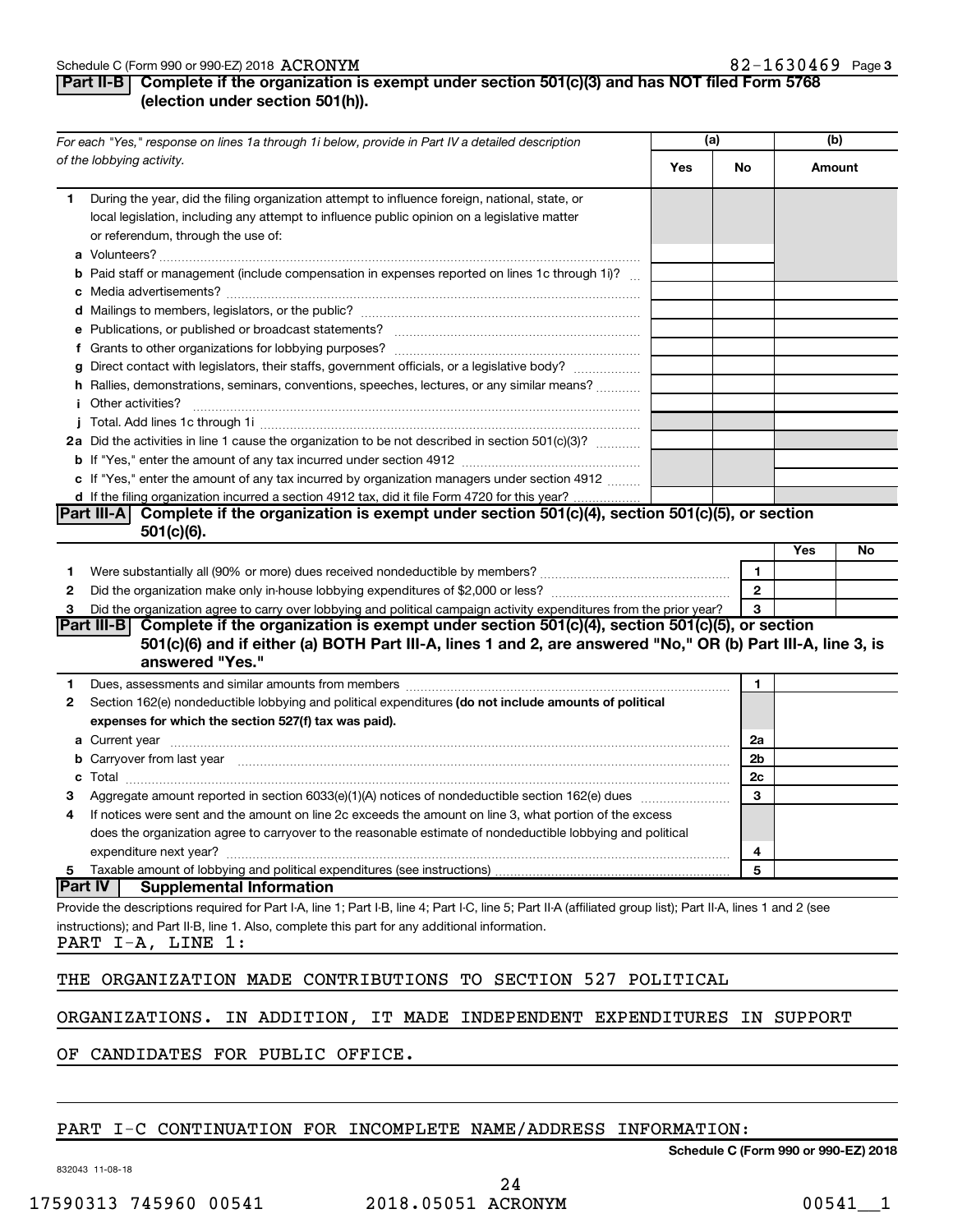Schedule C (Form 990 or 990-EZ) 2018 ACRONYM

**Part IV** | Supplemental Information (continued)

#### PACRONYM

1400 L STREET NW LOBBY 2 #34728 WASHINGTON, DC 20005

**Schedule C (Form 990 or 990-EZ) 2018**

832044 11-08-18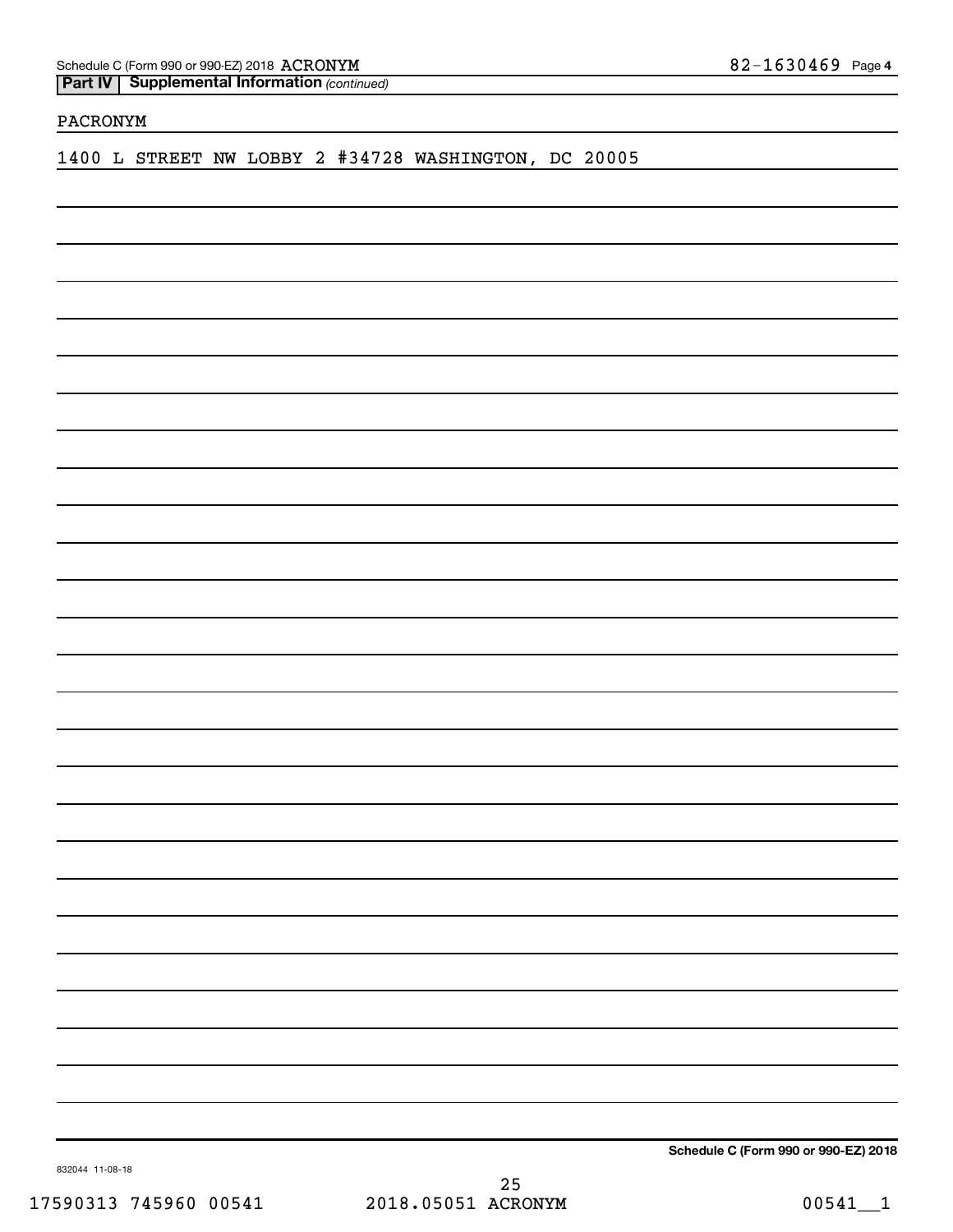| (Form 990) |  |
|------------|--|
|------------|--|

# **SCHEDULE D Supplemental Financial Statements**<br> **Form 990 2018**<br> **Part IV** line 6.7.8.9.10, 11a, 11b, 11d, 11d, 11d, 11d, 11d, 12a, 0r, 12b

**(Form 990) | Complete if the organization answered "Yes" on Form 990, Part IV, line 6, 7, 8, 9, 10, 11a, 11b, 11c, 11d, 11e, 11f, 12a, or 12b.**

**| Attach to Form 990. |Go to www.irs.gov/Form990 for instructions and the latest information.**



Department of the Treasury Internal Revenue Service

ACRONYM 82-1630469

**Name of the organization Employer identification number**

| Part I       | Organizations Maintaining Donor Advised Funds or Other Similar Funds or Accounts. Complete if the                                                                                                                                                                                                                                                                  |                         |                                                    |    |
|--------------|--------------------------------------------------------------------------------------------------------------------------------------------------------------------------------------------------------------------------------------------------------------------------------------------------------------------------------------------------------------------|-------------------------|----------------------------------------------------|----|
|              | organization answered "Yes" on Form 990, Part IV, line 6.                                                                                                                                                                                                                                                                                                          |                         |                                                    |    |
|              |                                                                                                                                                                                                                                                                                                                                                                    | (a) Donor advised funds | (b) Funds and other accounts                       |    |
| 1.           |                                                                                                                                                                                                                                                                                                                                                                    |                         |                                                    |    |
| 2            | Aggregate value of contributions to (during year)                                                                                                                                                                                                                                                                                                                  |                         |                                                    |    |
| з            | Aggregate value of grants from (during year)                                                                                                                                                                                                                                                                                                                       |                         |                                                    |    |
| 4            |                                                                                                                                                                                                                                                                                                                                                                    |                         |                                                    |    |
| 5            | Did the organization inform all donors and donor advisors in writing that the assets held in donor advised funds                                                                                                                                                                                                                                                   |                         |                                                    |    |
|              |                                                                                                                                                                                                                                                                                                                                                                    |                         | Yes                                                | No |
| 6            | Did the organization inform all grantees, donors, and donor advisors in writing that grant funds can be used only                                                                                                                                                                                                                                                  |                         |                                                    |    |
|              | for charitable purposes and not for the benefit of the donor or donor advisor, or for any other purpose conferring                                                                                                                                                                                                                                                 |                         |                                                    |    |
|              | impermissible private benefit?                                                                                                                                                                                                                                                                                                                                     |                         | Yes                                                | No |
| Part II      | <b>Conservation Easements.</b> Complete if the organization answered "Yes" on Form 990, Part IV, line 7.                                                                                                                                                                                                                                                           |                         |                                                    |    |
| 1.           | Purpose(s) of conservation easements held by the organization (check all that apply).                                                                                                                                                                                                                                                                              |                         |                                                    |    |
|              | Preservation of land for public use (e.g., recreation or education)                                                                                                                                                                                                                                                                                                |                         | Preservation of a historically important land area |    |
|              | Protection of natural habitat                                                                                                                                                                                                                                                                                                                                      |                         | Preservation of a certified historic structure     |    |
|              | Preservation of open space                                                                                                                                                                                                                                                                                                                                         |                         |                                                    |    |
| 2            | Complete lines 2a through 2d if the organization held a qualified conservation contribution in the form of a conservation easement on the last                                                                                                                                                                                                                     |                         |                                                    |    |
|              | day of the tax year.                                                                                                                                                                                                                                                                                                                                               |                         | Held at the End of the Tax Year                    |    |
|              |                                                                                                                                                                                                                                                                                                                                                                    |                         | 2a                                                 |    |
|              | <b>b</b> Total acreage restricted by conservation easements                                                                                                                                                                                                                                                                                                        |                         | 2b                                                 |    |
| с            | Number of conservation easements on a certified historic structure included in (a) manufacture included in (a)                                                                                                                                                                                                                                                     |                         | 2c                                                 |    |
|              | d Number of conservation easements included in (c) acquired after 7/25/06, and not on a historic structure                                                                                                                                                                                                                                                         |                         |                                                    |    |
| З.           | listed in the National Register [11, 1200] [12] The National Property of the National Property of the National Register [11, 12] [12] The National Register [11, 12] [12] The National Register [11, 12] [12] The National Reg<br>Number of conservation easements modified, transferred, released, extinguished, or terminated by the organization during the tax |                         | 2d                                                 |    |
|              | year                                                                                                                                                                                                                                                                                                                                                               |                         |                                                    |    |
| 4            | Number of states where property subject to conservation easement is located >                                                                                                                                                                                                                                                                                      |                         |                                                    |    |
| 5            | Does the organization have a written policy regarding the periodic monitoring, inspection, handling of                                                                                                                                                                                                                                                             |                         |                                                    |    |
|              | violations, and enforcement of the conservation easements it holds?                                                                                                                                                                                                                                                                                                |                         | Yes                                                | No |
| 6            | Staff and volunteer hours devoted to monitoring, inspecting, handling of violations, and enforcing conservation easements during the year                                                                                                                                                                                                                          |                         |                                                    |    |
|              |                                                                                                                                                                                                                                                                                                                                                                    |                         |                                                    |    |
| 7            | Amount of expenses incurred in monitoring, inspecting, handling of violations, and enforcing conservation easements during the year                                                                                                                                                                                                                                |                         |                                                    |    |
|              | ▶ \$                                                                                                                                                                                                                                                                                                                                                               |                         |                                                    |    |
| 8            | Does each conservation easement reported on line 2(d) above satisfy the requirements of section 170(h)(4)(B)(i)                                                                                                                                                                                                                                                    |                         |                                                    |    |
|              |                                                                                                                                                                                                                                                                                                                                                                    |                         | Yes                                                | No |
| 9            | In Part XIII, describe how the organization reports conservation easements in its revenue and expense statement, and balance sheet, and                                                                                                                                                                                                                            |                         |                                                    |    |
|              | include, if applicable, the text of the footnote to the organization's financial statements that describes the organization's accounting for                                                                                                                                                                                                                       |                         |                                                    |    |
|              | conservation easements.                                                                                                                                                                                                                                                                                                                                            |                         |                                                    |    |
| Part III     | Organizations Maintaining Collections of Art, Historical Treasures, or Other Similar Assets.                                                                                                                                                                                                                                                                       |                         |                                                    |    |
|              | Complete if the organization answered "Yes" on Form 990, Part IV, line 8.                                                                                                                                                                                                                                                                                          |                         |                                                    |    |
|              | 1a If the organization elected, as permitted under SFAS 116 (ASC 958), not to report in its revenue statement and balance sheet works of art,                                                                                                                                                                                                                      |                         |                                                    |    |
|              | historical treasures, or other similar assets held for public exhibition, education, or research in furtherance of public service, provide, in Part XIII,                                                                                                                                                                                                          |                         |                                                    |    |
|              | the text of the footnote to its financial statements that describes these items.                                                                                                                                                                                                                                                                                   |                         |                                                    |    |
|              | <b>b</b> If the organization elected, as permitted under SFAS 116 (ASC 958), to report in its revenue statement and balance sheet works of art, historical                                                                                                                                                                                                         |                         |                                                    |    |
|              | treasures, or other similar assets held for public exhibition, education, or research in furtherance of public service, provide the following amounts                                                                                                                                                                                                              |                         |                                                    |    |
|              | relating to these items:                                                                                                                                                                                                                                                                                                                                           |                         |                                                    |    |
|              |                                                                                                                                                                                                                                                                                                                                                                    |                         |                                                    |    |
|              | (ii) Assets included in Form 990, Part X [11] [12] Assets included in Form 990, Part X                                                                                                                                                                                                                                                                             |                         | $\blacktriangleright$ s                            |    |
| $\mathbf{2}$ | If the organization received or held works of art, historical treasures, or other similar assets for financial gain, provide                                                                                                                                                                                                                                       |                         |                                                    |    |
|              | the following amounts required to be reported under SFAS 116 (ASC 958) relating to these items:                                                                                                                                                                                                                                                                    |                         |                                                    |    |
| а            |                                                                                                                                                                                                                                                                                                                                                                    |                         | \$<br>\$                                           |    |
|              | LHA For Paperwork Reduction Act Notice, see the Instructions for Form 990.                                                                                                                                                                                                                                                                                         |                         | ▶<br>Schedule D (Form 990) 2018                    |    |
|              | 832051 10-29-18                                                                                                                                                                                                                                                                                                                                                    |                         |                                                    |    |

|                    | 26 |
|--------------------|----|
| 2018.05051 ACRONYM |    |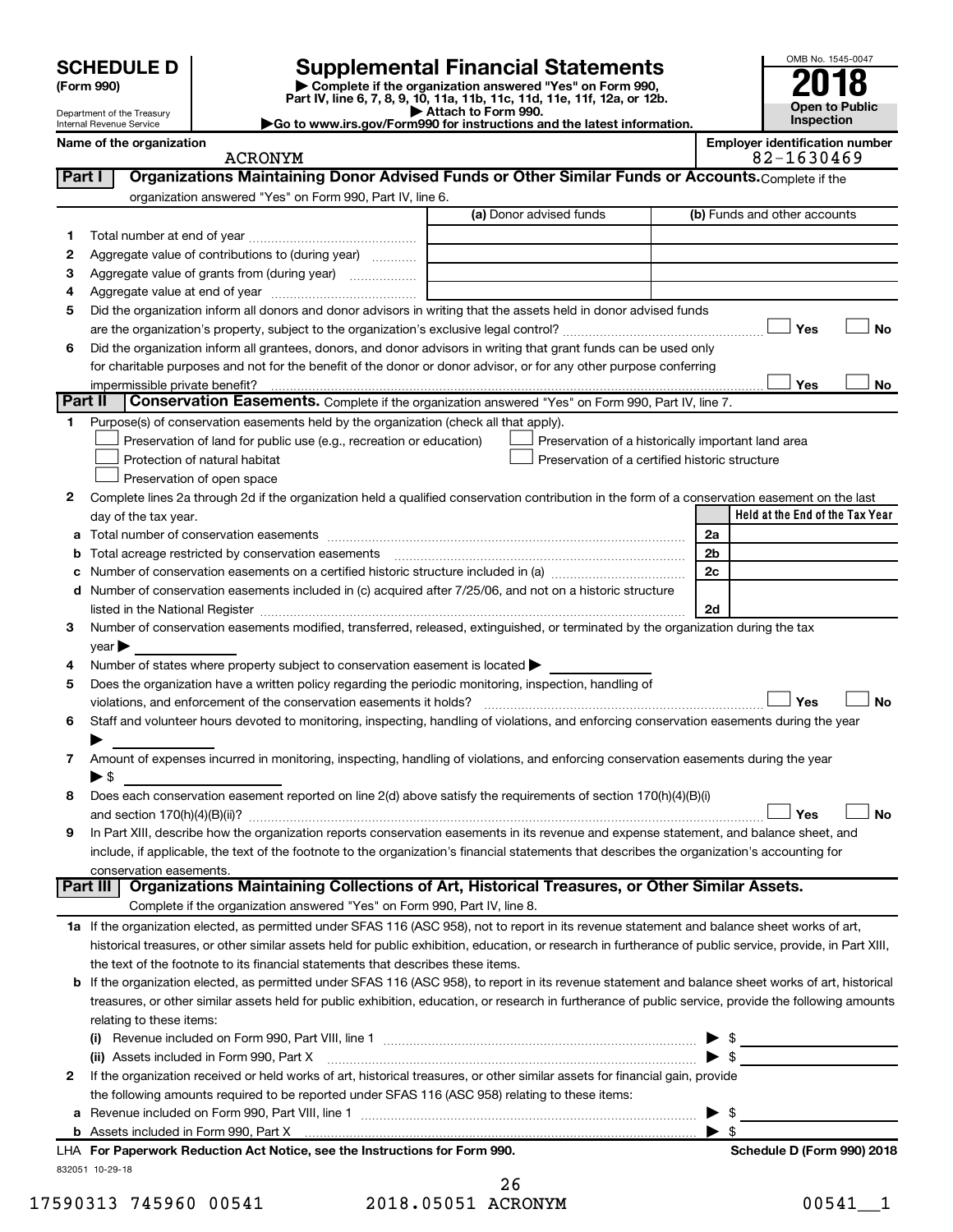|        | 82-1630469 Page 2<br><b>ACRONYM</b><br>Schedule D (Form 990) 2018                                                                                                                                                             |                                         |                |  |                                                                                                                                                                                                                                |                 |              |                                                 |                |     |           |
|--------|-------------------------------------------------------------------------------------------------------------------------------------------------------------------------------------------------------------------------------|-----------------------------------------|----------------|--|--------------------------------------------------------------------------------------------------------------------------------------------------------------------------------------------------------------------------------|-----------------|--------------|-------------------------------------------------|----------------|-----|-----------|
|        | Part III<br>Organizations Maintaining Collections of Art, Historical Treasures, or Other Similar Assets (continued)                                                                                                           |                                         |                |  |                                                                                                                                                                                                                                |                 |              |                                                 |                |     |           |
| з      | Using the organization's acquisition, accession, and other records, check any of the following that are a significant use of its collection items                                                                             |                                         |                |  |                                                                                                                                                                                                                                |                 |              |                                                 |                |     |           |
|        | (check all that apply):                                                                                                                                                                                                       |                                         |                |  |                                                                                                                                                                                                                                |                 |              |                                                 |                |     |           |
| a      | Public exhibition                                                                                                                                                                                                             | d                                       |                |  | Loan or exchange programs                                                                                                                                                                                                      |                 |              |                                                 |                |     |           |
| b      | Scholarly research                                                                                                                                                                                                            | е                                       |                |  | Other and the control of the control of the control of the control of the control of the control of the control of the control of the control of the control of the control of the control of the control of the control of th |                 |              |                                                 |                |     |           |
| с      | Preservation for future generations                                                                                                                                                                                           |                                         |                |  |                                                                                                                                                                                                                                |                 |              |                                                 |                |     |           |
| 4      | Provide a description of the organization's collections and explain how they further the organization's exempt purpose in Part XIII.                                                                                          |                                         |                |  |                                                                                                                                                                                                                                |                 |              |                                                 |                |     |           |
| 5      | During the year, did the organization solicit or receive donations of art, historical treasures, or other similar assets                                                                                                      |                                         |                |  |                                                                                                                                                                                                                                |                 |              |                                                 |                |     |           |
|        |                                                                                                                                                                                                                               |                                         |                |  |                                                                                                                                                                                                                                |                 |              |                                                 | Yes            |     | No        |
|        | Part IV<br><b>Escrow and Custodial Arrangements.</b> Complete if the organization answered "Yes" on Form 990, Part IV, line 9, or                                                                                             |                                         |                |  |                                                                                                                                                                                                                                |                 |              |                                                 |                |     |           |
|        | reported an amount on Form 990, Part X, line 21.                                                                                                                                                                              |                                         |                |  |                                                                                                                                                                                                                                |                 |              |                                                 |                |     |           |
|        | 1a Is the organization an agent, trustee, custodian or other intermediary for contributions or other assets not included                                                                                                      |                                         |                |  |                                                                                                                                                                                                                                |                 |              |                                                 |                |     |           |
|        |                                                                                                                                                                                                                               |                                         |                |  |                                                                                                                                                                                                                                |                 |              |                                                 | Yes            |     | No        |
|        | b If "Yes," explain the arrangement in Part XIII and complete the following table:                                                                                                                                            |                                         |                |  |                                                                                                                                                                                                                                |                 |              |                                                 |                |     |           |
|        |                                                                                                                                                                                                                               |                                         |                |  |                                                                                                                                                                                                                                |                 |              |                                                 | Amount         |     |           |
| c      | Beginning balance measurements and contain the contract of the contract of the contract of the contract of the                                                                                                                |                                         |                |  |                                                                                                                                                                                                                                |                 | 1c           |                                                 |                |     |           |
|        |                                                                                                                                                                                                                               |                                         |                |  |                                                                                                                                                                                                                                |                 | 1d           |                                                 |                |     |           |
|        | Distributions during the year manufactured and contain an account of the year manufactured and the year manufactured and the year manufactured and the year manufactured and the year manufactured and the state of the state |                                         |                |  |                                                                                                                                                                                                                                |                 | 1e           |                                                 |                |     |           |
| Ť.     |                                                                                                                                                                                                                               |                                         |                |  |                                                                                                                                                                                                                                |                 | 1f           |                                                 |                |     |           |
|        | 2a Did the organization include an amount on Form 990, Part X, line 21, for escrow or custodial account liability?                                                                                                            |                                         |                |  |                                                                                                                                                                                                                                |                 |              | .                                               | Yes            |     | <b>No</b> |
|        | <b>b</b> If "Yes," explain the arrangement in Part XIII. Check here if the explanation has been provided on Part XIII                                                                                                         |                                         |                |  |                                                                                                                                                                                                                                |                 |              |                                                 |                |     |           |
| Part V | Endowment Funds. Complete if the organization answered "Yes" on Form 990, Part IV, line 10.                                                                                                                                   |                                         |                |  |                                                                                                                                                                                                                                |                 |              |                                                 |                |     |           |
|        |                                                                                                                                                                                                                               | (a) Current year                        | (b) Prior year |  | (c) Two years back                                                                                                                                                                                                             |                 |              | (d) Three years back $\mid$ (e) Four years back |                |     |           |
| ٦а     | Beginning of year balance                                                                                                                                                                                                     |                                         |                |  |                                                                                                                                                                                                                                |                 |              |                                                 |                |     |           |
| b      |                                                                                                                                                                                                                               |                                         |                |  |                                                                                                                                                                                                                                |                 |              |                                                 |                |     |           |
|        | Net investment earnings, gains, and losses                                                                                                                                                                                    |                                         |                |  |                                                                                                                                                                                                                                |                 |              |                                                 |                |     |           |
| a      |                                                                                                                                                                                                                               |                                         |                |  |                                                                                                                                                                                                                                |                 |              |                                                 |                |     |           |
|        | e Other expenditures for facilities                                                                                                                                                                                           |                                         |                |  |                                                                                                                                                                                                                                |                 |              |                                                 |                |     |           |
|        | and programs                                                                                                                                                                                                                  |                                         |                |  |                                                                                                                                                                                                                                |                 |              |                                                 |                |     |           |
|        |                                                                                                                                                                                                                               |                                         |                |  |                                                                                                                                                                                                                                |                 |              |                                                 |                |     |           |
| g<br>2 | Provide the estimated percentage of the current year end balance (line 1g, column (a)) held as:                                                                                                                               |                                         |                |  |                                                                                                                                                                                                                                |                 |              |                                                 |                |     |           |
| а      | Board designated or quasi-endowment                                                                                                                                                                                           |                                         | ℅              |  |                                                                                                                                                                                                                                |                 |              |                                                 |                |     |           |
|        | Permanent endowment                                                                                                                                                                                                           | %                                       |                |  |                                                                                                                                                                                                                                |                 |              |                                                 |                |     |           |
| с      | Temporarily restricted endowment                                                                                                                                                                                              | ℅                                       |                |  |                                                                                                                                                                                                                                |                 |              |                                                 |                |     |           |
|        | The percentages on lines 2a, 2b, and 2c should equal 100%.                                                                                                                                                                    |                                         |                |  |                                                                                                                                                                                                                                |                 |              |                                                 |                |     |           |
|        | 3a Are there endowment funds not in the possession of the organization that are held and administered for the organization                                                                                                    |                                         |                |  |                                                                                                                                                                                                                                |                 |              |                                                 |                |     |           |
|        | by:                                                                                                                                                                                                                           |                                         |                |  |                                                                                                                                                                                                                                |                 |              |                                                 |                | Yes | No        |
|        | (i)                                                                                                                                                                                                                           |                                         |                |  |                                                                                                                                                                                                                                |                 |              |                                                 | 3a(i)          |     |           |
|        |                                                                                                                                                                                                                               |                                         |                |  |                                                                                                                                                                                                                                |                 |              |                                                 | 3a(ii)         |     |           |
|        |                                                                                                                                                                                                                               |                                         |                |  |                                                                                                                                                                                                                                |                 |              |                                                 | 3b             |     |           |
|        | Describe in Part XIII the intended uses of the organization's endowment funds.                                                                                                                                                |                                         |                |  |                                                                                                                                                                                                                                |                 |              |                                                 |                |     |           |
|        | Land, Buildings, and Equipment.<br><b>Part VI</b>                                                                                                                                                                             |                                         |                |  |                                                                                                                                                                                                                                |                 |              |                                                 |                |     |           |
|        | Complete if the organization answered "Yes" on Form 990, Part IV, line 11a. See Form 990, Part X, line 10.                                                                                                                    |                                         |                |  |                                                                                                                                                                                                                                |                 |              |                                                 |                |     |           |
|        | Description of property                                                                                                                                                                                                       | (a) Cost or other<br>basis (investment) |                |  | (b) Cost or other<br>basis (other)                                                                                                                                                                                             | (c) Accumulated | depreciation |                                                 | (d) Book value |     |           |
|        |                                                                                                                                                                                                                               |                                         |                |  |                                                                                                                                                                                                                                |                 |              |                                                 |                |     |           |
| b      |                                                                                                                                                                                                                               |                                         |                |  |                                                                                                                                                                                                                                |                 |              |                                                 |                |     |           |
|        |                                                                                                                                                                                                                               |                                         |                |  |                                                                                                                                                                                                                                |                 |              |                                                 |                |     |           |
|        |                                                                                                                                                                                                                               |                                         |                |  |                                                                                                                                                                                                                                |                 |              |                                                 |                |     |           |
|        |                                                                                                                                                                                                                               |                                         |                |  |                                                                                                                                                                                                                                |                 |              |                                                 |                |     |           |
|        | Total. Add lines 1a through 1e. (Column (d) must equal Form 990, Part X, column (B), line 10c.)                                                                                                                               |                                         |                |  |                                                                                                                                                                                                                                |                 |              |                                                 |                |     | 0.        |
|        |                                                                                                                                                                                                                               |                                         |                |  |                                                                                                                                                                                                                                |                 |              |                                                 |                |     |           |

**Schedule D (Form 990) 2018**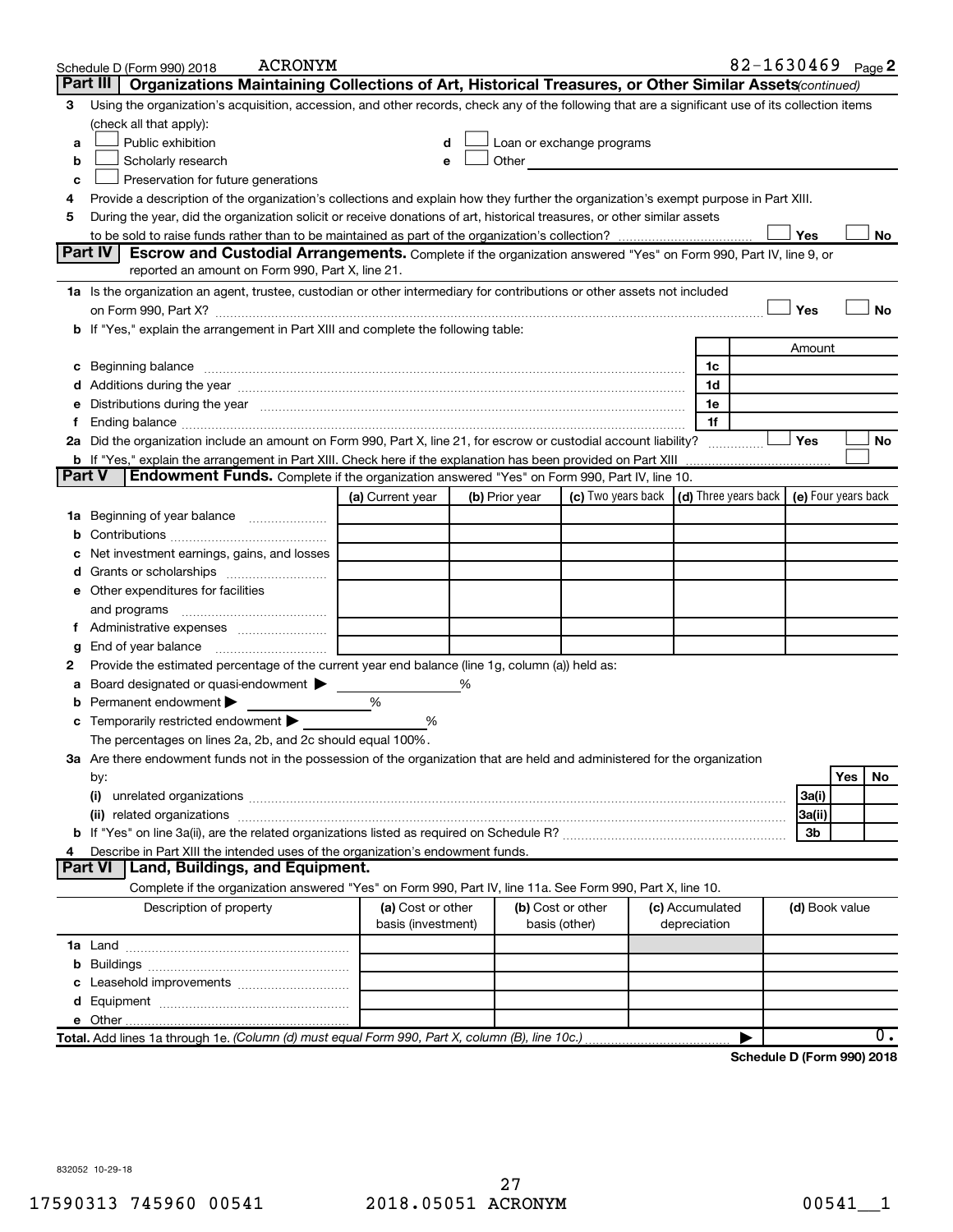Complete if the organization answered "Yes" on Form 990, Part IV, line 11b. See Form 990, Part X, line 12.

| (a) Description of security or category (including name of security) | (b) Book value | (c) Method of valuation: Cost or end-of-year market value |
|----------------------------------------------------------------------|----------------|-----------------------------------------------------------|
| (1) Financial derivatives                                            |                |                                                           |
| (2) Closely-held equity interests                                    | 200,000.       | <b>COST</b>                                               |
| (3) Other                                                            |                |                                                           |
| (A)                                                                  |                |                                                           |
| (B)                                                                  |                |                                                           |
| (C)                                                                  |                |                                                           |
| (D)                                                                  |                |                                                           |
| (E)                                                                  |                |                                                           |
| (F)                                                                  |                |                                                           |
| (G)                                                                  |                |                                                           |
| (H)                                                                  |                |                                                           |
| Total. (Col. (b) must equal Form 990, Part X, col. (B) line $12$ .)  | 200,000.       |                                                           |
| Dout VIII Increatus cute Dua nuove Delate d                          |                |                                                           |

#### **Part VIII Investments - Program Related.**

Complete if the organization answered "Yes" on Form 990, Part IV, line 11c. See Form 990, Part X, line 13.

| (a) Description of investment                                                           | (b) Book value | (c) Method of valuation: Cost or end-of-year market value |
|-----------------------------------------------------------------------------------------|----------------|-----------------------------------------------------------|
| (1)                                                                                     |                |                                                           |
| (2)                                                                                     |                |                                                           |
| $\left(3\right)$                                                                        |                |                                                           |
| (4)                                                                                     |                |                                                           |
| (5)                                                                                     |                |                                                           |
| (6)                                                                                     |                |                                                           |
| (7)                                                                                     |                |                                                           |
| (8)                                                                                     |                |                                                           |
| (9)                                                                                     |                |                                                           |
| Total. (Col. (b) must equal Form 990, Part X, col. (B) line $13.$ $\blacktriangleright$ |                |                                                           |

#### **Part IX Other Assets.**

Complete if the organization answered "Yes" on Form 990, Part IV, line 11d. See Form 990, Part X, line 15.

| (a) Description      | (b) Book value |
|----------------------|----------------|
| (1)                  |                |
| (2)                  |                |
| $\left(3\right)$     |                |
| (4)                  |                |
| $\frac{1}{\sqrt{5}}$ |                |
| (6)                  |                |
| (7)                  |                |
| (8)                  |                |
| (9)                  |                |
|                      |                |

#### **Part X Other Liabilities.**

Complete if the organization answered "Yes" on Form 990, Part IV, line 11e or 11f. See Form 990, Part X, line 25.

| 1.  | (a) Description of liability                                       | (b) Book value |
|-----|--------------------------------------------------------------------|----------------|
| (1) | Federal income taxes                                               |                |
| (2) |                                                                    |                |
| (3) |                                                                    |                |
| (4) |                                                                    |                |
| (5) |                                                                    |                |
| (6) |                                                                    |                |
| (7) |                                                                    |                |
| (8) |                                                                    |                |
| (9) |                                                                    |                |
|     | Total. (Column (b) must equal Form 990, Part X, col. (B) line 25.) |                |

**2.** Liability for uncertain tax positions. In Part XIII, provide the text of the footnote to the organization's financial statements that reports the organization's liability for uncertain tax positions under FIN 48 (ASC 740). Check here if the text of the footnote has been provided in Part XIII  $\Box$ 

#### **Schedule D (Form 990) 2018**

832053 10-29-18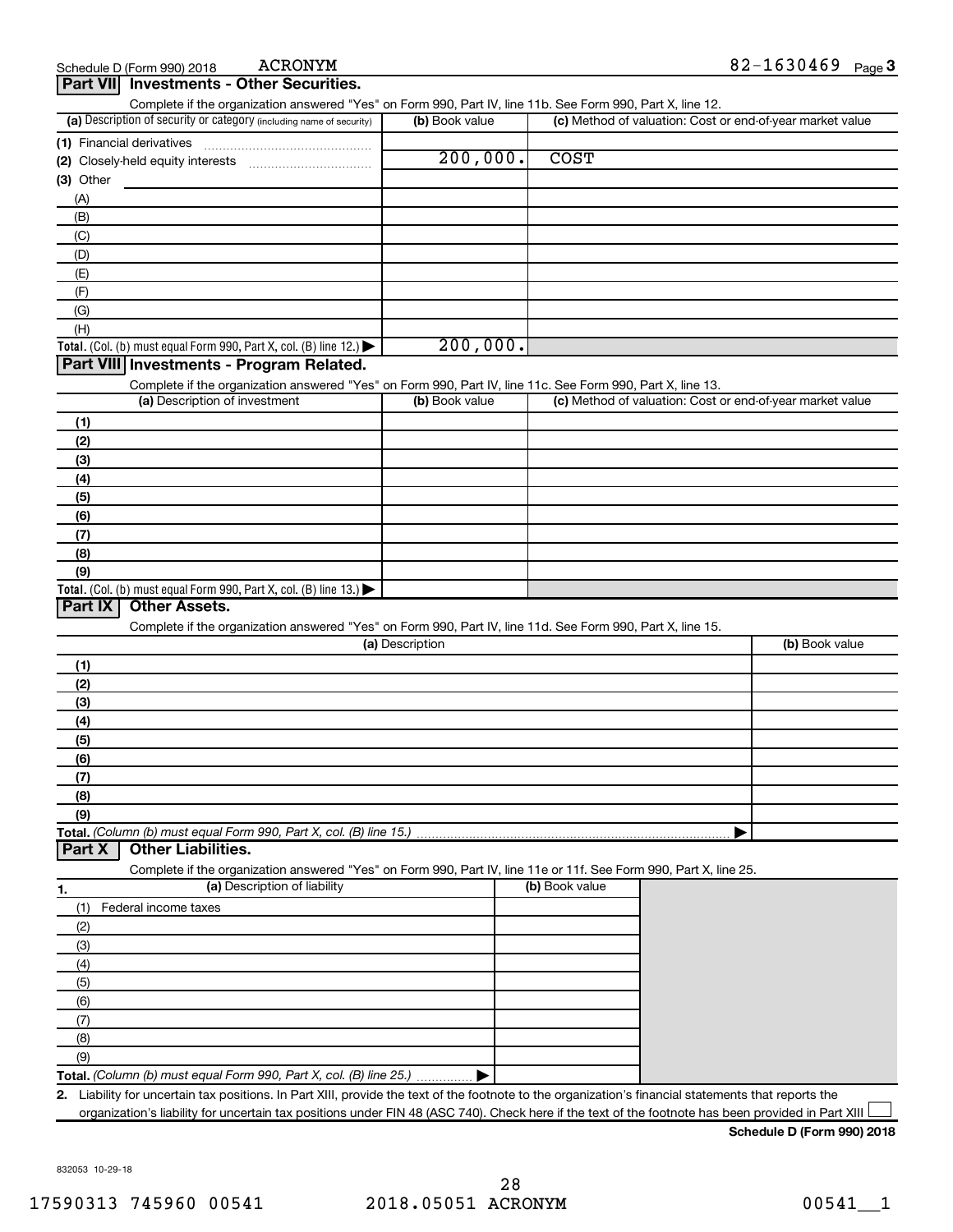|    | ACRONYM<br>Schedule D (Form 990) 2018                                                                                                                                                                                                |                | 82-1630469 Page 4 |
|----|--------------------------------------------------------------------------------------------------------------------------------------------------------------------------------------------------------------------------------------|----------------|-------------------|
|    | Reconciliation of Revenue per Audited Financial Statements With Revenue per Return.<br><b>Part XI</b>                                                                                                                                |                |                   |
|    | Complete if the organization answered "Yes" on Form 990, Part IV, line 12a.                                                                                                                                                          |                |                   |
| 1  | Total revenue, gains, and other support per audited financial statements [[[[[[[[[[[[[[[[[[[[[[[[]]]]]]]]]]]]                                                                                                                        |                | $\blacksquare$    |
| 2  | Amounts included on line 1 but not on Form 990, Part VIII, line 12:                                                                                                                                                                  |                |                   |
| a  |                                                                                                                                                                                                                                      | 2a             |                   |
| b  |                                                                                                                                                                                                                                      | 2 <sub>b</sub> |                   |
| с  |                                                                                                                                                                                                                                      | 2 <sub>c</sub> |                   |
| d  |                                                                                                                                                                                                                                      | 2d             |                   |
| e  | Add lines 2a through 2d <b>continuum continuum contract and all the contract and all the contract and all the contract and all the contract of the contract of the contract of the contract of the contract of the contract of t</b> |                | 2e                |
| з  | Subtract line 2e from line 1 <b>manufacture in the contract of the 2e</b> from line 1                                                                                                                                                |                | 3                 |
|    | Amounts included on Form 990, Part VIII, line 12, but not on line 1:                                                                                                                                                                 |                |                   |
| a  |                                                                                                                                                                                                                                      | 4a             |                   |
| b  | Other (Describe in Part XIII.) <b>Construction Contract Construction</b> Chern Construction Chern Chern Chern Chern Chern Chern Chern Chern Chern Chern Chern Chern Chern Chern Chern Chern Chern Chern Chern Chern Chern Chern Che  | 4 <sub>b</sub> |                   |
| c. | Add lines 4a and 4b                                                                                                                                                                                                                  |                | 4c                |
| 5  |                                                                                                                                                                                                                                      |                | 5                 |
|    | Part XII   Reconciliation of Expenses per Audited Financial Statements With Expenses per Return.                                                                                                                                     |                |                   |
|    | Complete if the organization answered "Yes" on Form 990, Part IV, line 12a.                                                                                                                                                          |                |                   |
| 1  |                                                                                                                                                                                                                                      |                | $\mathbf{1}$      |
| 2  | Amounts included on line 1 but not on Form 990, Part IX, line 25:                                                                                                                                                                    |                |                   |
| a  |                                                                                                                                                                                                                                      | 2a             |                   |
| b  |                                                                                                                                                                                                                                      | 2b             |                   |
|    |                                                                                                                                                                                                                                      | 2c             |                   |
|    |                                                                                                                                                                                                                                      | 2d             |                   |
| e  |                                                                                                                                                                                                                                      |                | <b>2e</b>         |
| З  | Subtract line 2e from line 1                                                                                                                                                                                                         |                | 3                 |
| 4  | Amounts included on Form 990, Part IX, line 25, but not on line 1:                                                                                                                                                                   |                |                   |
| a  |                                                                                                                                                                                                                                      | 4a             |                   |
| b  |                                                                                                                                                                                                                                      | 4h             |                   |
|    | Add lines 4a and 4b                                                                                                                                                                                                                  |                | 4c                |
| 5  |                                                                                                                                                                                                                                      |                | 5                 |
|    | Part XIII Supplemental Information.                                                                                                                                                                                                  |                |                   |

Provide the descriptions required for Part II, lines 3, 5, and 9; Part III, lines 1a and 4; Part IV, lines 1b and 2b; Part V, line 4; Part X, line 2; Part XI, lines 2d and 4b; and Part XII, lines 2d and 4b. Also complete this part to provide any additional information.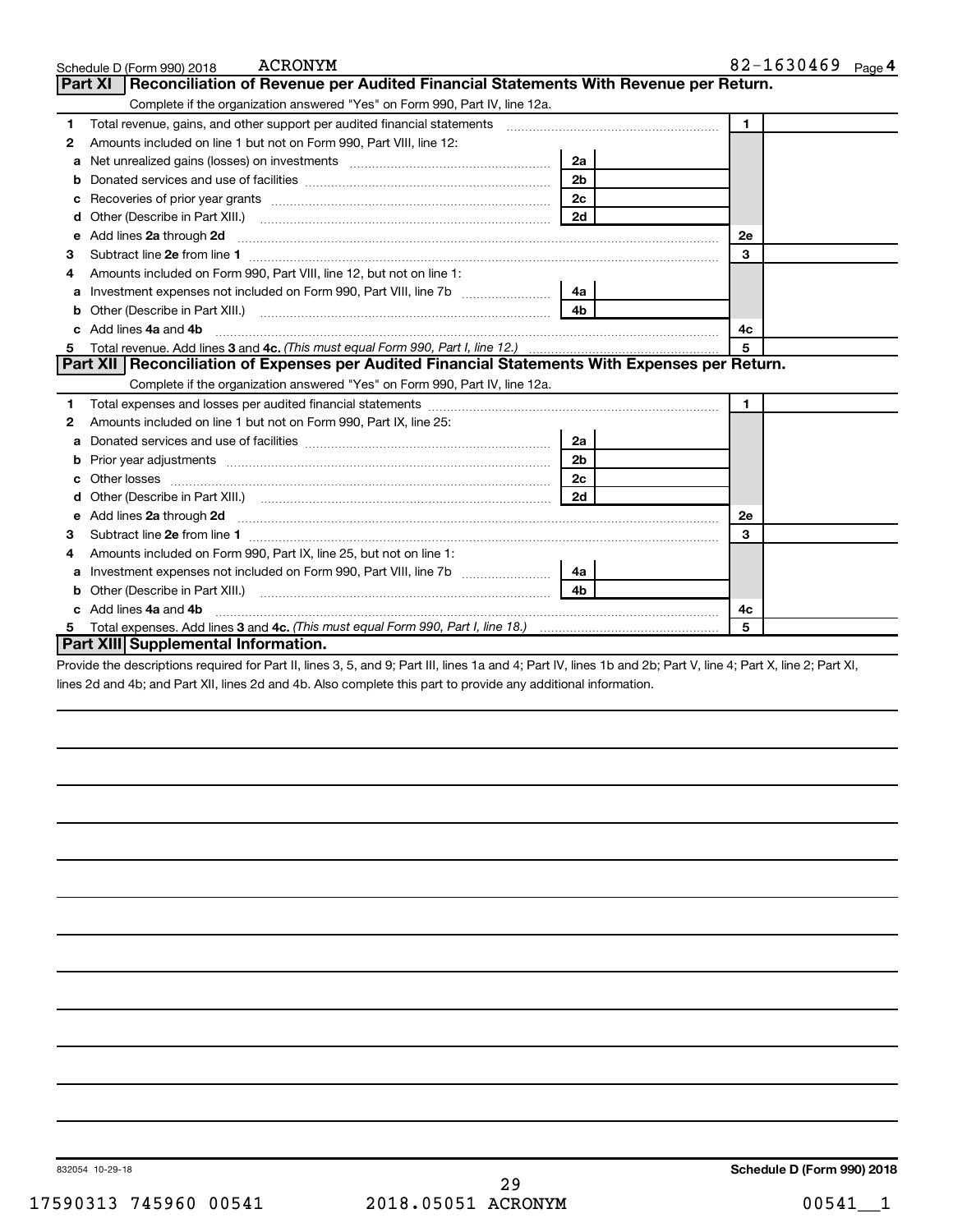| Grants and Other Assistance to Domestic Organizations and Domestic Governments. Complete if the organization answered "Yes" on Form 990, Part IV, line 21, for any<br>Complete if the organization answered "Yes" on Form 990, Part IV, line 21 or 22.<br>Governments, and Individuals in the United States<br>for the grants or assistance, and the selection<br>valuation (book,<br>FMV, appraisal,<br>(f) Method of<br>noncash assistance<br>(g) Description of |
|--------------------------------------------------------------------------------------------------------------------------------------------------------------------------------------------------------------------------------------------------------------------------------------------------------------------------------------------------------------------------------------------------------------------------------------------------------------------|

30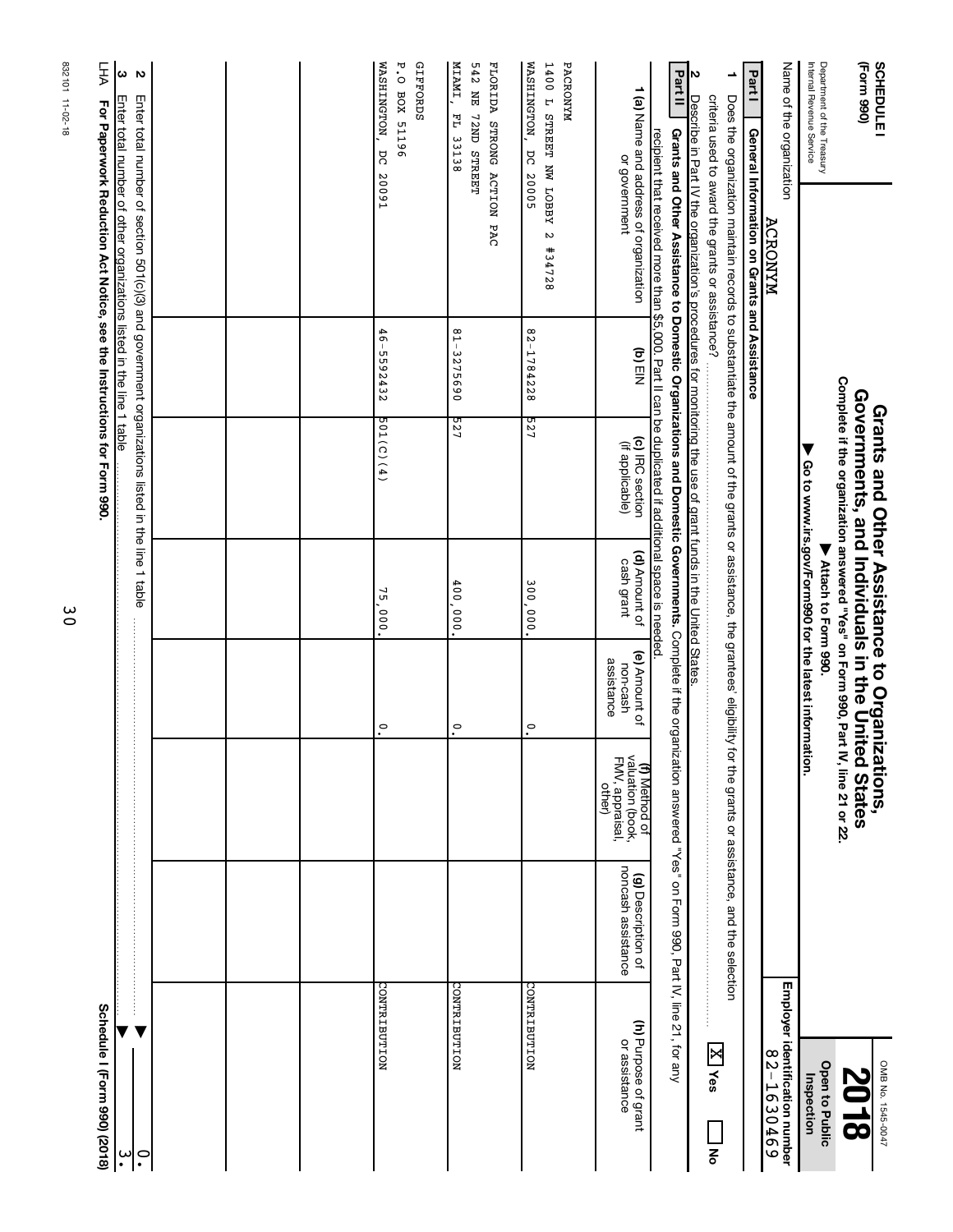| Schedule   (Form 990) (2018)<br><b>ACRONYM</b>                                                                                                                                                                 |                             |                                                            |                                             |                                                          | 82-1630469<br>Page 2                  |
|----------------------------------------------------------------------------------------------------------------------------------------------------------------------------------------------------------------|-----------------------------|------------------------------------------------------------|---------------------------------------------|----------------------------------------------------------|---------------------------------------|
| Part III<br><b>Grants and Other Assistance to Domestic Individuals.</b> Complete if the organization answered "Yes" on Form 990, Part IV, line 22<br>Part III can be duplicated if additional space is needed. |                             |                                                            |                                             |                                                          |                                       |
| (a) Type of grant or assistance                                                                                                                                                                                | (b) Number of<br>recipients | (c) Amount of<br>cash grant                                | (d) Amount of non-<br>cash assistance       | (e) Method of valuation<br>(book, FMV, appraisal, other) | (f) Description of noncash assistance |
|                                                                                                                                                                                                                |                             |                                                            |                                             |                                                          |                                       |
|                                                                                                                                                                                                                |                             |                                                            |                                             |                                                          |                                       |
|                                                                                                                                                                                                                |                             |                                                            |                                             |                                                          |                                       |
|                                                                                                                                                                                                                |                             |                                                            |                                             |                                                          |                                       |
|                                                                                                                                                                                                                |                             |                                                            |                                             |                                                          |                                       |
| Part IV<br><b>Supplemental Information.</b> Provide the information required in Part I, line 2; Part III, column (b); and any other a                                                                          |                             |                                                            |                                             | dditional information.                                   |                                       |
| THESE<br>PART<br>$\overline{F}$<br><b>GRANTS</b><br><b>EINET</b><br><b>ARE</b><br>$\ddot{ }$<br>CONTRIBUTIONS                                                                                                  |                             | TO POLITICAL ORGANIZATIONS                                 | FOR                                         | POLITICAL                                                |                                       |
| THROUGH REGULAR<br>ROUS YTTVITS<br><b>AS</b><br>COMMUNICATION WITH GRANTEES,<br><b>TNDEPENDENT</b>                                                                                                             |                             | EXPENDITURES. ACRONYM MONITORS<br><b>AS</b><br><b>TTEM</b> | <b>AS</b><br><b>REPORTING</b><br><b>ITS</b> | <b>GRANT</b><br>ΥA<br><b>FUNDS</b>                       |                                       |
| GRANTEES.                                                                                                                                                                                                      |                             |                                                            |                                             |                                                          |                                       |
|                                                                                                                                                                                                                |                             |                                                            |                                             |                                                          |                                       |
|                                                                                                                                                                                                                |                             |                                                            |                                             |                                                          |                                       |
|                                                                                                                                                                                                                |                             | 51                                                         |                                             |                                                          |                                       |
| 832102 11-02-18                                                                                                                                                                                                |                             |                                                            |                                             |                                                          | Schedule I (Form 990) (2018)          |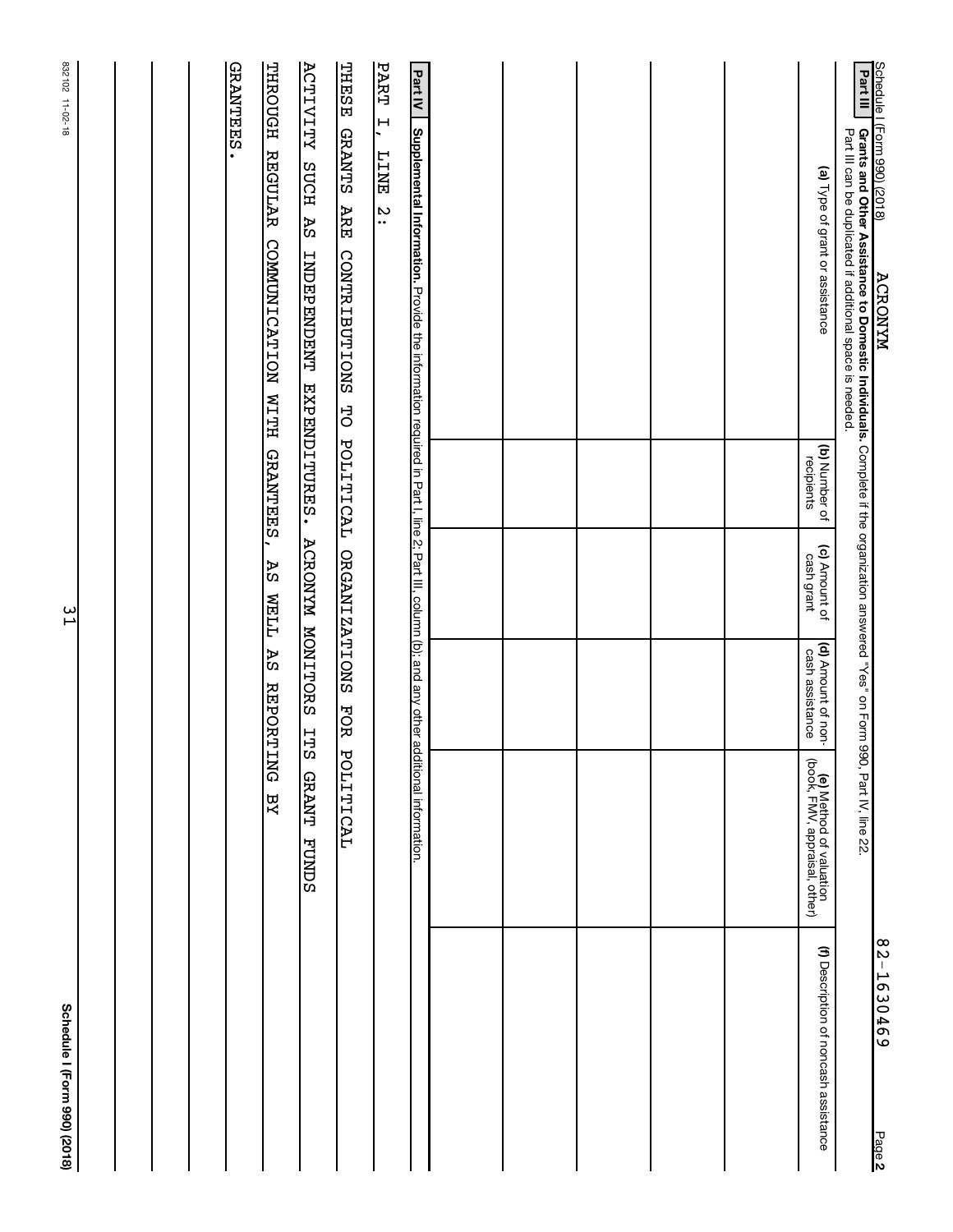|   | <b>SCHEDULE J</b>                                      | <b>Compensation Information</b>                                                                                             |                                       | OMB No. 1545-0047          |            |                         |
|---|--------------------------------------------------------|-----------------------------------------------------------------------------------------------------------------------------|---------------------------------------|----------------------------|------------|-------------------------|
|   | (Form 990)                                             | For certain Officers, Directors, Trustees, Key Employees, and Highest                                                       |                                       |                            |            |                         |
|   |                                                        | <b>Compensated Employees</b>                                                                                                |                                       | 2018                       |            |                         |
|   |                                                        | Complete if the organization answered "Yes" on Form 990, Part IV, line 23.<br>Attach to Form 990.                           |                                       | <b>Open to Public</b>      |            |                         |
|   | Department of the Treasury<br>Internal Revenue Service | Go to www.irs.gov/Form990 for instructions and the latest information.                                                      |                                       | Inspection                 |            |                         |
|   | Name of the organization                               |                                                                                                                             | <b>Employer identification number</b> |                            |            |                         |
|   |                                                        | <b>ACRONYM</b>                                                                                                              |                                       | 82-1630469                 |            |                         |
|   | Part I                                                 | <b>Questions Regarding Compensation</b>                                                                                     |                                       |                            |            |                         |
|   |                                                        |                                                                                                                             |                                       |                            | <b>Yes</b> | No                      |
|   |                                                        | Check the appropriate box(es) if the organization provided any of the following to or for a person listed on Form 990,      |                                       |                            |            |                         |
|   |                                                        | Part VII, Section A, line 1a. Complete Part III to provide any relevant information regarding these items.                  |                                       |                            |            |                         |
|   | First-class or charter travel                          | Housing allowance or residence for personal use                                                                             |                                       |                            |            |                         |
|   | Travel for companions                                  | Payments for business use of personal residence                                                                             |                                       |                            |            |                         |
|   |                                                        | Health or social club dues or initiation fees<br>Tax indemnification and gross-up payments                                  |                                       |                            |            |                         |
|   |                                                        | Discretionary spending account<br>Personal services (such as maid, chauffeur, chef)                                         |                                       |                            |            |                         |
|   |                                                        |                                                                                                                             |                                       |                            |            |                         |
|   |                                                        | <b>b</b> If any of the boxes on line 1a are checked, did the organization follow a written policy regarding payment or      |                                       |                            |            |                         |
|   |                                                        |                                                                                                                             |                                       | 1b                         |            |                         |
| 2 |                                                        | Did the organization require substantiation prior to reimbursing or allowing expenses incurred by all directors,            |                                       |                            |            |                         |
|   |                                                        |                                                                                                                             |                                       | $\mathbf{2}$               |            |                         |
|   |                                                        |                                                                                                                             |                                       |                            |            |                         |
| З |                                                        | Indicate which, if any, of the following the filing organization used to establish the compensation of the organization's   |                                       |                            |            |                         |
|   |                                                        | CEO/Executive Director. Check all that apply. Do not check any boxes for methods used by a related organization to          |                                       |                            |            |                         |
|   |                                                        | establish compensation of the CEO/Executive Director, but explain in Part III.                                              |                                       |                            |            |                         |
|   | Compensation committee                                 | Written employment contract                                                                                                 |                                       |                            |            |                         |
|   |                                                        | Independent compensation consultant<br>Compensation survey or study                                                         |                                       |                            |            |                         |
|   |                                                        | Form 990 of other organizations<br>Approval by the board or compensation committee                                          |                                       |                            |            |                         |
| 4 |                                                        | During the year, did any person listed on Form 990, Part VII, Section A, line 1a, with respect to the filing                |                                       |                            |            |                         |
|   | organization or a related organization:                |                                                                                                                             |                                       |                            |            |                         |
| а |                                                        | Receive a severance payment or change-of-control payment?                                                                   |                                       | 4a                         |            | х                       |
| b |                                                        |                                                                                                                             |                                       | 4b                         |            | $\overline{\mathbf{X}}$ |
| с |                                                        |                                                                                                                             |                                       | 4c                         |            | X                       |
|   |                                                        | If "Yes" to any of lines 4a-c, list the persons and provide the applicable amounts for each item in Part III.               |                                       |                            |            |                         |
|   |                                                        |                                                                                                                             |                                       |                            |            |                         |
|   |                                                        | Only section 501(c)(3), 501(c)(4), and 501(c)(29) organizations must complete lines 5-9.                                    |                                       |                            |            |                         |
|   |                                                        | For persons listed on Form 990, Part VII, Section A, line 1a, did the organization pay or accrue any compensation           |                                       |                            |            |                         |
|   | contingent on the revenues of:                         |                                                                                                                             |                                       |                            |            |                         |
| a |                                                        |                                                                                                                             |                                       | 5a                         |            | x                       |
|   |                                                        |                                                                                                                             |                                       | 5b                         |            | X                       |
|   |                                                        | If "Yes" on line 5a or 5b, describe in Part III.                                                                            |                                       |                            |            |                         |
|   |                                                        | 6 For persons listed on Form 990, Part VII, Section A, line 1a, did the organization pay or accrue any compensation         |                                       |                            |            |                         |
|   | contingent on the net earnings of:                     |                                                                                                                             |                                       |                            |            |                         |
| a |                                                        | The organization? <b>With the organization</b> ? <b>With the organization with the organization? With the organization?</b> |                                       | 6a                         |            | x                       |
|   |                                                        |                                                                                                                             |                                       | 6b                         |            | х                       |
|   |                                                        | If "Yes" on line 6a or 6b, describe in Part III.                                                                            |                                       |                            |            |                         |
|   |                                                        | 7 For persons listed on Form 990, Part VII, Section A, line 1a, did the organization provide any nonfixed payments          |                                       |                            |            |                         |
|   |                                                        |                                                                                                                             |                                       | 7                          |            | x                       |
| 8 |                                                        | Were any amounts reported on Form 990, Part VII, paid or accrued pursuant to a contract that was subject to the             |                                       |                            |            |                         |
|   |                                                        |                                                                                                                             |                                       | 8                          |            | х                       |
| 9 |                                                        | If "Yes" on line 8, did the organization also follow the rebuttable presumption procedure described in                      |                                       |                            |            |                         |
|   |                                                        |                                                                                                                             |                                       | 9                          |            |                         |
|   |                                                        | LHA For Paperwork Reduction Act Notice, see the Instructions for Form 990.                                                  |                                       | Schedule J (Form 990) 2018 |            |                         |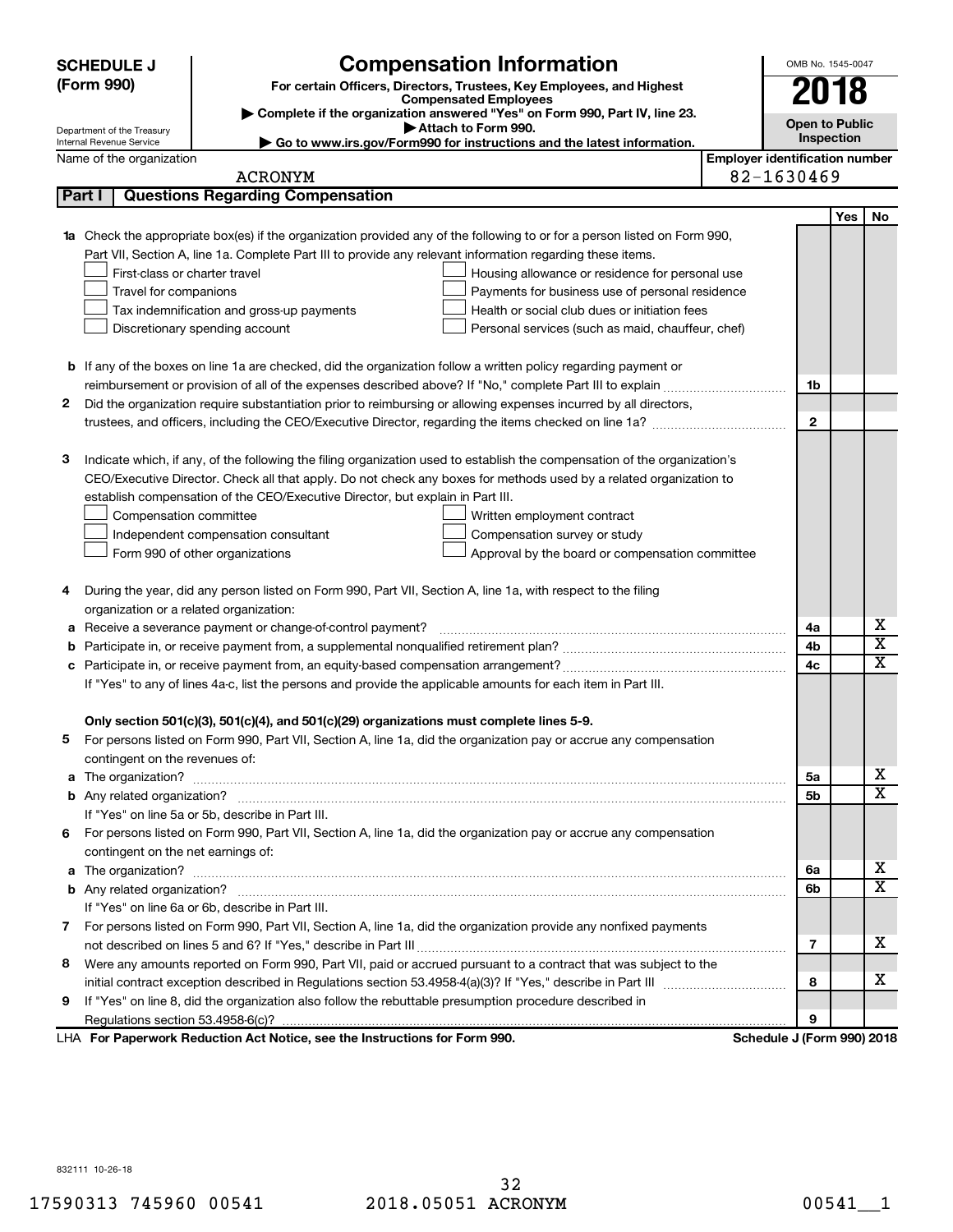| Schedule J (Form 990) 2018                                 |                                  |                                                                                 |                                |                                           |                                                    |                          |                                                                                                                                                                                                  |
|------------------------------------------------------------|----------------------------------|---------------------------------------------------------------------------------|--------------------------------|-------------------------------------------|----------------------------------------------------|--------------------------|--------------------------------------------------------------------------------------------------------------------------------------------------------------------------------------------------|
|                                                            |                                  |                                                                                 |                                |                                           |                                                    |                          | Œ                                                                                                                                                                                                |
|                                                            |                                  |                                                                                 |                                |                                           |                                                    |                          | $\widehat{=}$                                                                                                                                                                                    |
|                                                            |                                  |                                                                                 |                                |                                           |                                                    |                          | ι≣                                                                                                                                                                                               |
|                                                            |                                  |                                                                                 |                                |                                           |                                                    |                          | $\widehat{=}$                                                                                                                                                                                    |
|                                                            |                                  |                                                                                 |                                |                                           |                                                    |                          | ι≣                                                                                                                                                                                               |
|                                                            |                                  |                                                                                 |                                |                                           |                                                    |                          | $\widehat{=}$                                                                                                                                                                                    |
|                                                            |                                  |                                                                                 |                                |                                           |                                                    |                          | ε                                                                                                                                                                                                |
|                                                            |                                  |                                                                                 |                                |                                           |                                                    |                          | $\widehat{=}$                                                                                                                                                                                    |
|                                                            |                                  |                                                                                 |                                |                                           |                                                    |                          | ε                                                                                                                                                                                                |
|                                                            |                                  |                                                                                 |                                |                                           |                                                    |                          | $\widehat{=}$                                                                                                                                                                                    |
|                                                            |                                  |                                                                                 |                                |                                           |                                                    |                          | ε                                                                                                                                                                                                |
|                                                            |                                  |                                                                                 |                                |                                           |                                                    |                          | $\widehat{=}$                                                                                                                                                                                    |
|                                                            |                                  |                                                                                 |                                |                                           |                                                    |                          | β                                                                                                                                                                                                |
|                                                            |                                  |                                                                                 |                                |                                           |                                                    |                          | $\widehat{=}$                                                                                                                                                                                    |
|                                                            |                                  |                                                                                 |                                |                                           |                                                    |                          | ι≣                                                                                                                                                                                               |
|                                                            |                                  |                                                                                 |                                |                                           |                                                    |                          | $\widehat{=}$                                                                                                                                                                                    |
|                                                            |                                  |                                                                                 |                                |                                           |                                                    |                          | ι≣                                                                                                                                                                                               |
|                                                            |                                  |                                                                                 |                                |                                           |                                                    |                          | $\widehat{=}$                                                                                                                                                                                    |
|                                                            |                                  |                                                                                 |                                |                                           |                                                    |                          | (ii)                                                                                                                                                                                             |
|                                                            |                                  |                                                                                 |                                |                                           |                                                    |                          | $\widehat{=}$                                                                                                                                                                                    |
|                                                            |                                  |                                                                                 |                                |                                           |                                                    |                          | ι≣                                                                                                                                                                                               |
|                                                            |                                  |                                                                                 |                                |                                           |                                                    |                          | $\widehat{=}$                                                                                                                                                                                    |
|                                                            |                                  |                                                                                 |                                |                                           |                                                    |                          | ι≣                                                                                                                                                                                               |
|                                                            |                                  |                                                                                 |                                |                                           |                                                    |                          | $\widehat{=}$                                                                                                                                                                                    |
|                                                            |                                  |                                                                                 |                                |                                           |                                                    |                          | ι≣                                                                                                                                                                                               |
|                                                            |                                  |                                                                                 |                                |                                           |                                                    |                          | $\widehat{=}$                                                                                                                                                                                    |
|                                                            |                                  |                                                                                 |                                |                                           |                                                    |                          | ε                                                                                                                                                                                                |
|                                                            |                                  |                                                                                 |                                |                                           |                                                    |                          | $\widehat{=}$                                                                                                                                                                                    |
|                                                            |                                  |                                                                                 |                                |                                           |                                                    |                          | ε                                                                                                                                                                                                |
|                                                            |                                  |                                                                                 |                                |                                           |                                                    |                          | $\widehat{=}$                                                                                                                                                                                    |
|                                                            | ۳<br>$\overline{0}$<br>.896      | ۳<br>.896                                                                       | $\ddot{\cdot}$                 | $\ddot{\cdot}$                            | $\ddot{\phantom{0}}$                               | 159,<br>000.             | PRESIDENT & CEO<br>β                                                                                                                                                                             |
|                                                            | $\overset{\circ}{\cdot}$         | $\ddot{\phantom{0}}$                                                            | $\overset{\circ}{\cdot}$       | $\overset{\circ}{\cdot}$                  | $\overset{\circ}{\cdot}$                           | $\overset{\circ}{\cdot}$ | (1) TARA MCGOWAN<br>$\widehat{\mathbf{z}}$                                                                                                                                                       |
| reported as deferred<br>on prior Form 990<br>in column (B) | $\Theta$ <sub>(i)</sub> $\Theta$ | benefits                                                                        | other deferred<br>compensation | reportable<br>compensation<br>(iii) Other | compensation<br>(ii) Bonus &<br>incentive          | compensation<br>(i) Base | (A) Name and Title                                                                                                                                                                               |
| (F) Compensation                                           | (E) Total of columns             | (D) Nontaxable                                                                  | (C) Retirement and             |                                           | (B) Breakdown of W-2 and/or 1099-MISC compensation |                          |                                                                                                                                                                                                  |
|                                                            |                                  | 1a, applicable column (D) and (E) amounts for that individual.                  |                                |                                           |                                                    |                          | Note: The sum of columns (B)(i); for each listed individual must equal the total amount of Form 990, Part VII, Section A, line                                                                   |
|                                                            |                                  | (i) and from related organizations, described in the instructions, on row (ii). |                                |                                           |                                                    |                          | Do not list any individuals that aren't listed on Form 990, Part VII.<br>For each individual whose compensation must be reported on Schedule J, report compensation from the organization on row |
|                                                            |                                  |                                                                                 |                                |                                           |                                                    |                          | <b>Part II</b><br>Officers, Directors, Trustees, Key Employees, and Highest Compensated Employees. Use duplicate copies if additional space is needed.                                           |
| Page 2                                                     |                                  |                                                                                 | 82-1630469                     |                                           |                                                    |                          | Schedule J (Form 990) 2018<br><b>ACRONYM</b>                                                                                                                                                     |

832112 10-26-18

832112 10-26-18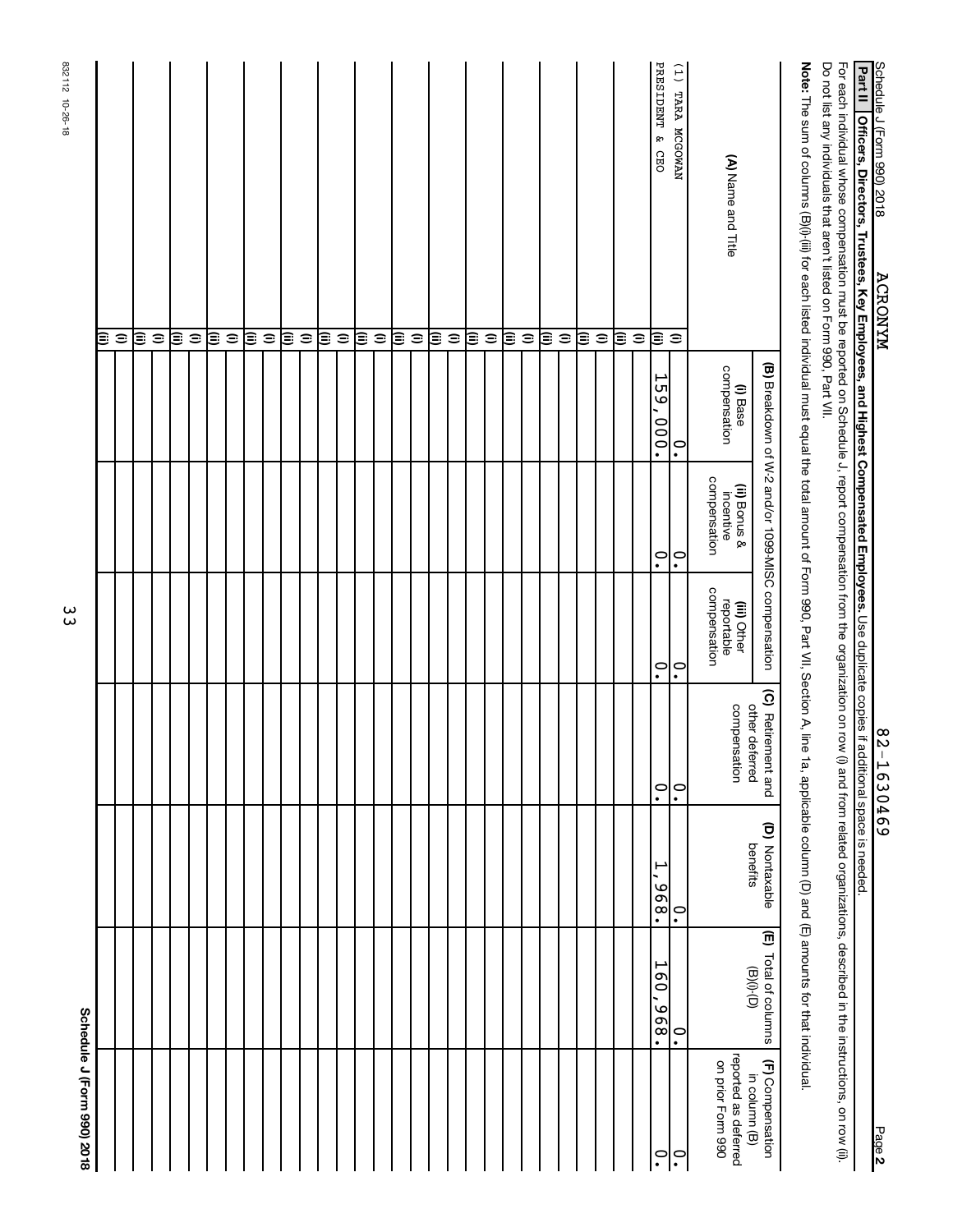|        | Schedule J (Form 990) 2018                                                                                                                                                                                                     |                            |
|--------|--------------------------------------------------------------------------------------------------------------------------------------------------------------------------------------------------------------------------------|----------------------------|
|        |                                                                                                                                                                                                                                |                            |
|        |                                                                                                                                                                                                                                |                            |
|        |                                                                                                                                                                                                                                |                            |
|        |                                                                                                                                                                                                                                |                            |
|        |                                                                                                                                                                                                                                |                            |
|        |                                                                                                                                                                                                                                |                            |
|        |                                                                                                                                                                                                                                |                            |
|        |                                                                                                                                                                                                                                |                            |
|        |                                                                                                                                                                                                                                |                            |
|        |                                                                                                                                                                                                                                |                            |
|        |                                                                                                                                                                                                                                |                            |
|        |                                                                                                                                                                                                                                |                            |
|        |                                                                                                                                                                                                                                |                            |
|        |                                                                                                                                                                                                                                |                            |
|        | COMPENSATION FOR ORGANIZATIONS OF<br>SIMILAR SIZE AND ACTTVITY.                                                                                                                                                                |                            |
|        | TARA MCGOWAN COMPENSATION OF<br>\$159,000.<br>SALARY IS<br><b>SET</b><br>BY REVIEWING                                                                                                                                          |                            |
|        | FOR<br>PROFIT<br>SUBSIDIARY,<br>LOCKWOOD STRATEGY,<br>INC.<br>$\overline{\square}$<br>Ò<br>PAY                                                                                                                                 | <b>MHOLLY-ONNED</b>        |
|        | <b>DURING THE CURRENT YEAR,</b><br>ACRONYN DID NOT PAY<br><b>A SALARY TO</b><br><b>TTS</b><br>$\Omega$<br>iя<br>С<br>Þ                                                                                                         |                            |
|        | <b>TINET</b><br>$\omega$                                                                                                                                                                                                       | PART<br>$\ddot{=}$         |
|        | Provide the information, or descriptions required for Part I, lines 1a, 16, 3, 4a, 4b, 5, 5a, 5b, 6a, 5b, 6a, 6b, 7, and 8, and for Part II. Hoss 1a, 40, 5, 4a, 46, 58, 68, 7, and 8, and for Part II. Also complete this par |                            |
| Page 3 | Part III Supplemental Information<br><b>ACRONYM</b><br>82-1630469                                                                                                                                                              | Schedule J (Form 990) 2018 |
|        |                                                                                                                                                                                                                                |                            |

832113 10-26-18

832113 10-26-18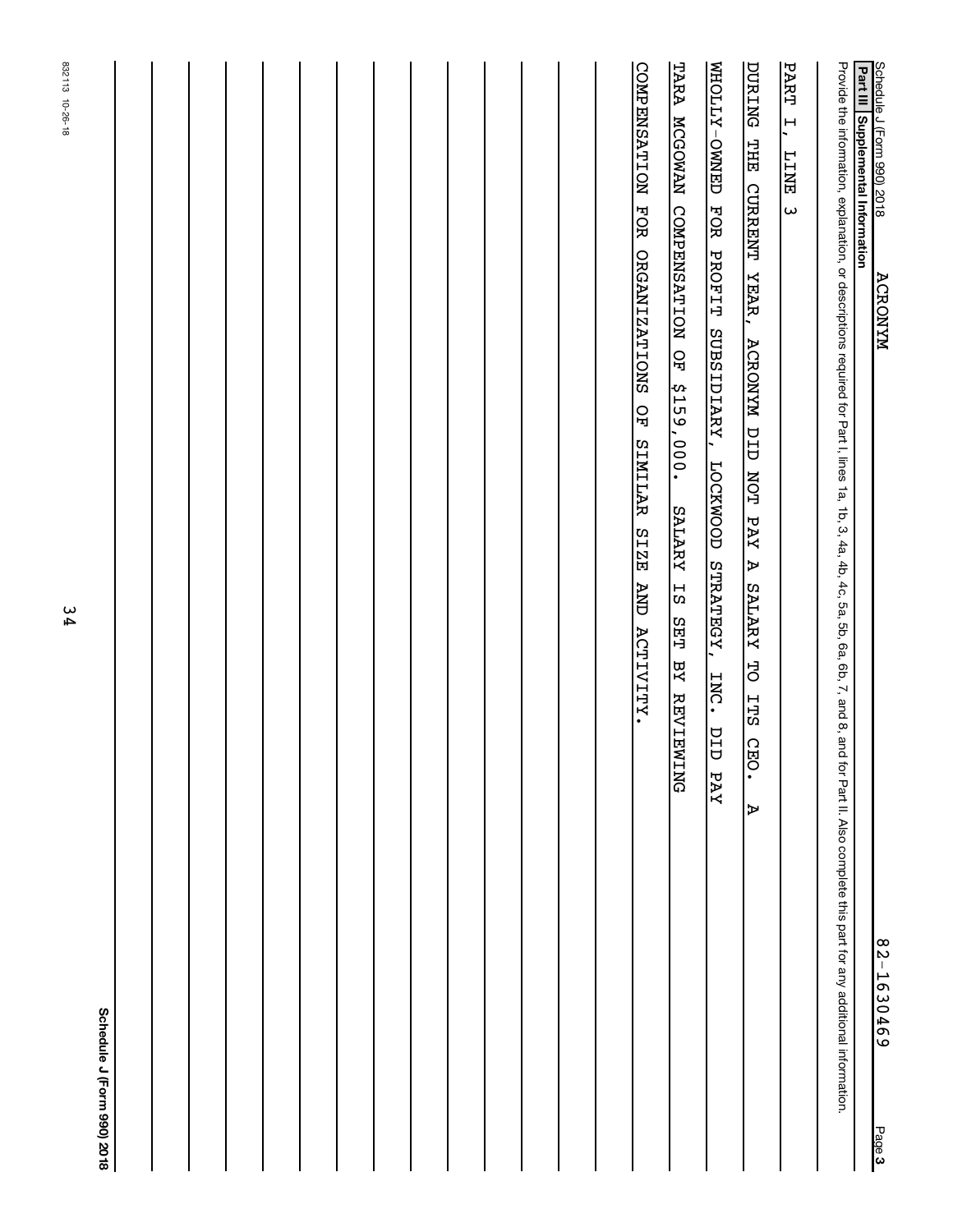**(Form 990 or 990-EZ)**

Name of the organization

**Complete to provide information for responses to specific questions on** SCHEDULE O **Supplemental Information to Form 990 or 990-EZ 2018**<br>(Form 990 or 990-EZ) Complete to provide information for responses to specific questions on

Department of the Treasury Internal Revenue Service

**Form 990 or 990-EZ or to provide any additional information. | Attach to Form 990 or 990-EZ. | Go to www.irs.gov/Form990 for the latest information.**

**Open to Public Inspection**

OMB No. 1545-0047

**Employer identification number** ACRONYM 82-1630469

FORM 990, PART III, LINE 1, DESCRIPTION OF ORGANIZATION MISSION:

GOVERNMENT ACCOUNTABILITY ADVOCACY, VOTER REGISTRATION AND

GET-OUT-THE-VOTE PROGRAMS.

FORM 990, PART VI, SECTION B, LINE 11B:

THE FORM 990 IS PREPARED BY AN OUTSIDE ACCOUNTING FIRM AND THEN REVIWED BY

MANAGEMENT. A DRAFT OF THE RETURN IS PROVIDED TO THE GOVERNING BODY AND

LEGAL COUNSEL FOR REVIEW AND APPROVAL PRIOR TO FILING THE FORM WITH THE

INTERNAL REVENUE SERVICE.

FORM 990, PART VI, SECTION B, LINE 12C:

BOARD MEMBERS MUST AFFIRMATIVELY ASSERT ON AN ANNUAL BASIS THAT THEY HAVE NO CONFLICT OF INTEREST WITH THE ORGANIZATION IN THEIR ROLE AS A DIRECTOR OR OFFICER. IF A CONFLICT ARISES, THE AFFECTED MEMBER RECUSES HIMSELF FROM ANY DISCUSSION OF THE MATTER, AND THE REMAINING BOARD MEMBERS MAKE A DECISION BASED ON THE BEST INTERESTS OF THE ORGANIZATION.

FORM 990, PART VI, SECTION B, LINE 15A: THE CEO'S COMPENSATION IS APPROVED BY THE BOARD AFTER REVIEWING DATA FROM ORGANIZATIONS OF COMPARABLE SIZE AND ACTIVITY. DURING THIS FISCAL YEAR, THE ORGANIZATION DID NOT PAY COMPENSATION TO ITS CEO. A FOR PROFIT SUBSIDIARY DID PAY COMPENSATION TO THE CEO, SEE SCHEDULE J.

FORM 990, PART VI, SECTION C, LINE 19:

THE ORGANIZATION DOES NOT MAKE ITS GOVERNING DOCUMENTS, CONFLICT OF

INTEREST POLICY, OR FINANCIAL STATEMENTS AVAILABLE TO THE PUBLIC.

832211 10-10-18 LHA For Paperwork Reduction Act Notice, see the Instructions for Form 990 or 990-EZ. Schedule O (Form 990 or 990-EZ) (2018)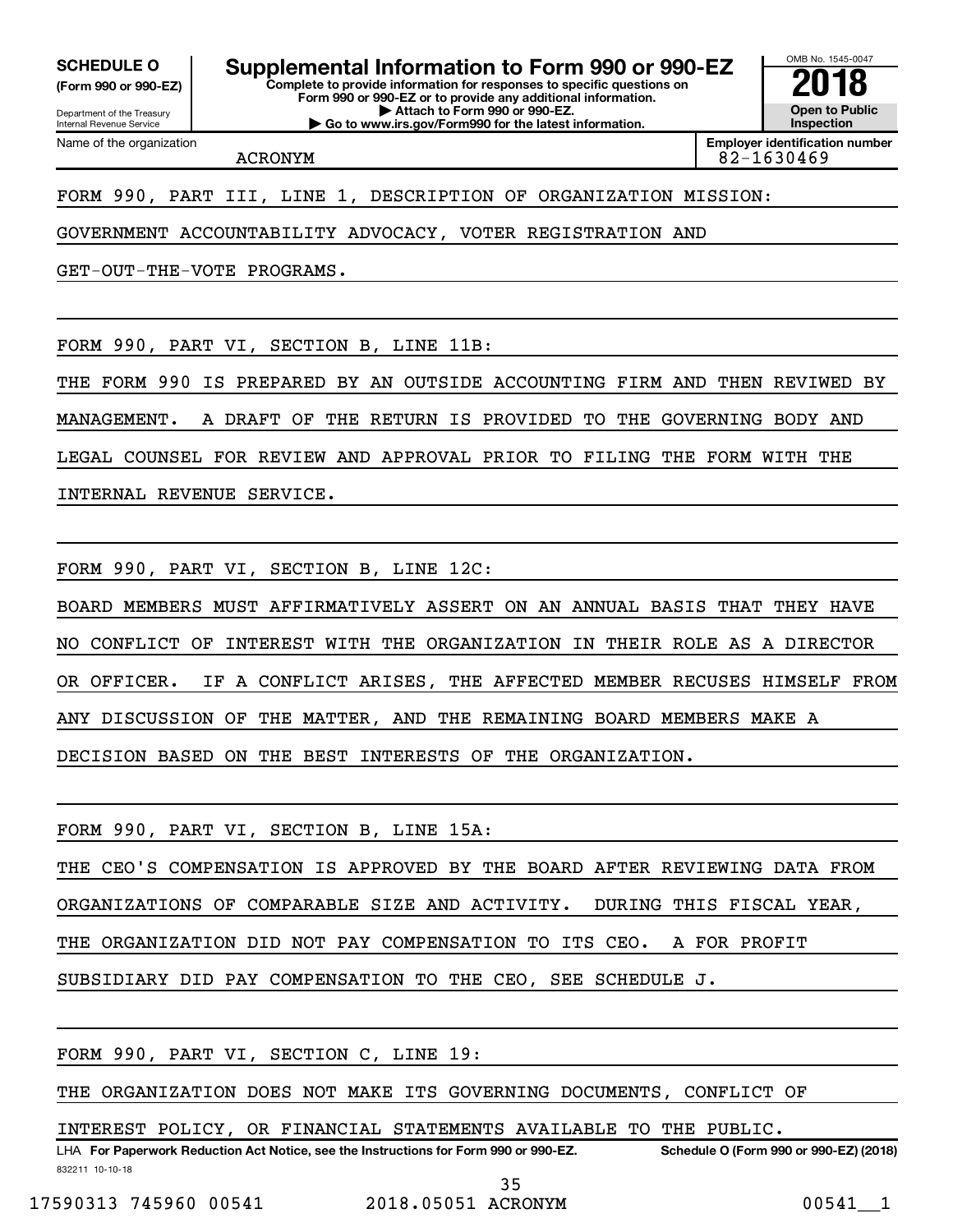| Schedule O (Form 990 or 990-EZ) (2018)     | Page 2                                              |
|--------------------------------------------|-----------------------------------------------------|
| Name of the organization<br><b>ACRONYM</b> | <b>Employer identification number</b><br>82-1630469 |
|                                            |                                                     |
| FORM 990, PART IX, LINE 11G, OTHER FEES:   |                                                     |
| STRATEGY AND GENERAL SERVICES:             |                                                     |
| PROGRAM SERVICE EXPENSES                   | 840,770.                                            |
| MANAGEMENT AND GENERAL EXPENSES            | 0.                                                  |
| FUNDRAISING EXPENSES                       | 0.                                                  |
| TOTAL EXPENSES                             | 840,770.                                            |
| TECHNOLOGY SERVICES:                       |                                                     |
| PROGRAM SERVICE EXPENSES                   | 322,865.                                            |
| MANAGEMENT AND GENERAL EXPENSES            | 0.                                                  |
| FUNDRAISING EXPENSES                       | 0.                                                  |
| TOTAL EXPENSES                             | 322,865.                                            |
|                                            |                                                     |
| MEDIA SERVICES:                            |                                                     |
| PROGRAM SERVICE EXPENSES                   | 113, 236.                                           |
| MANAGEMENT AND GENERAL EXPENSES            | 0.                                                  |
| FUNDRAISING EXPENSES                       | $\mathbf 0$ .                                       |
| TOTAL EXPENSES                             | 113,236.                                            |
| DATA AND RESEARCH SERVICES:                |                                                     |
| PROGRAM SERVICE EXPENSES                   | 107,286.                                            |
| MANAGEMENT AND GENERAL EXPENSES            | 0.                                                  |
| FUNDRAISING EXPENSES                       | $\mathbf 0$ .                                       |
| TOTAL EXPENSES                             | 107,286.                                            |
| ADVERTISING SERVICES:                      |                                                     |
| PROGRAM SERVICE EXPENSES                   | 435,832.                                            |
| 832212 10-10-18                            | Schedule O (Form 990 or 990-EZ) (2018)              |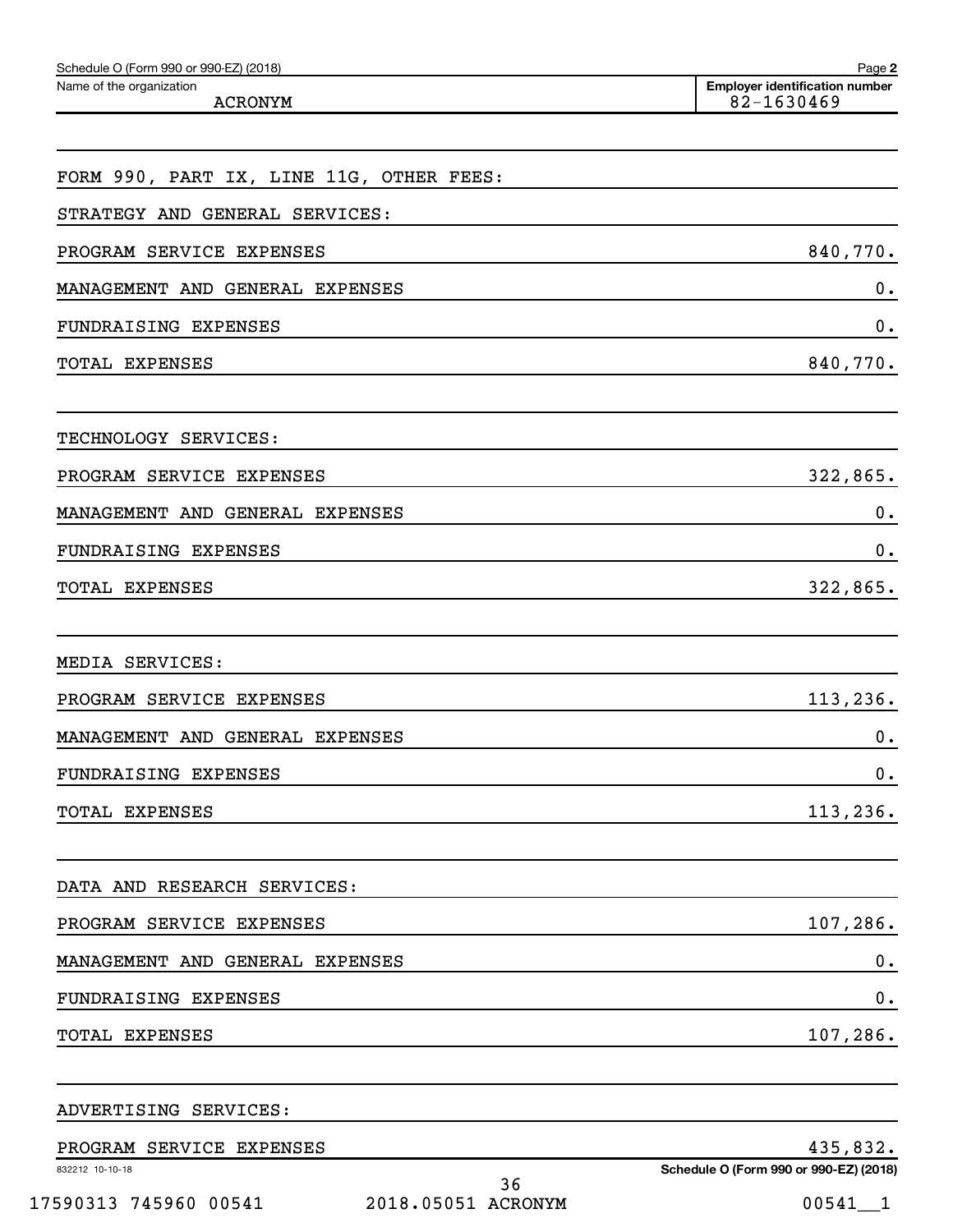| Schedule O (Form 990 or 990-EZ) (2018)                 | Page 2                                              |
|--------------------------------------------------------|-----------------------------------------------------|
| Name of the organization<br><b>ACRONYM</b>             | <b>Employer identification number</b><br>82-1630469 |
| MANAGEMENT AND GENERAL EXPENSES                        | $\boldsymbol{0}$ .                                  |
| FUNDRAISING EXPENSES                                   | $\boldsymbol{0}$ .                                  |
| TOTAL EXPENSES                                         | 435,832.                                            |
| CREATIVE SERVICES:                                     |                                                     |
| PROGRAM SERVICE EXPENSES                               | 104,516.                                            |
| MANAGEMENT AND GENERAL EXPENSES                        | $\boldsymbol{0}$ .                                  |
| FUNDRAISING EXPENSES                                   | $\boldsymbol{0}$ .                                  |
| TOTAL EXPENSES                                         | 104,516.                                            |
| TOTAL OTHER FEES ON FORM 990, PART IX, LINE 11G, COL A | 1,924,505.                                          |
|                                                        |                                                     |
|                                                        |                                                     |
|                                                        |                                                     |
|                                                        |                                                     |
|                                                        |                                                     |
|                                                        |                                                     |
|                                                        |                                                     |
|                                                        |                                                     |
|                                                        |                                                     |
|                                                        |                                                     |
|                                                        |                                                     |
|                                                        |                                                     |
|                                                        |                                                     |
|                                                        |                                                     |
|                                                        |                                                     |
|                                                        |                                                     |
|                                                        |                                                     |
| 832212 10-10-18<br>37                                  | Schedule O (Form 990 or 990-EZ) (2018)              |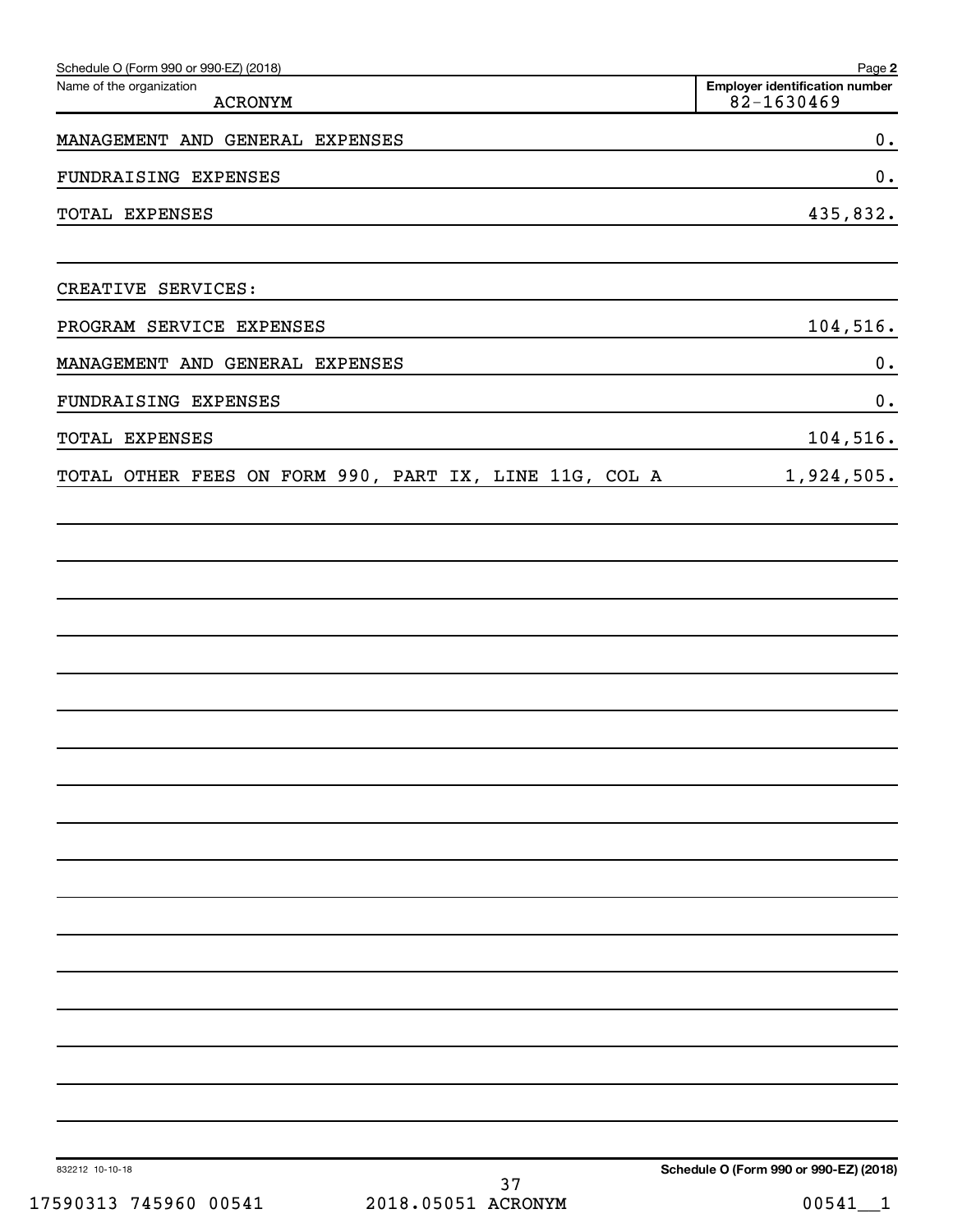|                                                                    |  | WASHINGTON,<br>PACRONYM - 82-1784228<br>1400 L STREET NW LOBBY<br>ΩC<br>20005 |                                                                              | Part II                                                                                                                                                   |  |  |                                                                                           | Part I                                                                                                            | Name of the organization                     | Department of the Treasury<br>Internal Revenue Service                 | (Form 990)<br><b>SCHEDULER</b>                                                                                                                              |
|--------------------------------------------------------------------|--|-------------------------------------------------------------------------------|------------------------------------------------------------------------------|-----------------------------------------------------------------------------------------------------------------------------------------------------------|--|--|-------------------------------------------------------------------------------------------|-------------------------------------------------------------------------------------------------------------------|----------------------------------------------|------------------------------------------------------------------------|-------------------------------------------------------------------------------------------------------------------------------------------------------------|
| For Paperwork Reduction Act Notice, see the Instructions form 990. |  | $\boldsymbol{\omega}$<br>#34728                                               | Name, address, and EIN<br>of related organization<br>©                       |                                                                                                                                                           |  |  | Name, address, and EIN (if applicable)<br>of disregarded entity<br>$\widehat{\mathbf{e}}$ |                                                                                                                   | ACRONYM                                      |                                                                        |                                                                                                                                                             |
|                                                                    |  | ਨਾਰ                                                                           | Primary activity<br>$\widehat{\mathbf{c}}$                                   | <b>Identification of Related Tax-Exempt Organizations.</b> Complete if the organization answered "Yes" on Form 990,<br>organizations during the tax year. |  |  | Primary activity<br>$\widehat{\mathbf{c}}$                                                | Identification of Disregarded Entities. Complete if the organization answered "Yes" on Form 990, Part IV, line 33 |                                              | Go to www.irs.gov/Form990 for instructions and the latest information. | ▶ Complete if the organization answered "Yes" on Form 990, Part IV, line 33, 34, 35b, 36, or 37.<br><b>Related Organizations and Unrelated Partnerships</b> |
|                                                                    |  | DISTRICT OF COLUMBIA                                                          | Legal domicile (state or<br>foreign country)<br>$\widehat{c}$                |                                                                                                                                                           |  |  | Legal domicile (state or<br>foreign country)<br>$\widehat{\mathbf{c}}$                    |                                                                                                                   |                                              |                                                                        | ▼ Attach to Form 990.                                                                                                                                       |
|                                                                    |  | <b>227</b>                                                                    | Exempt Code<br>section<br>$\widehat{\mathbf{e}}$                             |                                                                                                                                                           |  |  | Total income<br>$\widehat{\mathsf{e}}$                                                    |                                                                                                                   |                                              |                                                                        |                                                                                                                                                             |
|                                                                    |  | <b>ACRONYM</b>                                                                | status (if section<br>Public charity<br>501(c)(3))<br>$\widehat{\mathbf{e}}$ | Part IV, line 34, because it had one or more related tax-exempt                                                                                           |  |  | End-of-year assets<br>$\widehat{\mathbf{e}}$                                              |                                                                                                                   |                                              |                                                                        |                                                                                                                                                             |
| Schedule R (Form 990) 2018                                         |  |                                                                               | Direct controlling<br>entity<br>3                                            |                                                                                                                                                           |  |  | Direct controlling<br>entity<br>Э                                                         |                                                                                                                   | Employer identification number<br>82-1630469 |                                                                        |                                                                                                                                                             |
|                                                                    |  | Χ                                                                             | Section 512(b)(13)<br>$\frac{1}{36}$<br>controlled<br>entity?<br>종           |                                                                                                                                                           |  |  |                                                                                           |                                                                                                                   |                                              | <b>Open to Public</b><br>Inspection                                    | OMB No. 1545-0047<br><b>2018</b>                                                                                                                            |

38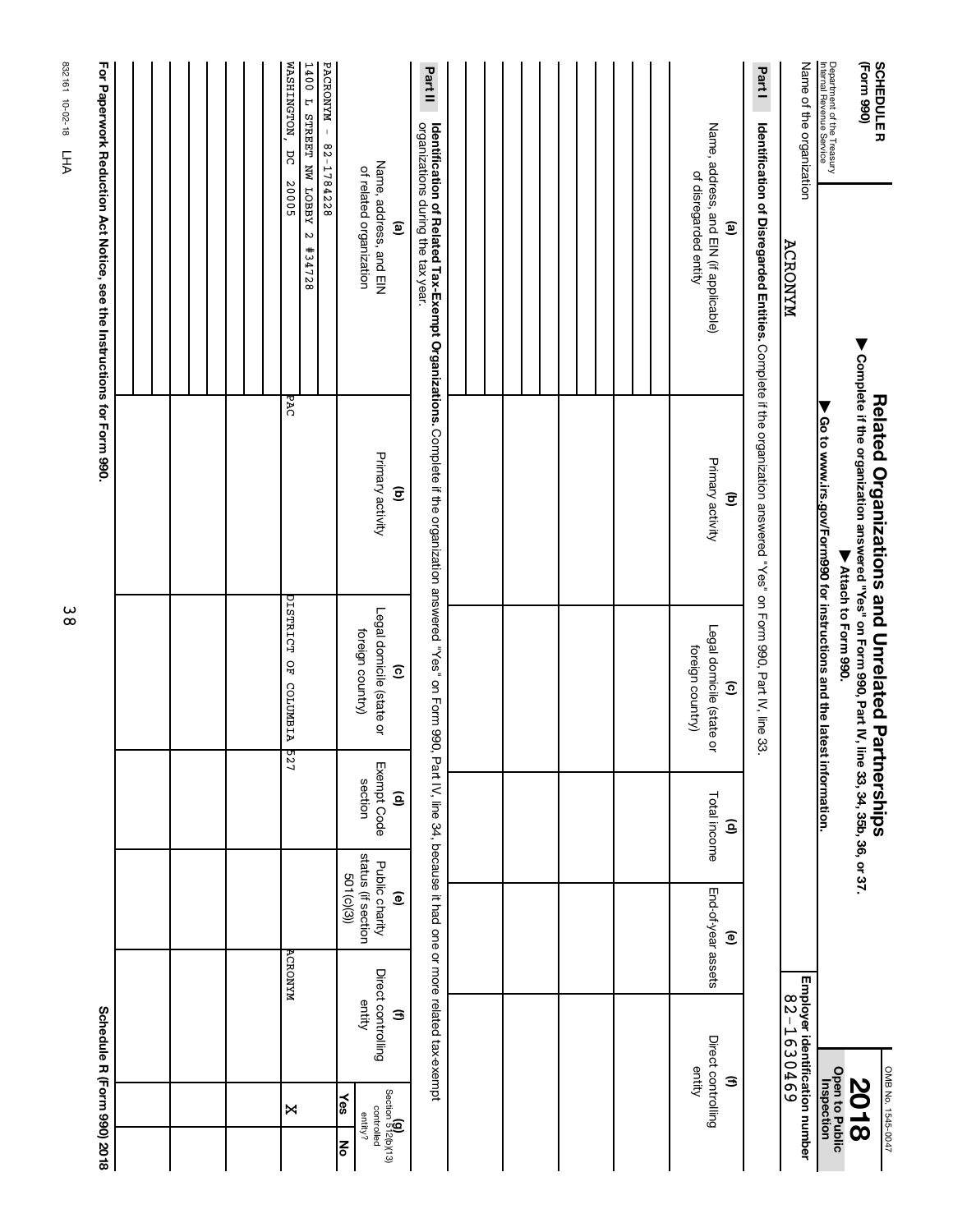|                                                                                                                                                                                                                                                      | Schedule R (Form 990) 2018                       |                                                                       |                                                              |                                        |                                                                           |                                                        | س<br>৩                                                                                          | CONTINUATIONS                                          | FOR                                                                   | 묩<br>PART<br>IIA                           | 832162<br>10-02-18<br>ທ                                                                                                                                                                                                                           |
|------------------------------------------------------------------------------------------------------------------------------------------------------------------------------------------------------------------------------------------------------|--------------------------------------------------|-----------------------------------------------------------------------|--------------------------------------------------------------|----------------------------------------|---------------------------------------------------------------------------|--------------------------------------------------------|-------------------------------------------------------------------------------------------------|--------------------------------------------------------|-----------------------------------------------------------------------|--------------------------------------------|---------------------------------------------------------------------------------------------------------------------------------------------------------------------------------------------------------------------------------------------------|
|                                                                                                                                                                                                                                                      |                                                  |                                                                       |                                                              |                                        |                                                                           |                                                        |                                                                                                 |                                                        |                                                                       |                                            |                                                                                                                                                                                                                                                   |
|                                                                                                                                                                                                                                                      |                                                  |                                                                       |                                                              |                                        |                                                                           |                                                        |                                                                                                 |                                                        |                                                                       |                                            |                                                                                                                                                                                                                                                   |
| ×                                                                                                                                                                                                                                                    | 84.428                                           | $\circ$                                                               | $\circ$                                                      |                                        | ೧<br>CORP                                                                 | <b>ACRONYM</b>                                         | PЕ                                                                                              |                                                        | TECHNOLOGY                                                            |                                            | ALEXANDRIA,<br><b>NOUTHS</b><br><b>7676 RICHMOND</b><br>INC.<br>٧Δ<br>$\mathsf I$<br><b>HIGHWAY</b><br>83-2962958<br>22306<br>TIMUTT<br>6164                                                                                                      |
| ×                                                                                                                                                                                                                                                    | 100.00%                                          | °.                                                                    | $\tilde{\cdot}$                                              |                                        | ೧<br>CORP                                                                 | <b>ACRONYM</b>                                         | <b>DH</b>                                                                                       | PUBLISANG/BROADCASTI                                   | LNTENENET                                                             | 4159180                                    | ALEXANDRIA,<br>8588 RICHMOND HIGHWAY<br>COURIER NEWSROOM,<br>ΣŲ<br>22309<br>INC.<br>490545<br>$\mathsf I$<br>$\frac{8}{3}$                                                                                                                        |
| ×                                                                                                                                                                                                                                                    | 100.<br>008                                      | 96<br>368                                                             | 128                                                          | 379                                    | ೧<br>CORP                                                                 | <b>ACRONYM</b>                                         | PЕ                                                                                              | CONSULTING                                             | DIGITAL                                                               | 4595611                                    | WASHINGTON,<br>LOCKWOOD STRATEGY,<br><b>1050 CONNECTICUT AVE NW</b><br>ΣC<br>20036<br>INC.<br>$\mathbb{I}$<br>$^\infty$<br>$\mathbf{v}$                                                                                                           |
| ∤es<br>$\begin{array}{r} \begin{array}{c} \text{S}{\small \text{section}} \\ \text{S}{\small \text{C}{\small \text{control}}}\\ \text{control} \\ \text{control} \\ \text{control} \\ \text{control} \\ \text{control} \end{array} \end{array}$<br>ξ | Percentage<br>ownership<br>Ξ                     | Share of<br>end-of-year<br>assets<br>ම                                |                                                              | Share of total<br>mcome<br>Э           | Type of entity<br>(C corp, S corp,<br>or trust)<br>$\widehat{\mathbf{e}}$ | Direct controlling<br>entity<br>$\widehat{\mathsf{e}}$ | Legal domicile<br>(state or<br>country)<br>foreign<br>$\widehat{\mathbf{e}}$                    | Primary activity<br>$\overline{\mathbf{e}}$            |                                                                       |                                            | Name, address, and EIN<br>of related organization<br>$\mathbf{e}$                                                                                                                                                                                 |
|                                                                                                                                                                                                                                                      |                                                  |                                                                       |                                                              |                                        |                                                                           |                                                        |                                                                                                 |                                                        |                                                                       |                                            | Part IV<br><b>Identification of Related Organizations Taxable as a Corporation or Trust.</b> Complete if the organization answered "Yes" on Form 990, Part IV, line 34, because it had one or more related<br>organizations treated as a corporat |
|                                                                                                                                                                                                                                                      |                                                  |                                                                       |                                                              |                                        |                                                                           |                                                        |                                                                                                 |                                                        |                                                                       |                                            |                                                                                                                                                                                                                                                   |
|                                                                                                                                                                                                                                                      |                                                  |                                                                       |                                                              |                                        |                                                                           |                                                        |                                                                                                 |                                                        |                                                                       |                                            |                                                                                                                                                                                                                                                   |
|                                                                                                                                                                                                                                                      |                                                  |                                                                       |                                                              |                                        |                                                                           |                                                        |                                                                                                 |                                                        |                                                                       |                                            |                                                                                                                                                                                                                                                   |
|                                                                                                                                                                                                                                                      |                                                  |                                                                       |                                                              |                                        |                                                                           |                                                        |                                                                                                 |                                                        |                                                                       |                                            |                                                                                                                                                                                                                                                   |
| Percentage<br>ownership<br>Ξ                                                                                                                                                                                                                         | YesNo<br>managing<br>partner?<br>General or<br>⊜ | Code V-UBI<br>amount in box<br>20 of Schedule<br>K-1 (Form 1065)<br>Ξ | Disproportionate<br>$\frac{1}{2}$<br>allocations?<br>Ξ<br>ķο | end-of-year<br>Share of<br>assets<br>ම | Share of total<br>income<br>$\widehat{\mathbf{a}}$                        |                                                        | Predominant income<br>(related, unrelated,<br>excluded from tax under<br>sections 512-514)<br>ම | Direct controlling<br>entity<br>$\widehat{\mathsf{e}}$ | Legal<br>(state or<br>(state or<br>country)<br>$\widehat{\mathbf{c}}$ | Primary activity<br>$\widehat{\mathbf{c}}$ | Name, address, and EIN<br>of related organization<br>ම                                                                                                                                                                                            |
| Page 2                                                                                                                                                                                                                                               | 82-1630469                                       | on Form 990, Part IV, line 34, because it had one or more related     |                                                              |                                        |                                                                           |                                                        |                                                                                                 |                                                        |                                                                       |                                            | Schedule R (Form 990) 2018<br>Part III<br>Identification of Related Organizations Taxable as a Partnership. Complete if the organization answered "Yes'<br>organizations treated as a partnership during the tax year.<br><b>ACRONYM</b>          |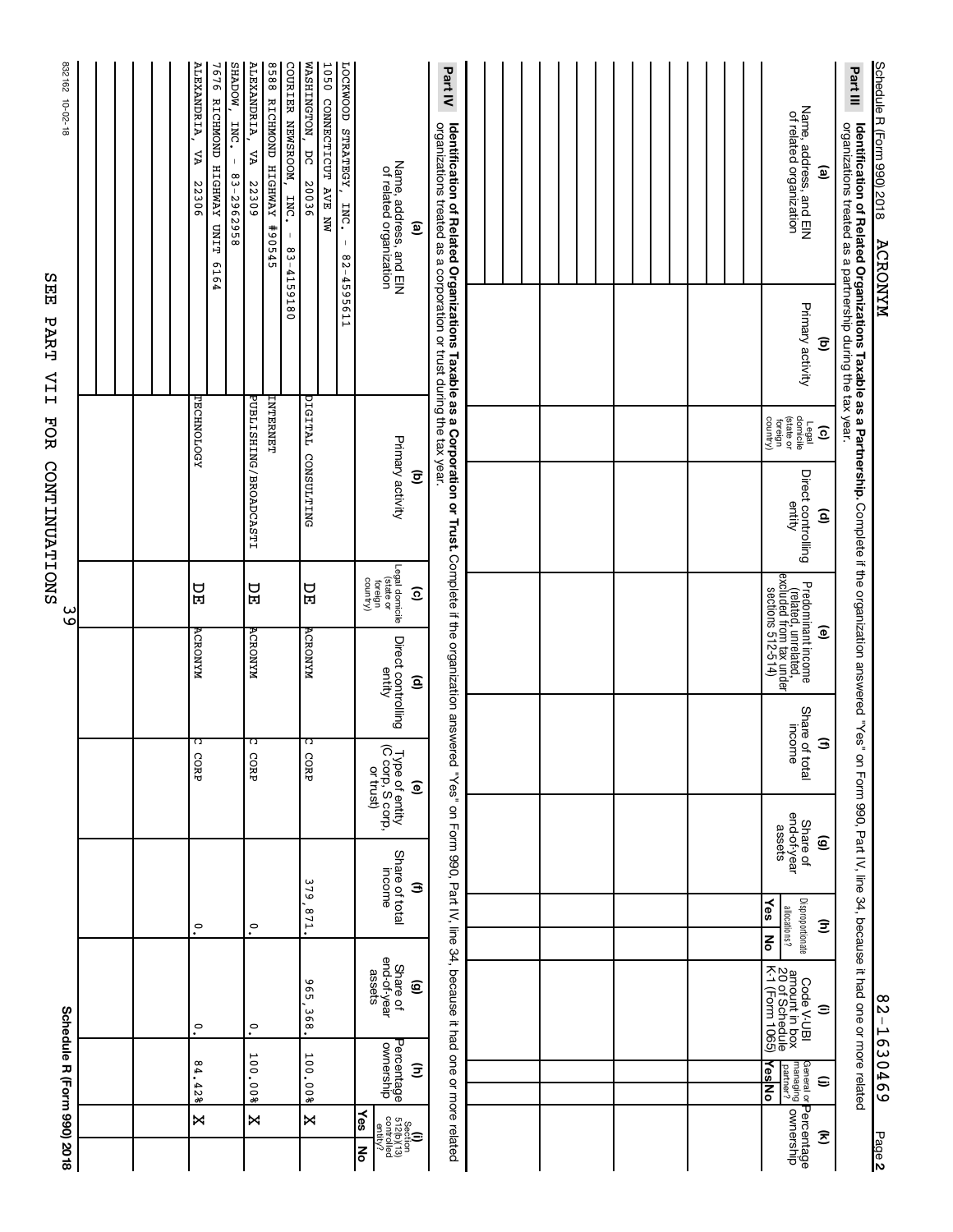| Part V<br>Transactions With Related Organizations. Complete if the organization answered "Yes" on Form 990, Part IV, line                                                                                                                                   |                                                     | 34, 35b, or 36                    |                                            |                    |                  |
|-------------------------------------------------------------------------------------------------------------------------------------------------------------------------------------------------------------------------------------------------------------|-----------------------------------------------------|-----------------------------------|--------------------------------------------|--------------------|------------------|
| Note: Complete line 1 if any entity is listed in Parts II, III, or N of this schedule                                                                                                                                                                       |                                                     |                                   |                                            |                    | ∕es<br><b>No</b> |
| ∸<br>Receipt of (i) interest, (ii) annuities, (iii) royalties, or (iv) rent from a controlled entity<br>During the tax year, did the organization engage in any of the following transactions with one or more related organizations listed in Parts II-IV? |                                                     |                                   |                                            |                    | ×                |
| g<br>ᡖ<br>Gift, grant, or capital contribution to related organization(s)                                                                                                                                                                                   |                                                     |                                   |                                            | =<br>اھ            | ×                |
| ດ                                                                                                                                                                                                                                                           |                                                     |                                   |                                            | ¦ನ                 | ⊠∣×              |
| $\Omega$                                                                                                                                                                                                                                                    |                                                     |                                   |                                            | $\vec{\mathbf{a}}$ |                  |
| Φ                                                                                                                                                                                                                                                           |                                                     |                                   |                                            | $\vec{\bullet}$    | ×                |
| ÷                                                                                                                                                                                                                                                           |                                                     |                                   |                                            | $\sharp$           |                  |
| G                                                                                                                                                                                                                                                           |                                                     |                                   |                                            | đ                  | <b>XXXX</b>      |
| ᢖ<br>Purchase of assets from related organization(s)                                                                                                                                                                                                        |                                                     |                                   |                                            | ∣≑                 |                  |
| Exchange of assets with related organization(s) ………………………………………………………………………………………                                                                                                                                                                           |                                                     |                                   |                                            | $\Rightarrow$      |                  |
| Lease of facilities, equipment, or other assets to related organization(s)                                                                                                                                                                                  |                                                     |                                   |                                            | d,                 | ×                |
|                                                                                                                                                                                                                                                             |                                                     |                                   |                                            |                    |                  |
| ᅎ<br>Lease of facilities, equipment, or other assets from related organization(s)                                                                                                                                                                           |                                                     |                                   |                                            | ∣≠                 | Χ<br>⋈           |
| Performance of services or membership or fundraising solicitations for related organization(s)                                                                                                                                                              |                                                     |                                   |                                            | ±                  |                  |
| m Performance of services or membership or fundraising solicitations by related organization(s)                                                                                                                                                             |                                                     |                                   |                                            | ŧ                  | ×<br>×           |
| $\circ$<br>Б<br>Sharing of paid employees with related organization(s)                                                                                                                                                                                      |                                                     |                                   |                                            | ō<br>l=            | ⋈                |
| ਹ<br>Reimbursement paid to related organization(s) for expenses                                                                                                                                                                                             |                                                     |                                   |                                            | ਵ                  | Χ                |
| Ω                                                                                                                                                                                                                                                           |                                                     | :<br>:<br>:<br>:<br>:             |                                            | 비                  | ⋈                |
| 7<br>Other transfer of cash or property to related organization(s)                                                                                                                                                                                          |                                                     |                                   |                                            | ⊧                  | ×<br>X           |
| N<br>S<br>If the answer to any of the above is "Yes," see the instructions for information on who must complete this line, including covered relationships and transaction thresholds.                                                                      |                                                     |                                   |                                            | ີທ <b>ີ່</b>       |                  |
| Name of related organization<br>ම                                                                                                                                                                                                                           | Transaction<br>type (a-s)<br>$\widehat{\mathbf{c}}$ | Amount involved<br>$\overline{6}$ | Method of determining amount involved<br>€ |                    |                  |
| MYNORONYM                                                                                                                                                                                                                                                   | ω                                                   | 00<br>۰<br>000.                   | <b>ACTUAL</b><br><b>TAUOMA</b>             |                    |                  |
| (2) SHADOW,<br><b>INC</b>                                                                                                                                                                                                                                   | ω                                                   | 00Z<br>000.                       | <b>ACTUAL</b><br><b>T'NUOMA</b>            |                    |                  |
| (3) LOCKNOOD<br><b>STRATEGY</b><br><b>INC</b>                                                                                                                                                                                                               | Z                                                   | ⊢<br><b>D21</b><br>.966           | ACTUAL<br><b>TYUOMA</b>                    |                    |                  |
| 闰                                                                                                                                                                                                                                                           |                                                     |                                   |                                            |                    |                  |
| তি                                                                                                                                                                                                                                                          |                                                     |                                   |                                            |                    |                  |
| াছ                                                                                                                                                                                                                                                          |                                                     |                                   |                                            |                    |                  |
| 832163 10-02-18                                                                                                                                                                                                                                             | $\frac{4}{1}$                                       |                                   | Schedule R (Form 990) 2018                 |                    |                  |

**3** Page 82-1630469

Schedule R (Form 990) 2018 ACRONYM Schedule R (Form 990) 2018 ACRONYM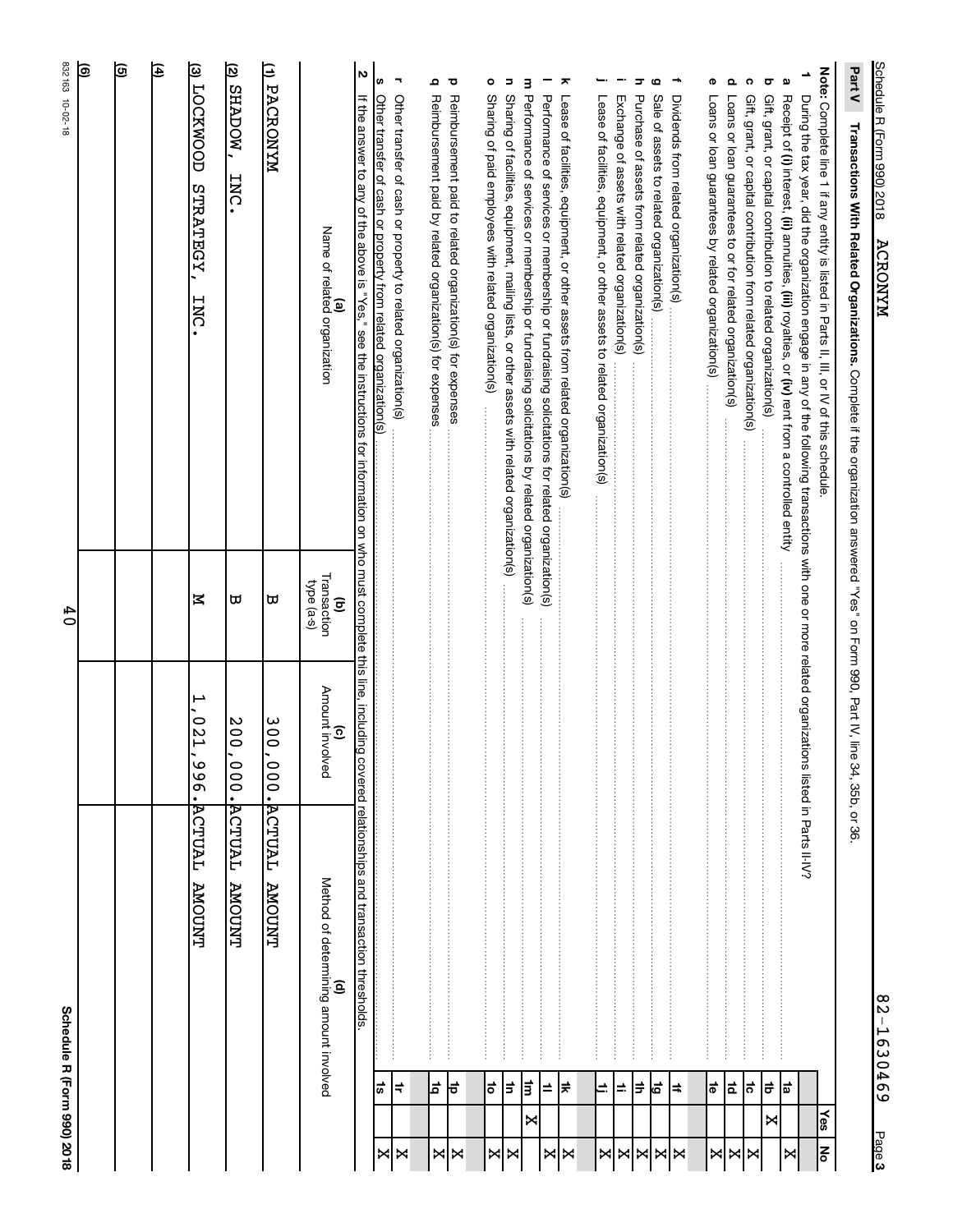| $\infty$<br>N              |
|----------------------------|
| ı<br>н<br>د<br>O<br>η<br>س |
| $\circ$<br>4<br>Ō          |
| ശ                          |
| age<br>P<br>4              |

# Schedule R (Form 990) 2018 ACRONYM Schedule R (Form 990) 2018 ACRONYM

Part VI Unrelated Organizations Taxable as a Partnership. Complete if the organization answered "Yes" on Form 990, Part IV, line 37. **Unrelated Organizations Taxable as a Partnership.**  Complete if the organization answered "Yes" on Form 990, Part IV, line 37.

Provide the following information for each entity taxed as a partnership through which the organization conducted more than five percent of its activities (measured by total assets or gross revenue)<br>that was not a related that was not a related organization. See instructions regarding exclusion for certain investment partnerships. Provide the following information for each entity taxed as a partnership through which the organization conducted more than five percent of its activities (measured by total assets or gross revenue)

|                            |  |  |  |  | Name, address, and EIN<br>of entity<br>$\mathbf{e}$                                                                                                          |
|----------------------------|--|--|--|--|--------------------------------------------------------------------------------------------------------------------------------------------------------------|
|                            |  |  |  |  | Primary activity<br>$\widehat{\mathbf{c}}$                                                                                                                   |
|                            |  |  |  |  | Legal domicile<br>(state or foreign<br>country)<br>$\widehat{\mathbf{c}}$                                                                                    |
|                            |  |  |  |  | Predominant income<br>  (related, unrelated,    <br>  excluded from tax under  <br>  sections 512-514)<br>  sections 512-514)<br>$\widehat{\mathbf{e}}$      |
|                            |  |  |  |  | (e)<br>$\frac{1}{\text{pathness}}$<br>$\frac{\text{parentness}}{\text{softmax}(2)}$<br><u>Yes No</u>                                                         |
|                            |  |  |  |  | Share of<br>income<br>total<br>$\mathbf{B}$                                                                                                                  |
|                            |  |  |  |  | end-of-year<br>Share of<br>assets<br>$\widehat{\mathbf{e}}$                                                                                                  |
|                            |  |  |  |  | Yes No<br>Dispropor-<br>tionate<br>allocations?<br>Ξ                                                                                                         |
|                            |  |  |  |  | Code V-UBI<br>amount in box 20 managing<br>of Schedule K-1 pa <del>riner?</del><br>of Form 1065) <b>Yes No</b><br>(Form 1065) <b>Yes No</b><br>$\widehat{=}$ |
|                            |  |  |  |  | <u><b>Yes</b></u> No<br>$\mathbf{\epsilon}$                                                                                                                  |
| Schedule R (Form 990) 2018 |  |  |  |  | $\widehat{\mathcal{Z}}$                                                                                                                                      |